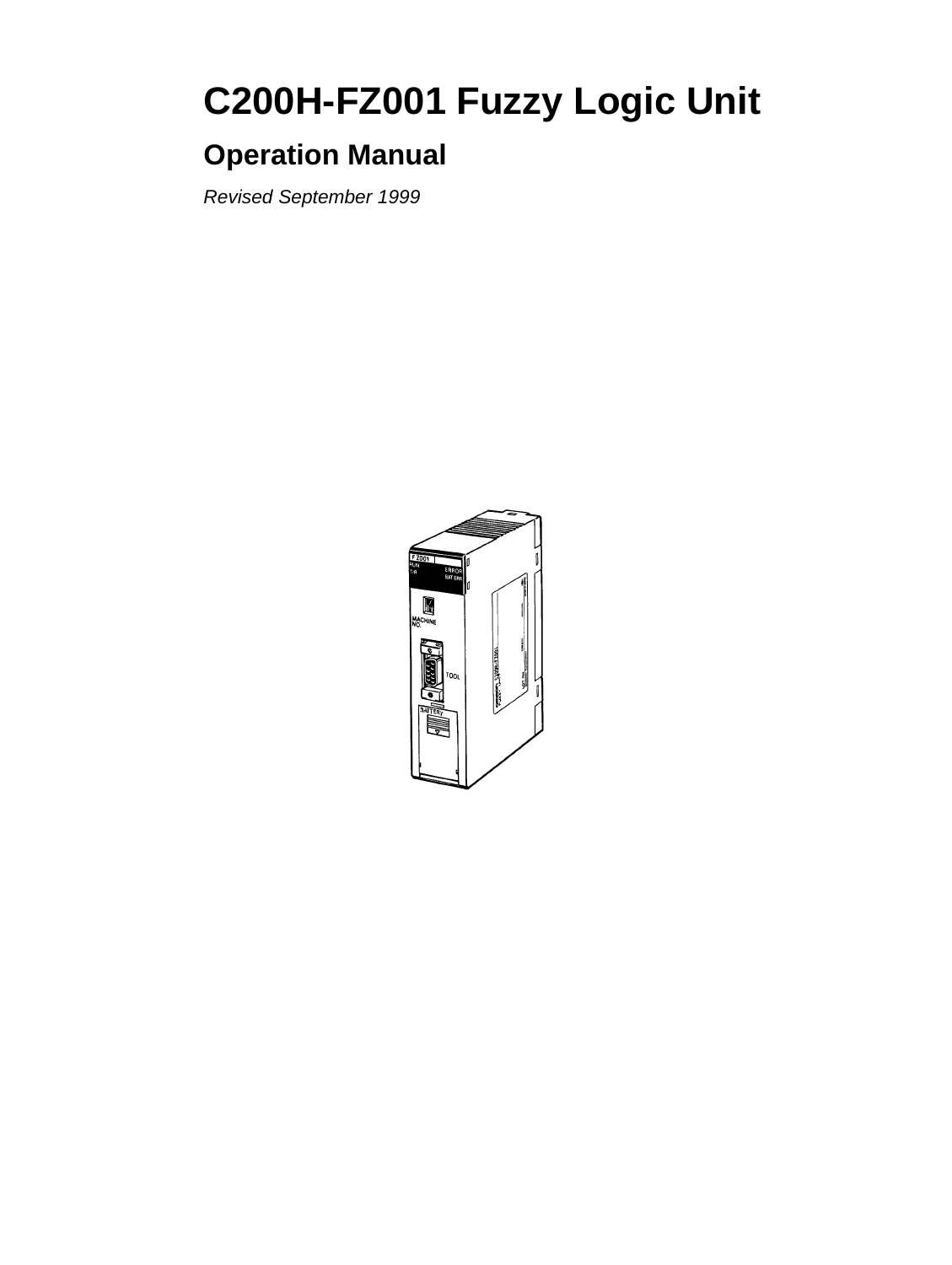## **Notice:**

OMRON products are manufactured for use according to proper procedures by a qualified operator and only for the purposes described in this manual.

The following conventions are used to indicate and classify warnings in this manual. Always heed the information provided with them.

- **/!\DANGER DANGER** Indicates an imminently hazardous situation which, if not avoided, will result in death or serious injury.
- **!** Indicates a potentially hazardous situation which, if not avoided, could result in death or serious injury.

**/!**∖Caution **Caution** Indicates a potentially hazardous situation which, if not avoided, may result in minor or moderate injury, or property damage.

## **OMRON Product References**

All OMRON products are capitalized in this manual. The word "Unit" is also capitalized when it refers to an OMRON product, regardless of whether or not it appears in the proper name of the product.

The abbreviation "Ch," which appears in some displays and on some OMRON products, often means "word" and is abbreviated "Wd" in documentation in this sense.

The abbreviation "PC" means Programmable Controller and is not used as an abbreviation for anything else.

## **Visual Aids**

The following headings appear in the left column of the manual to help you locate different types of information.

- **Note** Indicates information of particular interest for efficient and convenient operation of the product.
- **1, 2, 3...** 1. Indicates lists of one sort or another, such as procedures, checklists, etc.

#### **OMRON, 1992**

All rights reserved. No part of this publication may be reproduced, stored in a retrieval system, or transmitted, in any form, or by any means, mechanical, electronic, photocopying, recording, or otherwise, without the prior written permission of OMRON.

No patent liability is assumed with respect to the use of the information contained herein. Moreover, because OMRON is constantly striving to improve its high-quality products, the information contained in this manual is subject to change without notice. Every precaution has been taken in the preparation of this manual. Nevertheless, OMRON assumes no responsibility for errors or omissions. Neither is any liability assumed for damages resulting from the use of the information contained in this publication.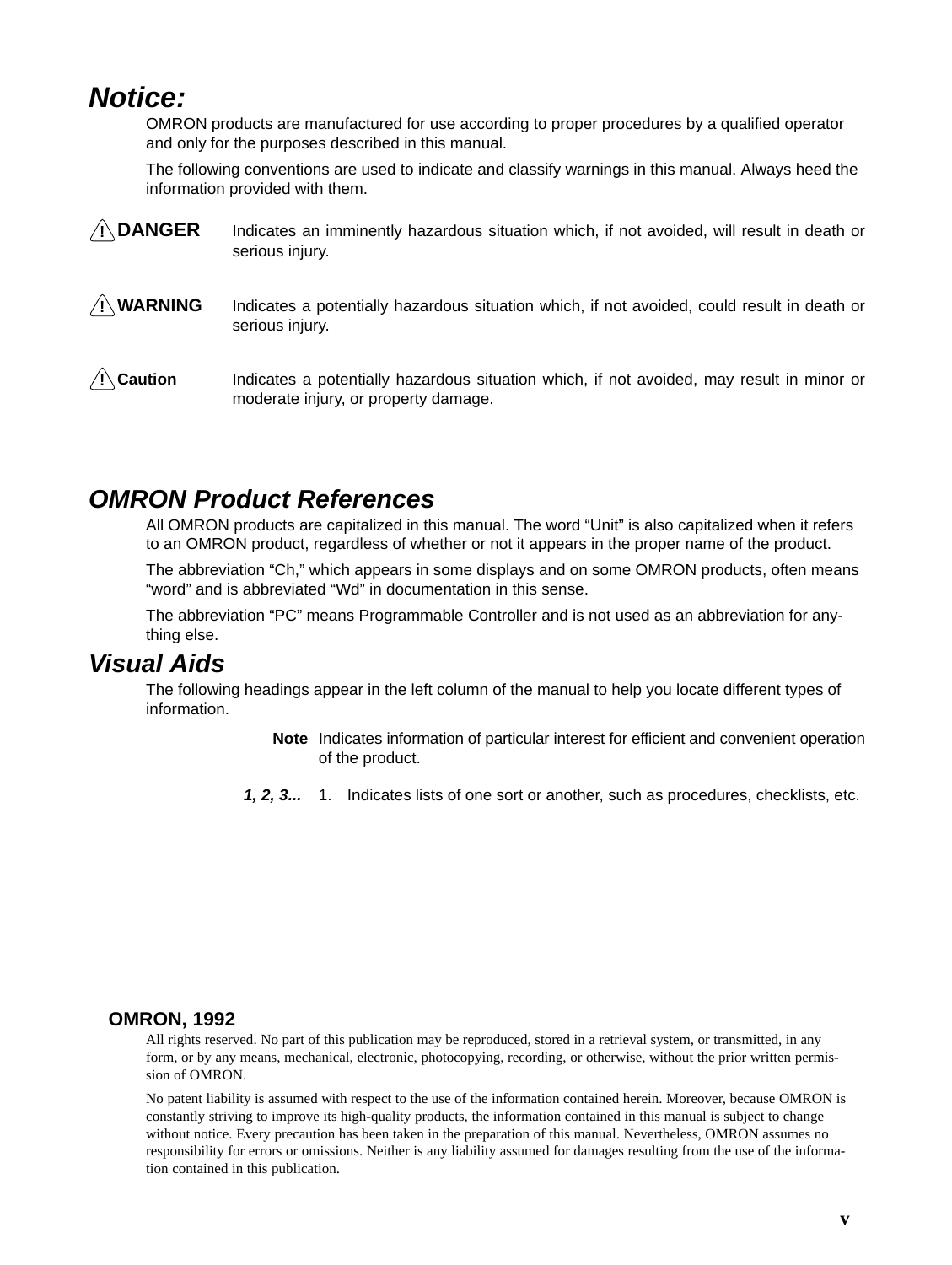# **TABLE OF CONTENTS**

| PRECAUTIONS                                  | хi                       |
|----------------------------------------------|--------------------------|
|                                              | xii<br>xii<br>xii        |
|                                              | xiii<br>xiii             |
| <b>SECTION 1</b>                             |                          |
|                                              | 1                        |
| $1 - 1$<br><b>Features</b><br>$1-2$<br>$1-3$ | 2<br>$\overline{2}$<br>3 |
| <b>SECTION 2</b>                             |                          |
| Components and Switch Settings               | 13                       |
| 2-1                                          | 14                       |
| $2 - 2$<br>$2 - 3$                           | 14<br>14                 |
| $2 - 4$                                      | 16                       |
| $2 - 5$                                      | 17                       |
| <b>SECTION 3</b>                             |                          |
| Memory Allocation                            | 19                       |
| 3-1                                          | 20                       |
| $3-2$<br>$3-3$                               | 20<br>22                 |
| <b>SECTION 4</b>                             |                          |
| Program and Knowledge Base                   | 25                       |
| 4-1                                          | 26                       |
| 4-2                                          | 29                       |
| <b>SECTION 5</b>                             |                          |
| Example Application                          | 31                       |
|                                              | 32                       |
| 5-2                                          | 34                       |
| $5 - 3$                                      | 37                       |
| <b>SECTION 6</b>                             |                          |
| Maintenance and Troubleshooting              | 47                       |
| 6-1<br>$6 - 2$                               | 48<br>49                 |
| $6 - 3$                                      | 50                       |
| <b>Appendices</b>                            |                          |
|                                              | 51<br>53                 |
|                                              | 55                       |
|                                              | 57                       |
| Revision History                             | 59                       |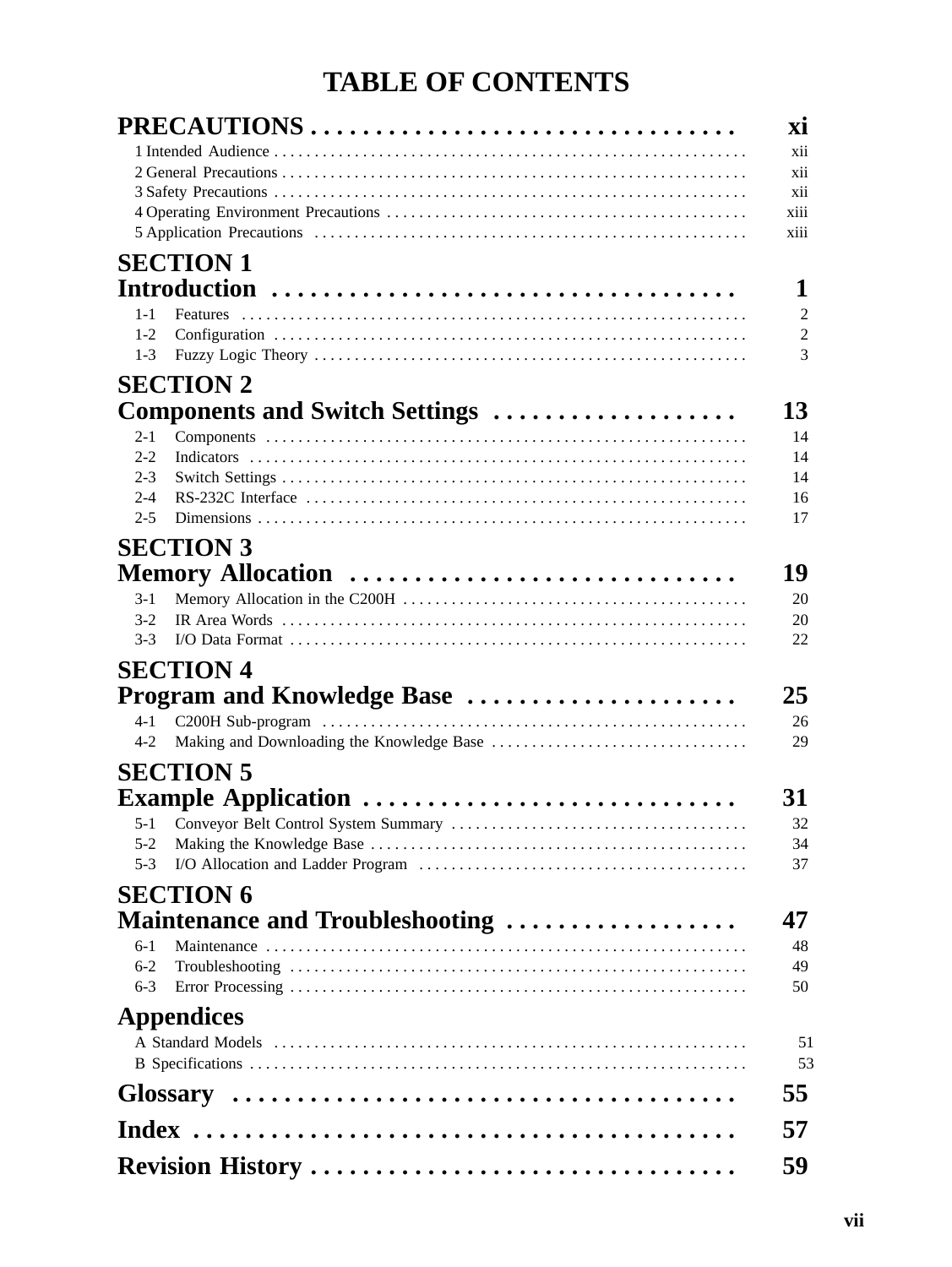# **About this Manual:**

This manual describes the operation of the C200H-FZ001 Fuzzy Logic Unit and includes the sections described below. The C200H-FZ001 is used in conjunction with Fuzzy Support Software. Refer to the Fuzzy Support Software Operation Manual for details on the use of the Fuzzy Support Software.

Please read this manual completely and be sure you understand the information provide before attempting to operate the C200H-FZ001.

**Section 1 Introduction** introduces the features of the Fuzzy Logic Unit and explains the fuzzy logic processing that takes place during operation.

**Section 2 Components and Switch Settings** describes the components of the C200H-FZ001 and their functions.

**Section 3 Memory Allocation** explains how words in the C200H PC are allocated to the C200H-FZ001 and their functions as flags, control bits, and I/O words.

**Section 4 Program and Knowledge Base** explains briefly how to prepare the sub-program used in the C200H and the knowledge base used in the C200H-FZ001.

**Section 5 Example Application** describes the steps in the development of an actual control system that uses a C200H-FZ001.

**Section 6 Maintenance and Troubleshooting** provides guidelines for routine maintenance and dealing with errors that might occur while using the C200H-FZ001.

#### **WARNING** Failure to read and understand the information provided in this manual may result in **!**personal injury or death, damage to the product, or product failure. Please read each section in its entirety and be sure you understand the information provided in the section and related sections before attempting any of the procedures or operations given.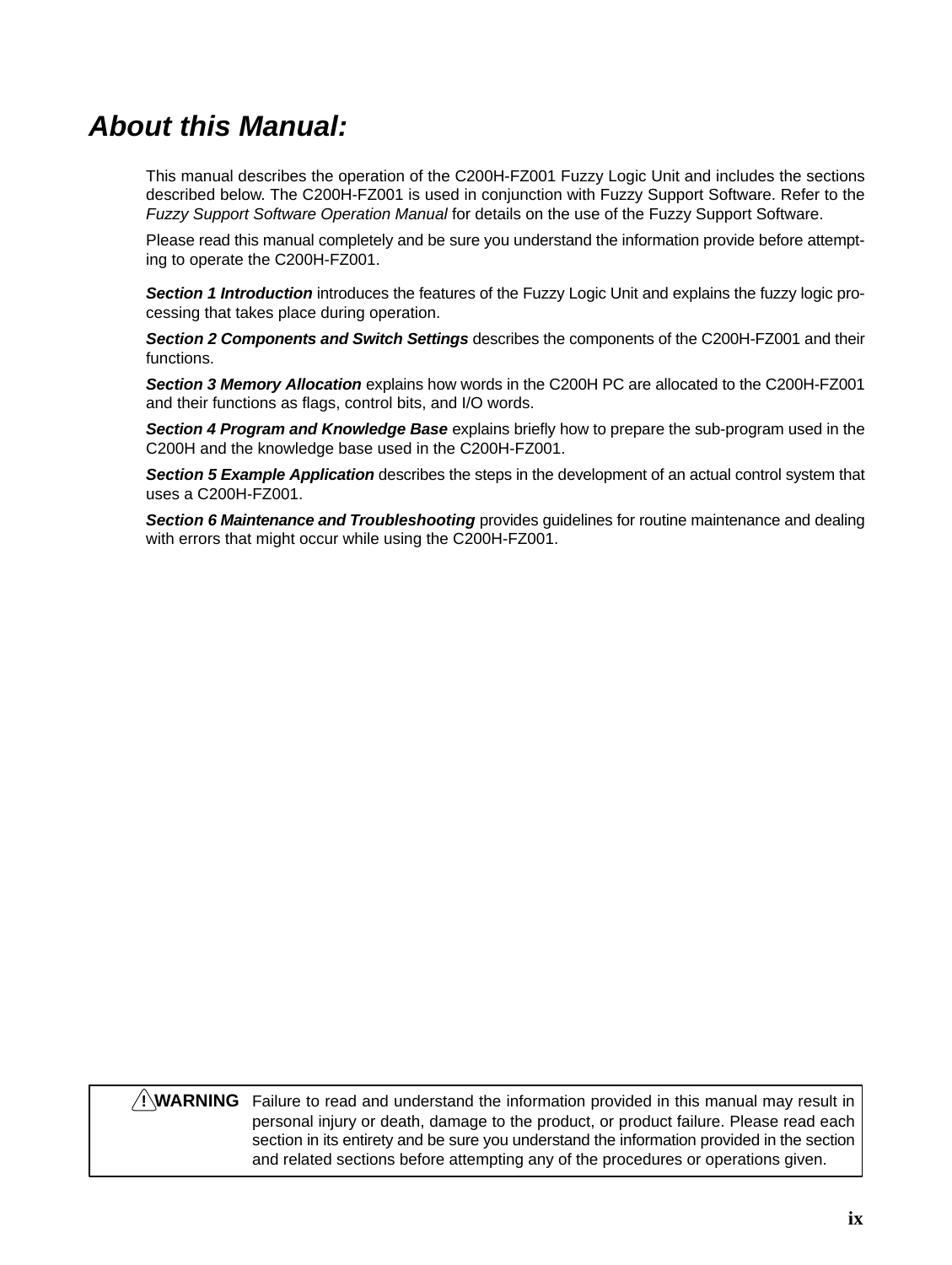# **PRECAUTIONS**

This section provides general precautions for using the C200H-FZ001 Fuzzy Logic Unit and related devices.

**The information contained in this section is important for the safe and reliable application of the C200H-FZ001 Fuzzy Logic Unit. You must read this section and understand the information contained before attempting to set up or operate the C200H-FZ001 Fuzzy Logic Unit.**

| xii  |
|------|
| xii  |
| xiii |
|      |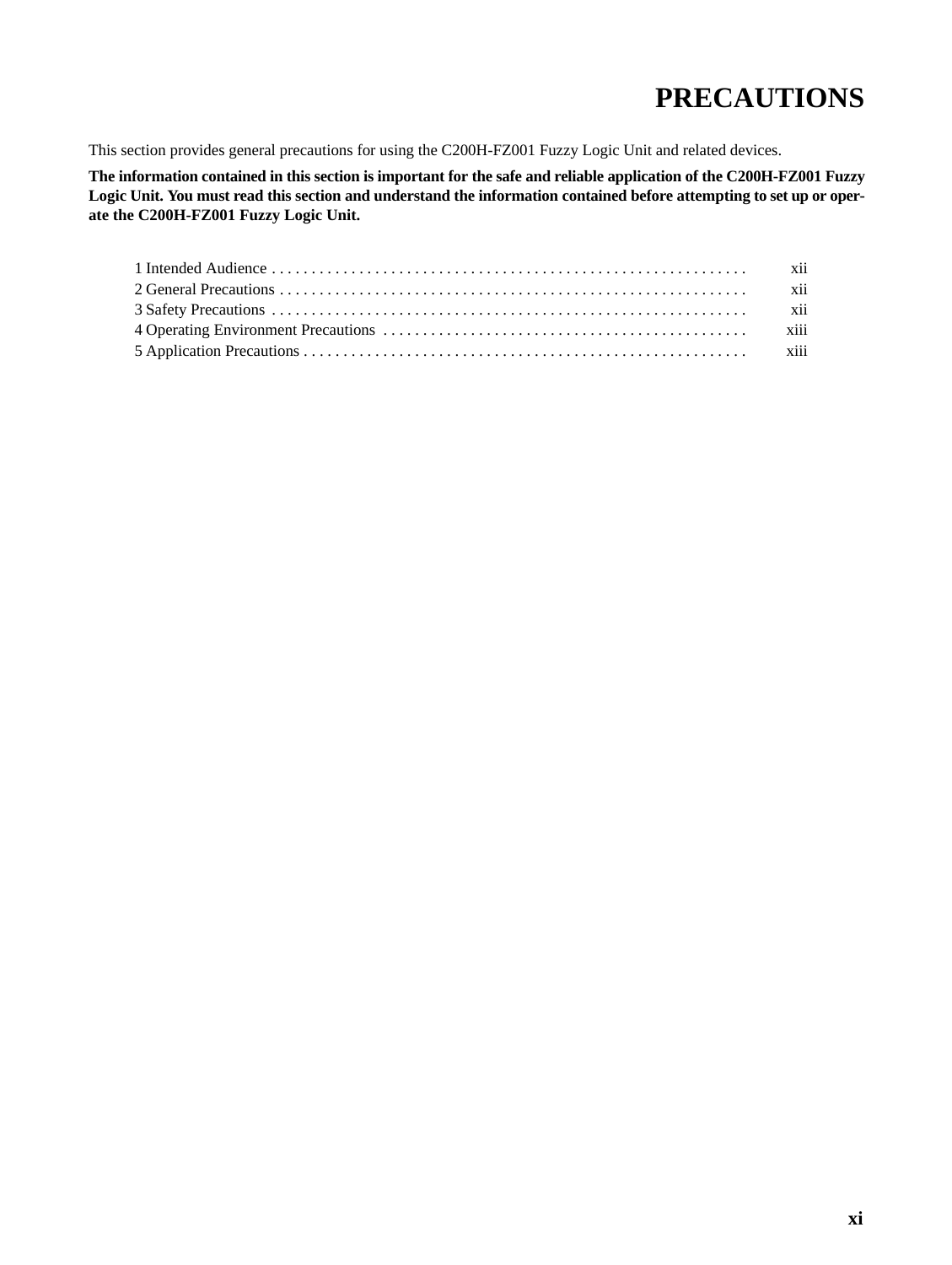## **1 Intended Audience**

This manual is intended for the following personnel, who must also have knowledge of electrical systems (an electrical engineer or the equivalent).

- Personnel in charge of installing FA systems.
- Personnel in charge of designing FA systems.
- Personnel in charge of managing FA systems and facilities.

## **2 General Precautions**

The user must operate the product according to the performance specifications described in the relevant manuals.

Before using the product under conditions which are not described in the manual or applying the product to nuclear control systems, railroad systems, aviation systems, vehicles, combustion systems, medical equipment, amusement machines, safety equipment, and other systems, machines, and equipment that may have a serious influence on lives and property if used improperly, consult your OMRON representative.

Make sure that the ratings and performance characteristics of the product are sufficient for the systems, machines, and equipment, and be sure to provide the systems, machines, and equipment with double safety mechanisms.

This manual provides information for programming and operating the Unit. Be sure to read this manual before attempting to use the Unit and keep this manual close at hand for reference during operation.

**! WARNING** It is extremely important that a PC and all PC Units be used for the specified purpose and under the specified conditions, especially in applications that can directly or indirectly affect human life. You must consult with your OMRON representative before applying a PC system to the above-mentioned applications.

## **3 Safety Precautions**

- **! WARNING** Do not attempt to take any Unit apart while the power is being supplied. Doing so may result in electric shock.
- **! WARNING** Do not touch any of the terminals or terminal blocks while the power is being supplied. Doing so may result in electric shock.
- **! WARNING** Do not attempt to disassemble, repair, or modify any Units. Any attempt to do so may result in malfunction, fire, or electric shock.
- **! WARNING** Provide safety measures in external circuits (i.e., not in the Programmable Controller), including the following items, in order to ensure safety in the system if an abnormality occurs due to malfunction of the PC or another external factor affecting the PC operation. Not doing so may result in serious accidents.
	- Emergency stop circuits, interlock circuits, limit circuits, and similar safety measures must be provided in external control circuits.
	- The PC will turn OFF all outputs when its self-diagnosis function detects any error or when a severe failure alarm (FALS) instruction is executed. As a countermeasure for such errors, external safety measures must be provided to ensure safety in the system.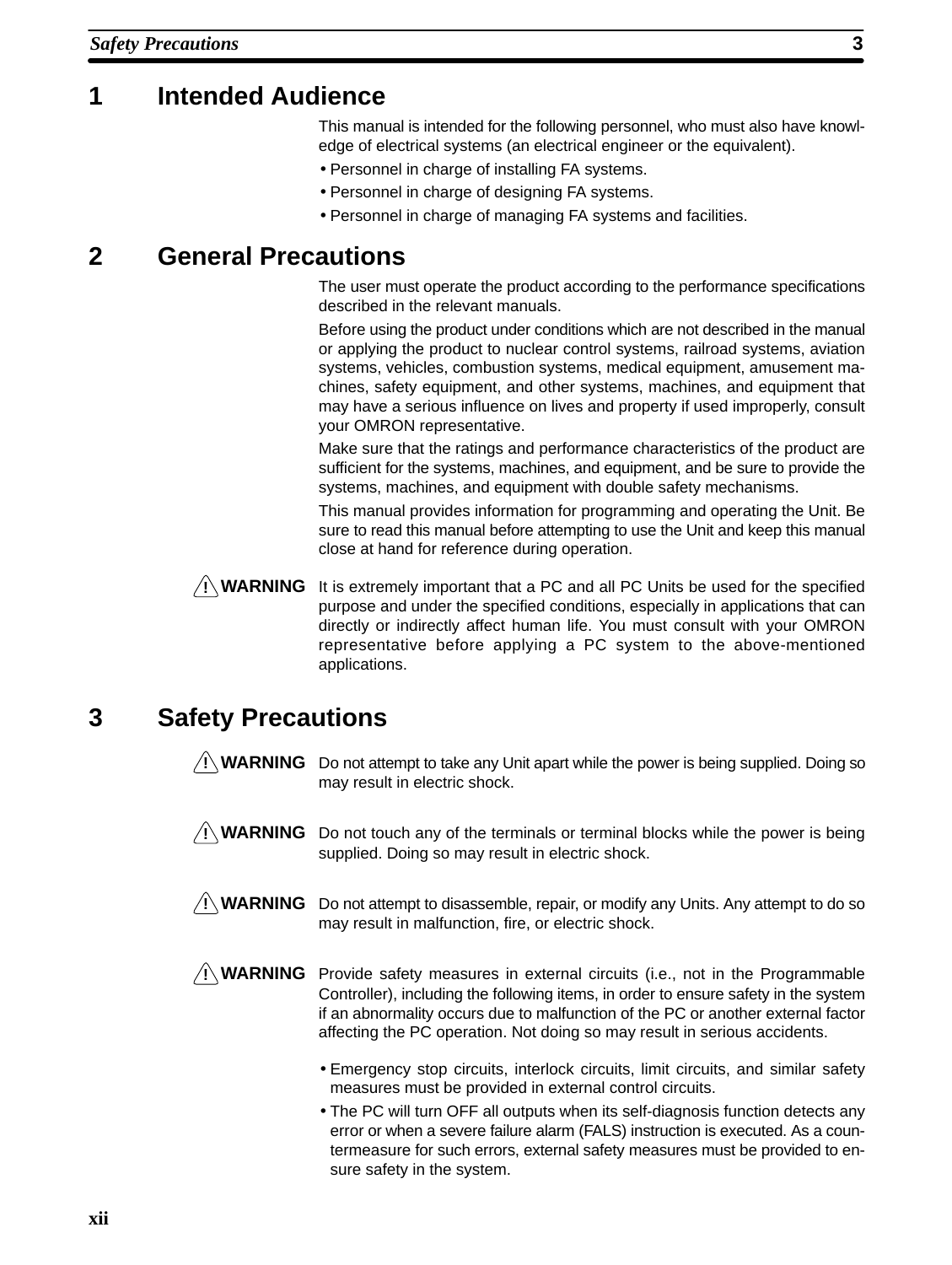- The PC outputs may remain ON or OFF due to deposition or burning of the output relays or destruction of the output transistors. As a countermeasure for such problems, external safety measures must be provided to ensure safety in the system.
- When the 24-VDC output (service power supply to the PC) is overloaded or short-circuited, the voltage may drop and result in the outputs being turned OFF. As a countermeasure for such problems, external safety measures must be provided to ensure safety in the system.

## **4 Operating Environment Precautions**

**/!**∖Caution

- Do not operate the control system in the following locations:
	- Locations subject to direct sunlight.
	- Locations subject to temperatures or humidity outside the range specified in the specifications.
	- Locations subject to condensation as the result of severe changes in temperature.
	- Locations subject to corrosive or flammable gases.
	- Locations subject to dust (especially iron dust) or salts.
	- Locations subject to exposure to water, oil, or chemicals.
	- Locations subject to shock or vibration.

**∕!∖Caution** Take appropriate and sufficient countermeasures when installing systems in the following locations:

- Locations subject to static electricity or other forms of noise.
- Locations subject to strong electromagnetic fields.
- Locations subject to possible exposure to radioactivity.
- Locations close to power supplies.
- **/!∖Caution**

The operating environment of the PC system can have a large effect on the longevity and reliability of the system. Improper operating environments can lead to malfunction, failure, and other unforeseeable problems with the PC system. Be sure that the operating environment is within the specified conditions at installation and remains within the specified conditions during the life of the system.

## **5 Application Precautions**

Observe the following precautions when using the PC system.

**! WARNING** Always heed these precautions. Failure to abide by the following precautions could lead to serious or possibly fatal injury.

- Always ground the system to 100  $\Omega$  or less when installing the Units. Not connecting to a ground of 100  $\Omega$  or less may result in electric shock.
- Always turn OFF the power supply to the PC before attempting any of the following. Not turning OFF the power supply may result in malfunction or electric shock.
	- Mounting or dismounting I/O Units, CPU Units, Memory Units, or any other Units.
	- Assembling the Units.
	- Setting DIP switches or rotary switches.
	- Connecting cables or wiring the system.
	- Connecting or disconnecting the connectors.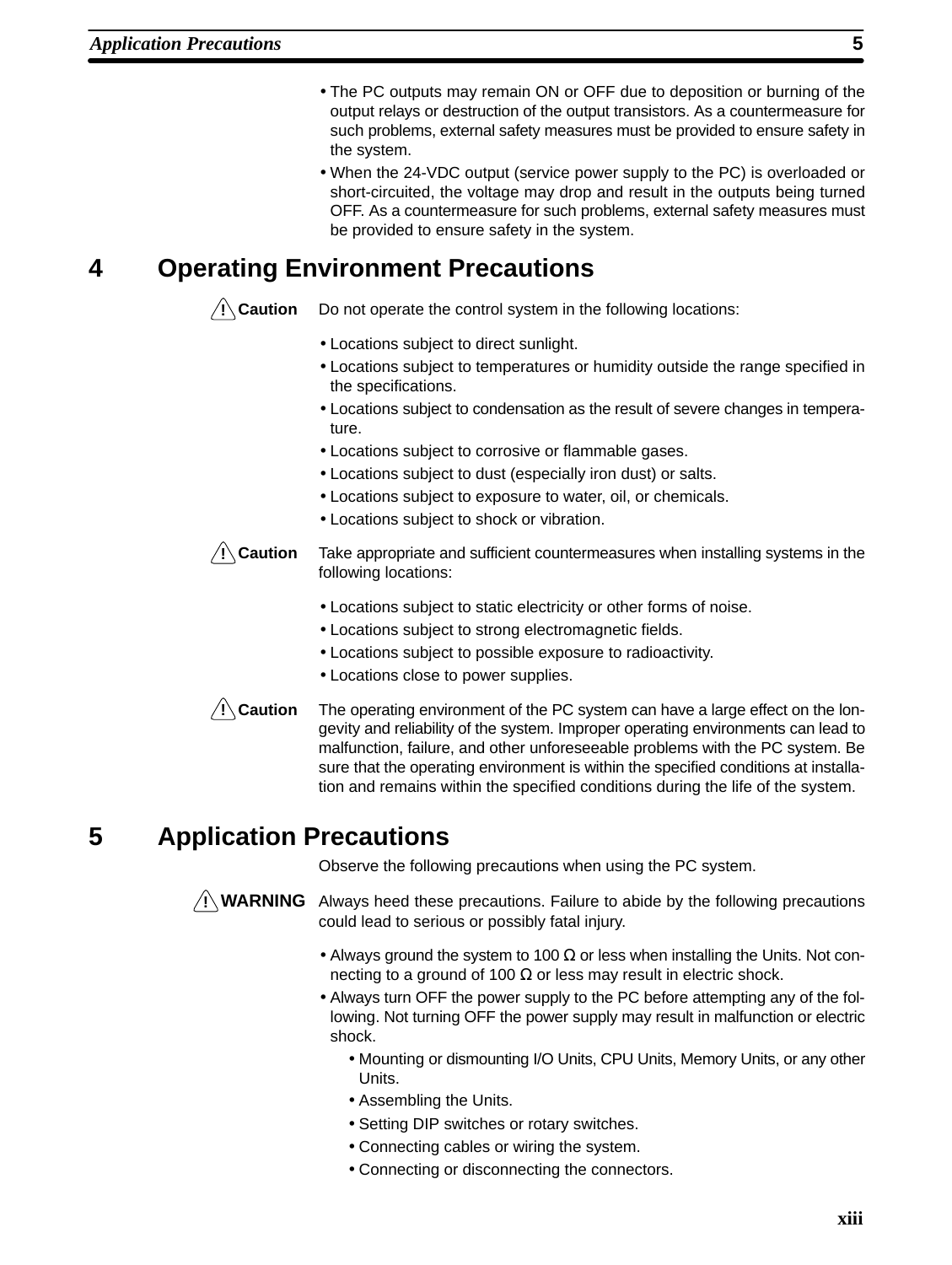

Failure to abide by the following precautions could lead to faulty operation of the PC or the system, or could damage the PC or PC Units. Always heed these precautions.

- Fail-safe measures must be taken by the customer to ensure safety in the event of incorrect, missing, or abnormal signals caused by broken signal lines, momentary power interruptions, or other causes.
- Always use the power supply voltages specified in this manual. An incorrect voltage may result in malfunction or burning.
- Take appropriate measures to ensure that the specified power with the rated voltage and frequency is supplied. Be particularly careful in places where the power supply is unstable. An incorrect power supply may result in malfunction.
- Install external breakers and take other safety measures against short-circuiting in external wiring. Insufficient safety measures against short-circuiting may result in burning.
- Do not apply voltages to the Input Units in excess of the rated input voltage. Excess voltages may result in burning.
- Do not apply voltages or connect loads to the Output Units in excess of the maximum switching capacity. Excess voltage or loads may result in burning.
- Disconnect the functional ground terminal when performing withstand voltage tests. Not disconnecting the functional ground terminal may result in burning.
- Be sure that all the mounting screws, terminal screws, and cable connector screws are tightened to the torque specified in this manual. Incorrect tightening torque may result in malfunction.
- Leave the label attached to the Unit when wiring. Removing the label may result in malfunction if foreign matter enters the Unit.
- Remove the label after the completion of wiring to ensure proper heat dissipation. Leaving the label attached may result in malfunction.
- Double-check all wiring and switch settings before turning ON the power supply. Incorrect wiring may result in burning.
- Wire correctly. Incorrect wiring may result in burning.
- Mount Units only after checking terminal blocks and connectors completely.
- Be sure that the terminal blocks, Memory Units, expansion cables, and other items with locking devices are properly locked into place. Improper locking may result in malfunction.
- Check the user program for proper execution before actually running it on the Unit. Not checking the program may result in an unexpected operation.
- Confirm that no adverse effect will occur in the system before attempting any of the following. Not doing so may result in an unexpected operation.
	- Changing the operating mode of the PC.
	- Force-setting/force-resetting any bit in memory.
	- Changing the present value of any word or any set value in memory.
- Resume operation only after transferring to the new CPU Unit the contents of the DM Area, HR Area, and other data required for resuming operation. Not doing so may result in an unexpected operation.
- Do not pull on the cables or bend the cables beyond their natural limit. Doing either of these may break the cables.
- Do not place objects on top of the cables or other wiring lines. Doing so may break the cables.
- Use crimp terminals for wiring. Do not connect bare stranded wires directly to terminals. Connection of bare stranded wires may result in burning.
- When replacing parts, be sure to confirm that the rating of a new part is correct. Not doing so may result in malfunction or burning.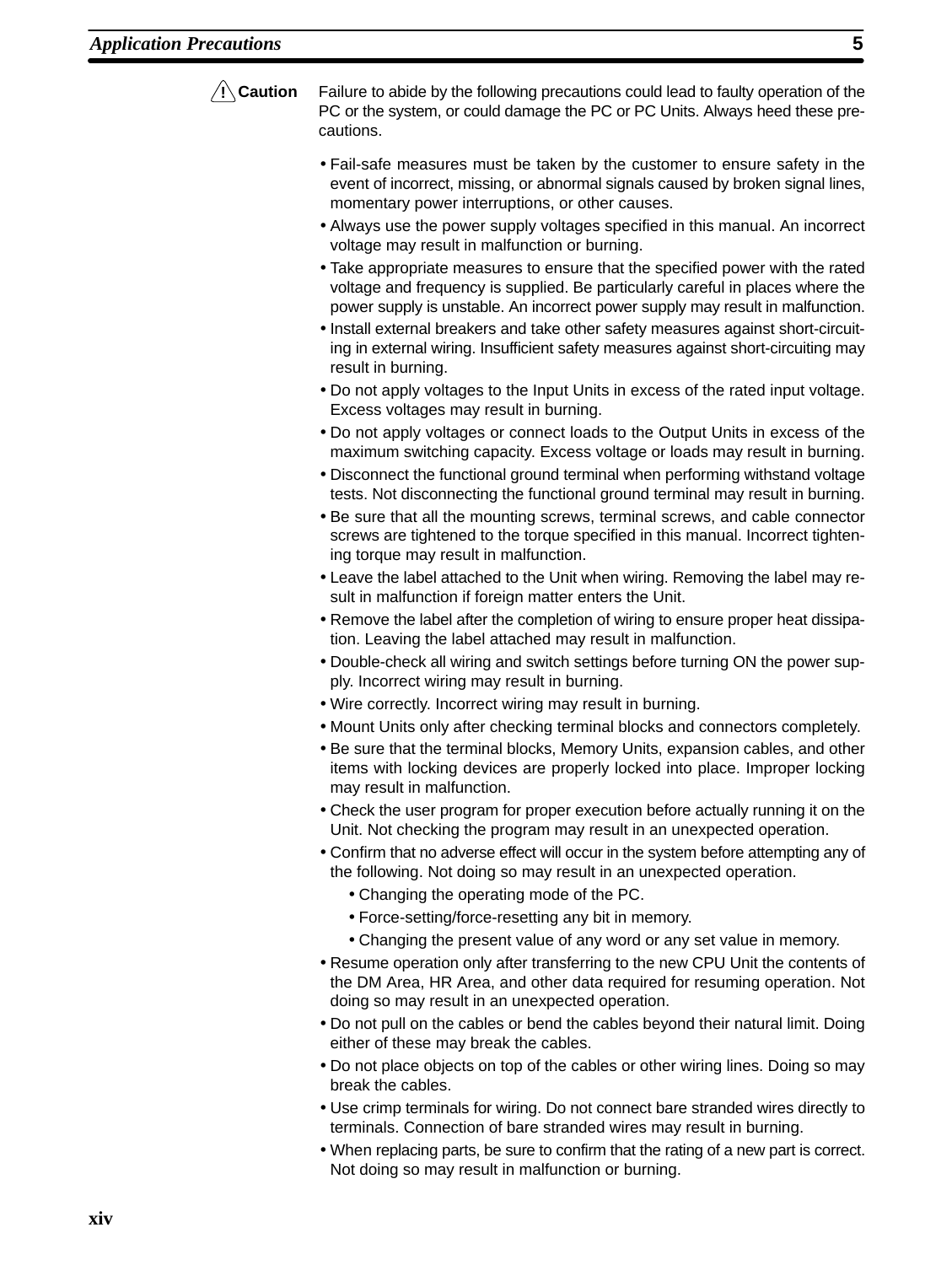• Before touching a Unit, be sure to first touch a grounded metallic object in order to discharge any static build-up. Not doing so may result in malfunction or damage.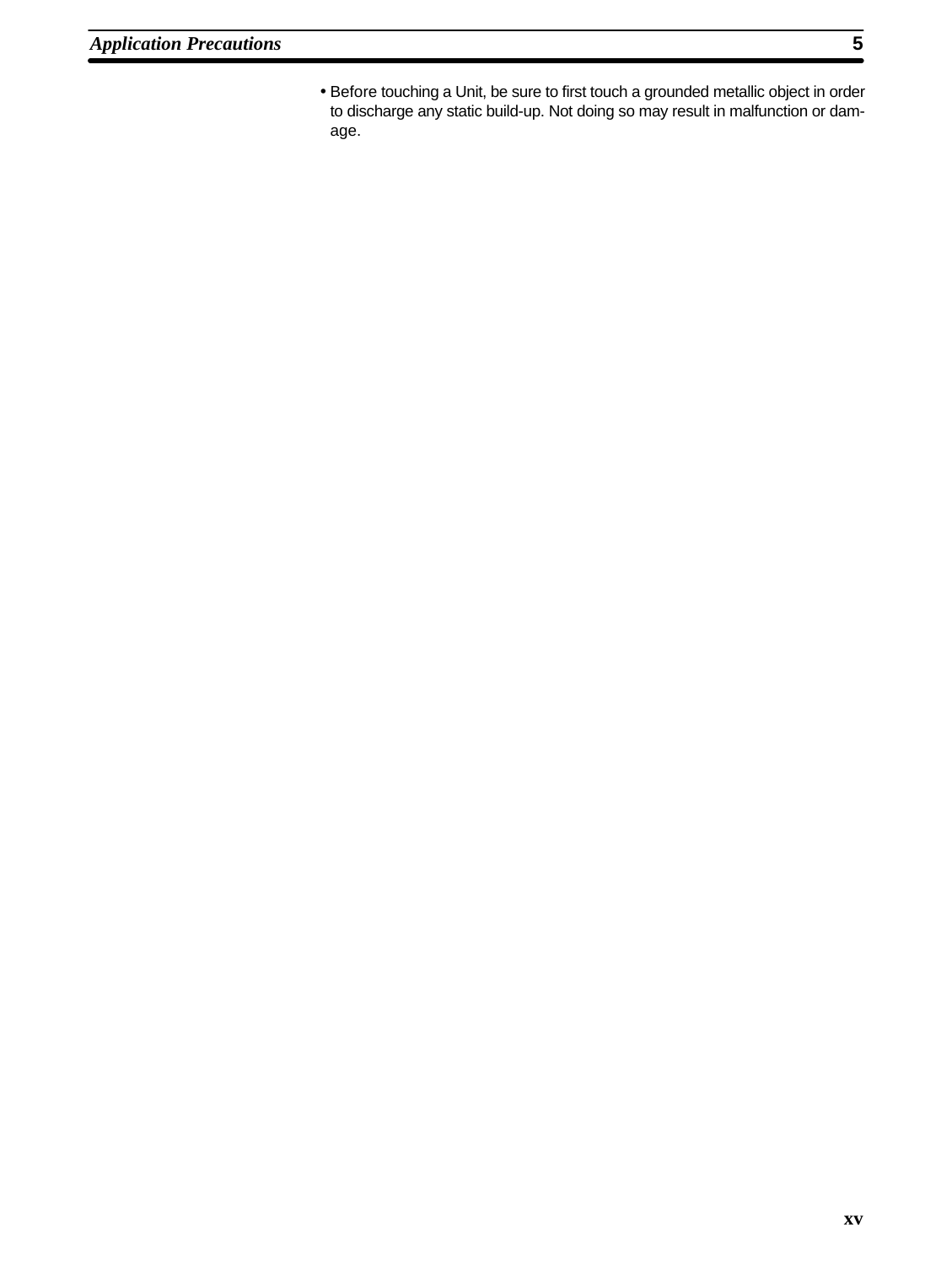# **SECTION 1 Introduction**

This section introduces the features of the Fuzzy Logic Unit and explains the fuzzy logic processing that takes place during operation.

|  | $\overline{2}$ |
|--|----------------|
|  | 2              |
|  | $\mathcal{E}$  |
|  | $\overline{3}$ |
|  | - 6            |
|  |                |
|  |                |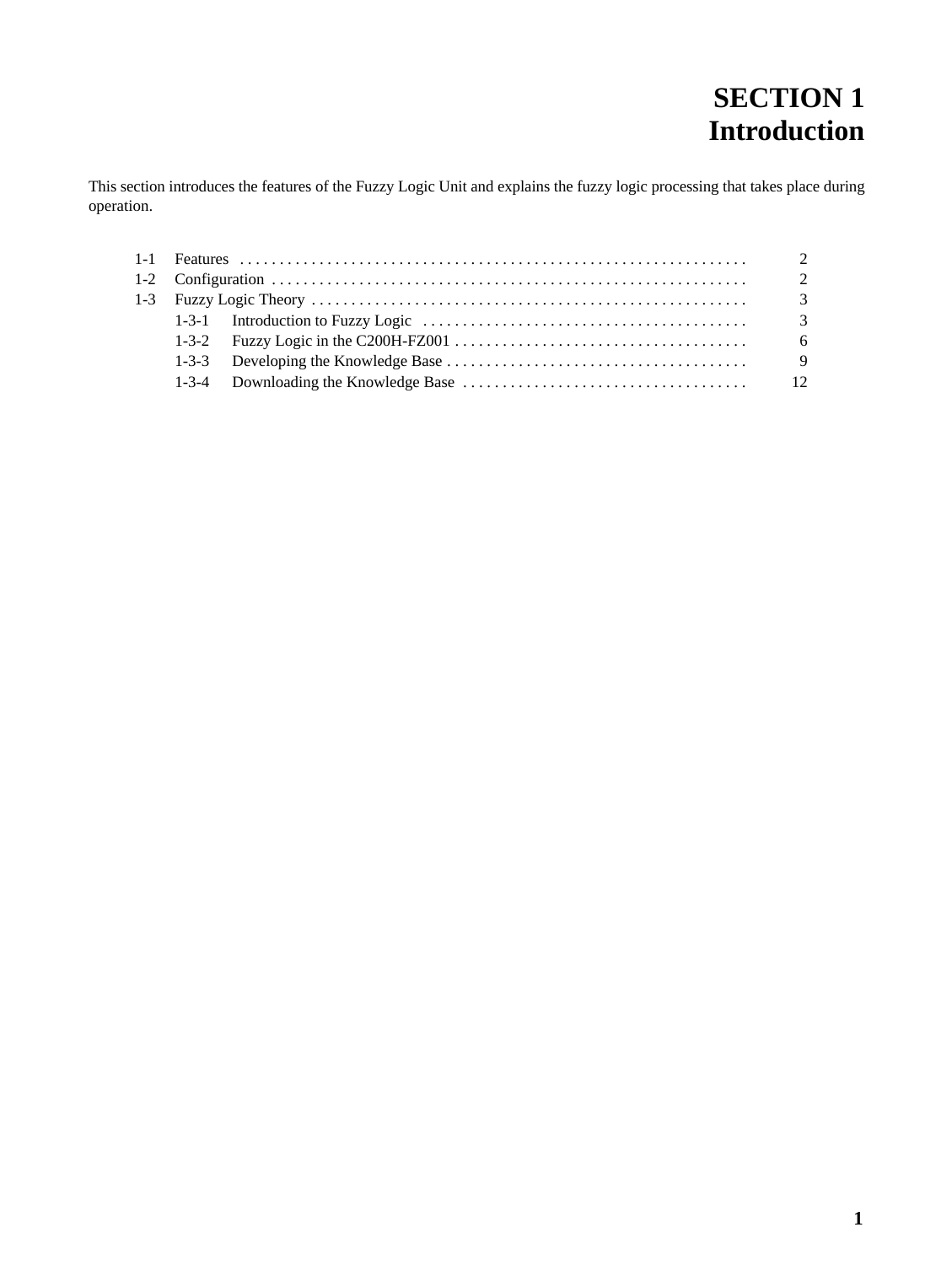## **1-1 Features**

|                                  | The C200H-FZ001 Fuzzy Logic Controller brings advanced, high-speed fuzzy<br>logic technology to the C200H PC. Control of some complicated systems that<br>previously had to be supervised by a specialist can now be handled by the<br>C200H.                                                         |
|----------------------------------|-------------------------------------------------------------------------------------------------------------------------------------------------------------------------------------------------------------------------------------------------------------------------------------------------------|
| <b>Large I/O Capacity</b>        | The C200H-FZ001 provides 8 inputs and 4 outputs, and each rule can have up<br>to 8 condition and 2 conclusion parts, allowing it to be used in a wide range of<br>applications.                                                                                                                       |
| <b>Wide Variety of I/O Units</b> | The user can select from the wide variety of I/O Units and Special I/O Units that<br>can be mounted on a C200H Backplane.                                                                                                                                                                             |
| <b>System Compatibility</b>      | The C200H-FZ001 Fuzzy Logic Controller is treated like other Special I/O Units<br>and can be used with simple instructions like MOV(21), so a fuzzy control sys-<br>tem can be created if there is space for just one Special I/O Unit in the existing<br>control system.                             |
| <b>IBM-compatible Software</b>   | The Fuzzy Support Software (FSS), used to create and transfer the knowledge<br>base as well as to monitor operation, runs on an IBM PC/AT or compatible com-<br>puter. All of the computer operations can be controlled with pull-down menus,<br>making the software easy to use, even for beginners. |

## **1-2 Configuration**

In the figure below, the C200H-FZ001 is mounted in a CPU Rack, but it can be mounted in an Expansion I/O Rack or Slave Rack like other Special I/O Units. A total of 10 Special I/O Units can be controlled by a single C200H CPU and up to 4 Special I/O Units can be mounted on a Slave Rack.



**Note** Do not mount the C200H-FZ001 in the 2 slots next to the CPU on the CPU Rack.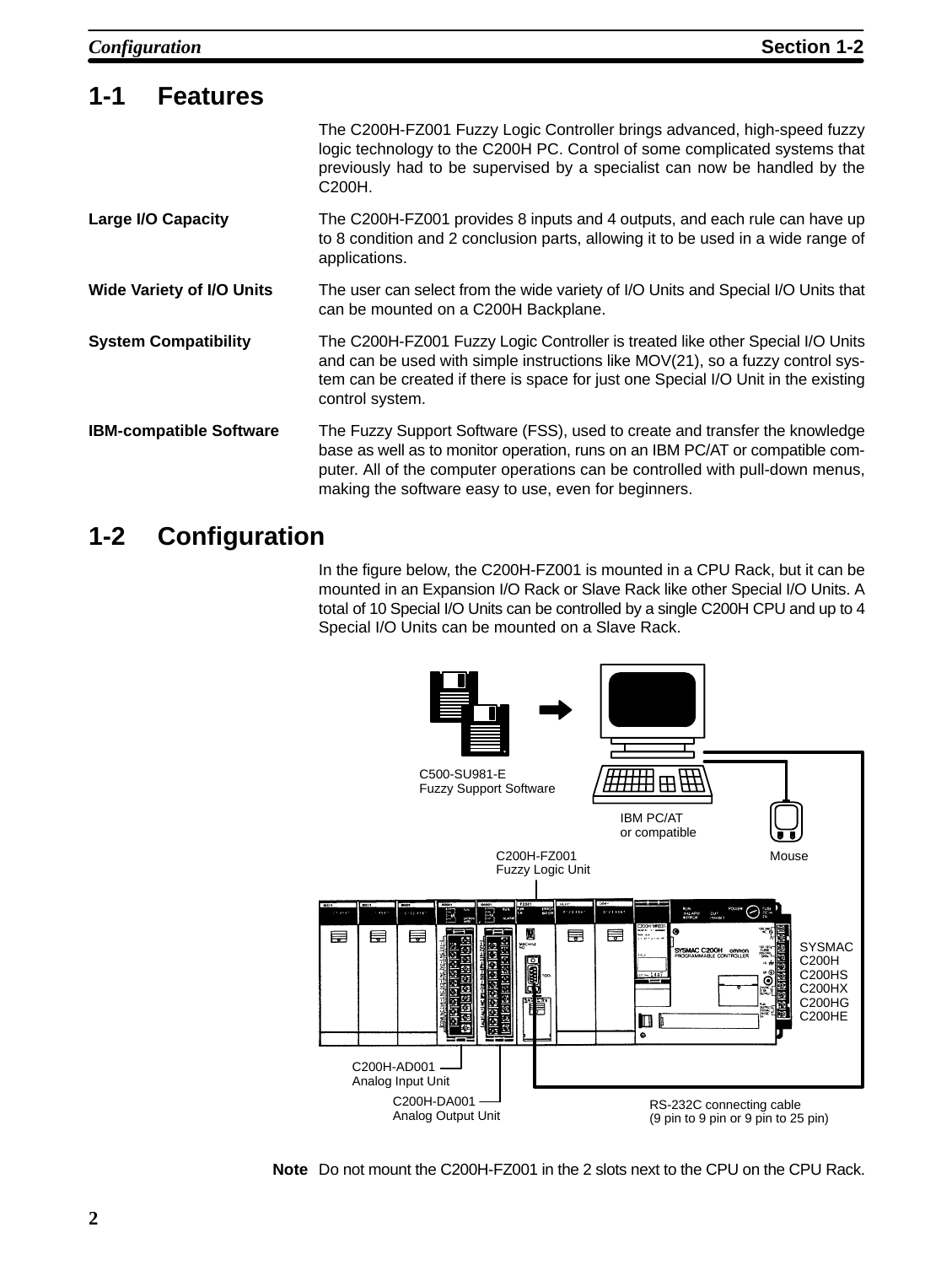## **1-3 Fuzzy Logic Theory**

### **1-3-1 Introduction to Fuzzy Logic**

Before fuzzy logic theory, modern control methods required a precise expression (either theoretical or numerical) of the relationship between inputs and outputs in a system. Instead of a precise mathematical formula, fuzzy logic expresses the relationship between inputs and outputs in a group of if/then statements based on human know-how and experience. In fuzzy logic theory the if/then statements are called **rules**. The "if" part of the rules describes possible system conditions, and the "then" part of the statements describes the appropriate action(s) for those conditions.

Creating a fuzzy control system with if/then statements is much, much simpler than expressing a control process using a set of mathematical equations, but the key to fuzzy logic theory isn't the use of rules, it's the assignment of a **grade** to those statements according to how well they fit the current system conditions. All of the rules are combined with their relative importance determined by their grade. Assigning grades to the statements allows computers to deal easily with the variations in the real world.

Let's consider the concept of "warmth" to demonstrate how fuzzy theory assigns grades to conditions. "Warm" is an inexact, or fuzzy, concept. Most people will agree that  $75^{\circ}$  is warm, but wouldn't say that a temperature of  $70^{\circ}$  or  $80^{\circ}$  isn't warm. The feeling of "warm," as opposed to "hot" or "cold," just isn't as strong at 70° or 80°.

Fuzzy theory assigns a grade to this feeling of warmth, and the function that relates the condition (feeling of warmth) and the grade is called the **membership function**. A set of values defined by a membership function is called a **fuzzy set**. The most accurate membership function is usually a bell curve, but triangular or trapezoidal shapes are used most often because they are easy to define and use. The following diagram shows a triangular membership function for "warmth."



From this function, the computer can calculate the level of "warmth" for any temperature. A temperature of 75° has a grade of 1, while 70° and 80° have a grade of 0.5. In other words, a rule that uses "warmth" in its if statement (If it's warm, then ...) will be weighted by a grade of 1 at 75 $\degree$ , or 0.5 at 70 $\degree$  or 80 $\degree$ .

The fuzzy logic processor calculates the grade for every rule according to the current conditions and then combines these results to yield a single result. The final result is affected by all of the rules that the programmer included.

**Making If/Then Statements** The first step in creating a fuzzy control system is expressing the control process in if/then statements. The following statements express the know-how that people use unconsciously when they adjust the temperature of their bath.

If the water is very hot, turn the faucet far to the left.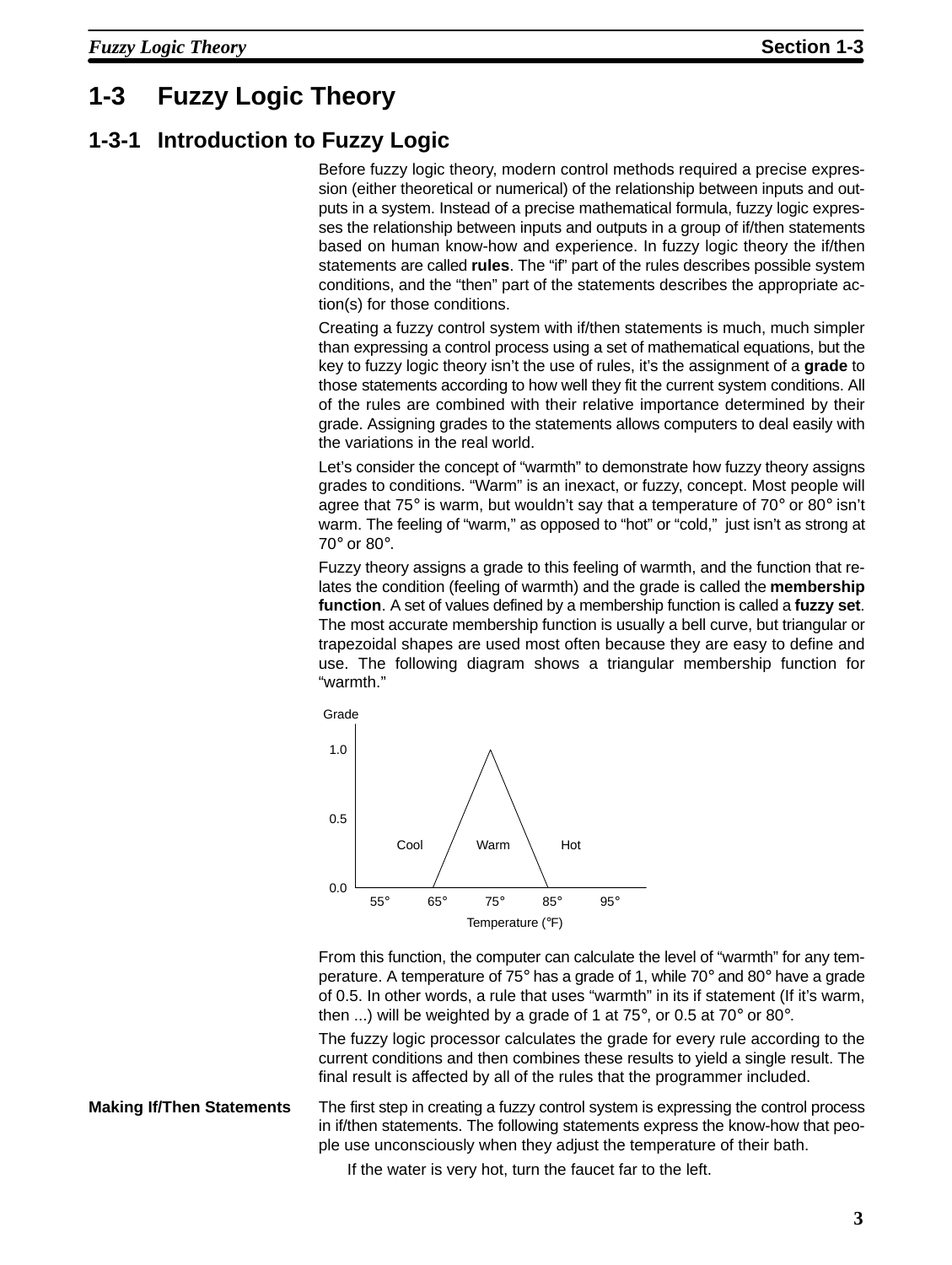If the water is hot, turn the faucet a little to the left.

If the water is warm, don't turn the faucet.

If the water is cool, turn the faucet a little to the right.

If the water is cold, turn the faucet far to the right.

A pattern emerges in these statements that shows about how much to adjust the faucet depending on the temperature of the water. The know-how that one uses when he adjusts the bath temperature has been converted to a form that can be entered into a computer.

**Making the Rules** The "if" clauses of a rule are called its **condition parts** and the "then" clauses are called its **conclusion parts**.



The C200H-FZ001 can have up to 128 rules with 8 condition and 2 conclusion parts each. More condition and conclusion parts allow the fuzzy control to handle more complicated control processes. For the bath example, a rule might have two condition parts such as "If the water is very hot and the air is cold," and two conclusion parts such as "turn the faucet far to the left and add a little water." The rules can be listed as shown below.

| Condition parts: | Conclusion parts: |
|------------------|-------------------|
| Aa1, Aa2,        | Ca1, Ca2          |
| Ab1, Ab2,        | Cb1, Cb2          |
| Ac1, Ac2,        | Cc1, Cc2          |
|                  |                   |
|                  |                   |
|                  |                   |

Condition parts within one rule are linked by logical ANDs, i.e., all of the parts must be true. Rules are linked by logical ORs, i.e., any rule can be satisfied regardless of the status of other rules. These relationships are illustrated below.

IF (Aa1 AND Aa2 AND ...) THEN (Ca1 AND Ca2) OR IF (Ab1 AND Ab2 AND ...) THEN (Cb1 AND Cb2) OR etc.

**Membership Functions** The condition membership function assigns a numerical value to how well a specific value of a **fuzzy variable** (temperature, distance, speed, etc.) satisfies a condition (cool, warm, close, far, slow, fast, etc.) of a rule.

> Condition membership functions can have four different shapes: S, Z, Λ, or Π. Refer to 1-3-3 Developing the Knowledge Base for details on membership function shapes.

> The C200H-FZ001 can have up to 7 membership functions for each fuzzy variable. The conditions (cool, warm, close, far, slow, fast, etc.) defined by the mem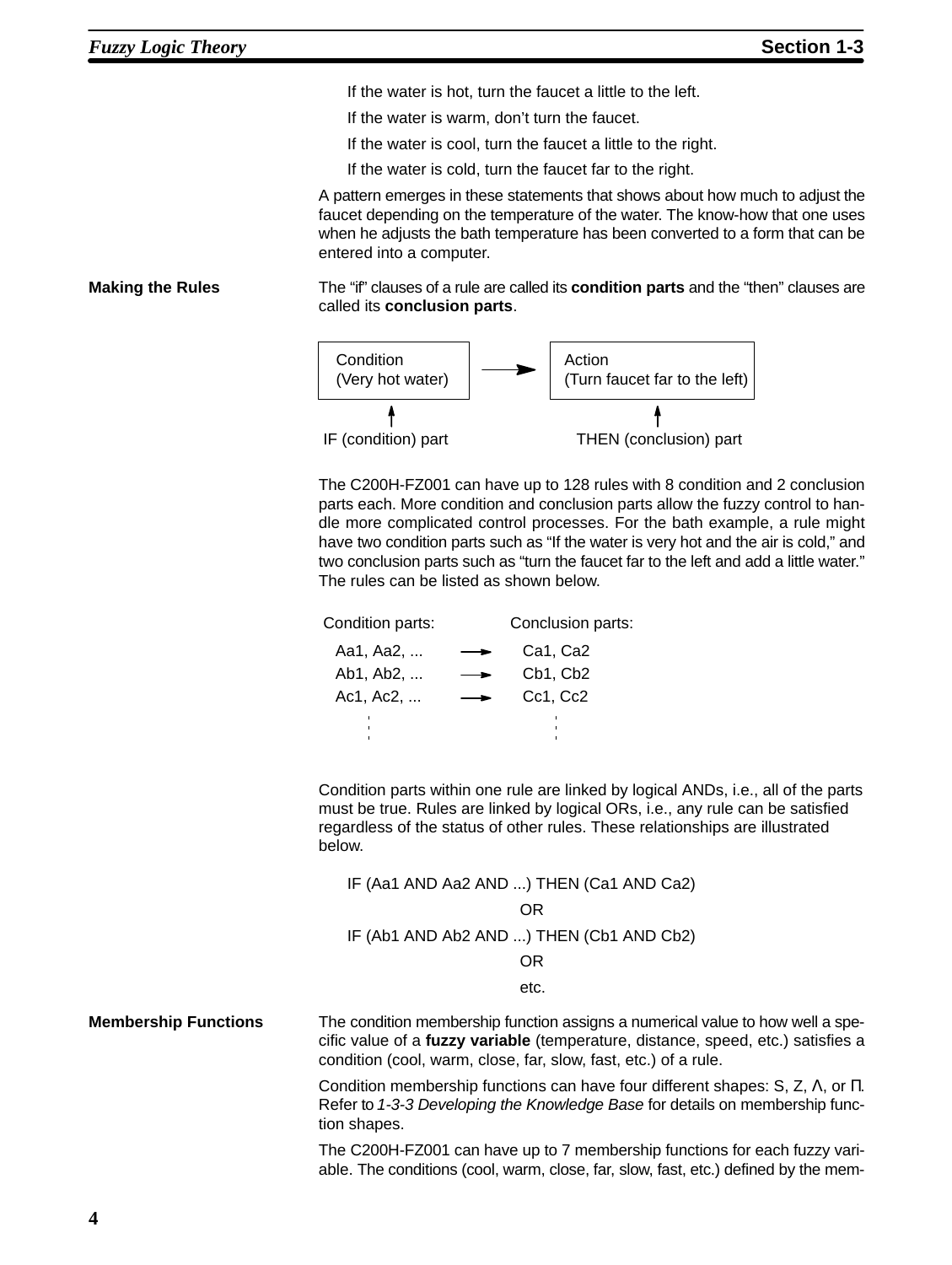bership functions are called **labels**. The following diagram shows a standard arrangement of Λ-type membership functions.



When creating membership functions for a particular system, modify this standard arrangement to suit the particular application. Refer to 1-3-3 Developing the Knowledge Base for details on creating condition membership functions. The conclusion membership function assigns a specific value to an action (turning a valve, raising voltage, etc.) indicated in the conclusion part of a rule. The shape of the conclusion membership function has almost no effect on the results, so the conclusion membership functions are approximated by vertical lines in the C200H-FZ001, as shown in the following diagram.



**Fuzzy Logic Processing** This section briefly explains how the fuzzy logic processor calculates a result from the condition and conclusion parts of the rules that were expressed in terms of membership functions above. Refer to 1-3-2 Fuzzy Logic in the C200H-FZ001 for a more detailed explanation.

> First of all, the grades for the condition parts of each rule are calculated from the inputs and condition membership functions for each rule. The minimum grade of the condition parts is the **rule grade**. The minimum value is taken because condition parts of a rule are linked by logical ANDs, so all of the parts must be satisfied simultaneously.

> For a rule with two condition parts such as "If the water is very hot and the air is cold," the rule grade is the lesser of the two grades. In the case shown below, the rule grade is 0.7.



After all of the rule grades are calculated, the grade for each label is calculated. The grade for a label is called its **fuzzy output**. The fuzzy output is the maximum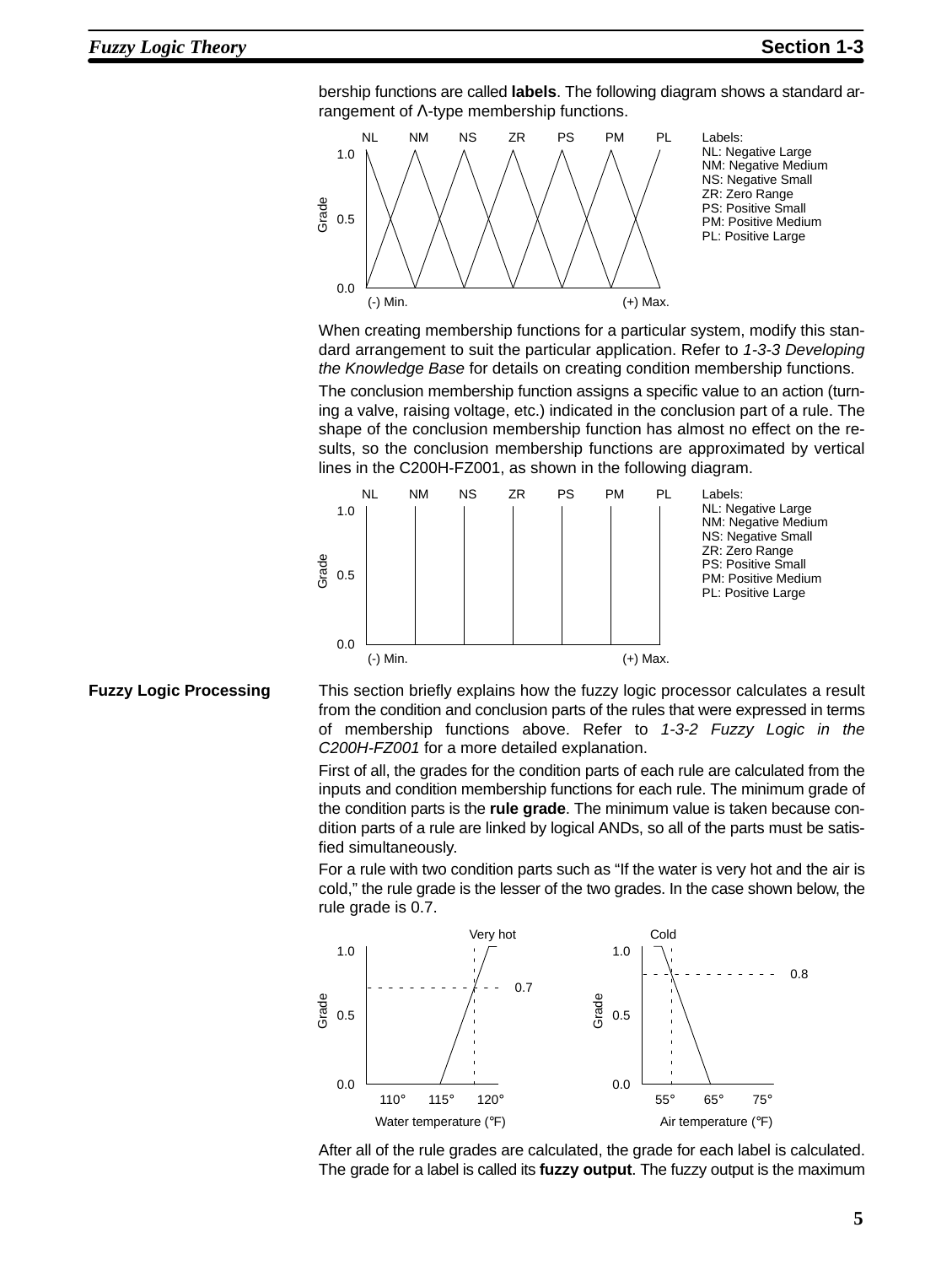rule grade for that label. The maximum value is taken because the rules are linked by logical ORs. Taking the maximum value ensures that the results from all of the rules are taken into account fairly. The final result is calculated from the fuzzy outputs in an operation called defuzzification.

**Defuzzification** There are two methods of defuzzification available in the C200H-FZ001, the center of gravity method and the maximum value method. The center of gravity method determines the center of gravity using the fuzzy outputs as the weight and the location of the label as the location. With this method, the location of the center of gravity is the final result.

> The maximum value method uses the location of the label with the maximum fuzzy output as the final result. If two or more fuzzy outputs are equal to the maximum, either the leftmost (minimum) or rightmost (maximum) label location will be selected. The programmer determines in advance whether the leftmost or rightmost label location will be selected.

### **1-3-2 Fuzzy Logic in the C200H-FZ001**

In this section, the fuzzy logic processing that was outlined in the previous section is examined in detail. Fuzzy logic processing in the C200H-FZ001 is divided into three steps: condition part processing, conclusion part processing, and defuzzification.

#### **Calculating Rule Grades** Condition part processing involves calculating the rule grades. This is a two step

process because one rule can have up to 8 condition parts. First, the grade for each condition part of a rule is calculated from its condition membership function and the inputs, then the minimum grade is taken as the rule grade.



The rule in the following example has 3 condition parts.

The rule grades, which are used in conclusion part processing, are stored in RAM and can be monitored with the FSS (Fuzzy Support Software).

**Condition Functions** A membership function can be defined for each label of each input. Since there can be up to 7 labels for each of 8 inputs, a total of 56 condition membership functions can be defined.

> Membership functions are made up of connecting line segments and are defined by the end points of the line segments. Up to four end points (defining three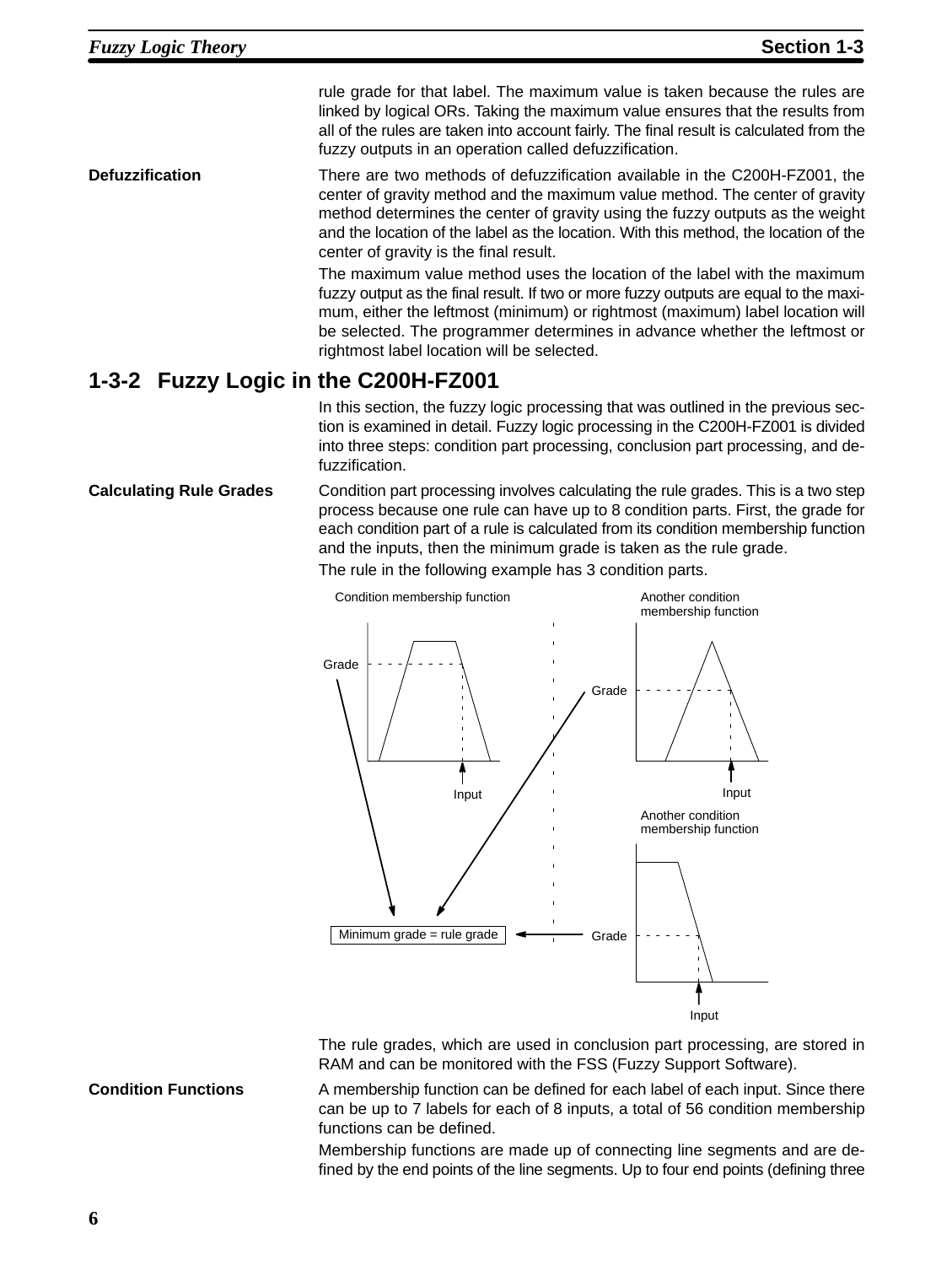line segments) can be entered. The grade at the end points must be between 0 and 1 (between 000 and FFF) and an end point must have a grade of 0 or 1 (000 or FFF) at the edges of the input range.

The following diagram shows examples of correct membership functions.



The following diagram shows examples of incorrect membership functions.



**Conclusion Part Processing** Conclusion part processing involves calculating the fuzzy output for each label. The rule grades for all rules that have that label in their conclusion part are compared and the maximum is taken as the fuzzy output for that label. In the C200H-FZ001, the fuzzy output is equal to the maximum rule grade for that label because the conclusion membership function is simply a vertical line.

In the following example rules 0, 3, and 4 affect label A.

Rules with label A in the conclusion part:

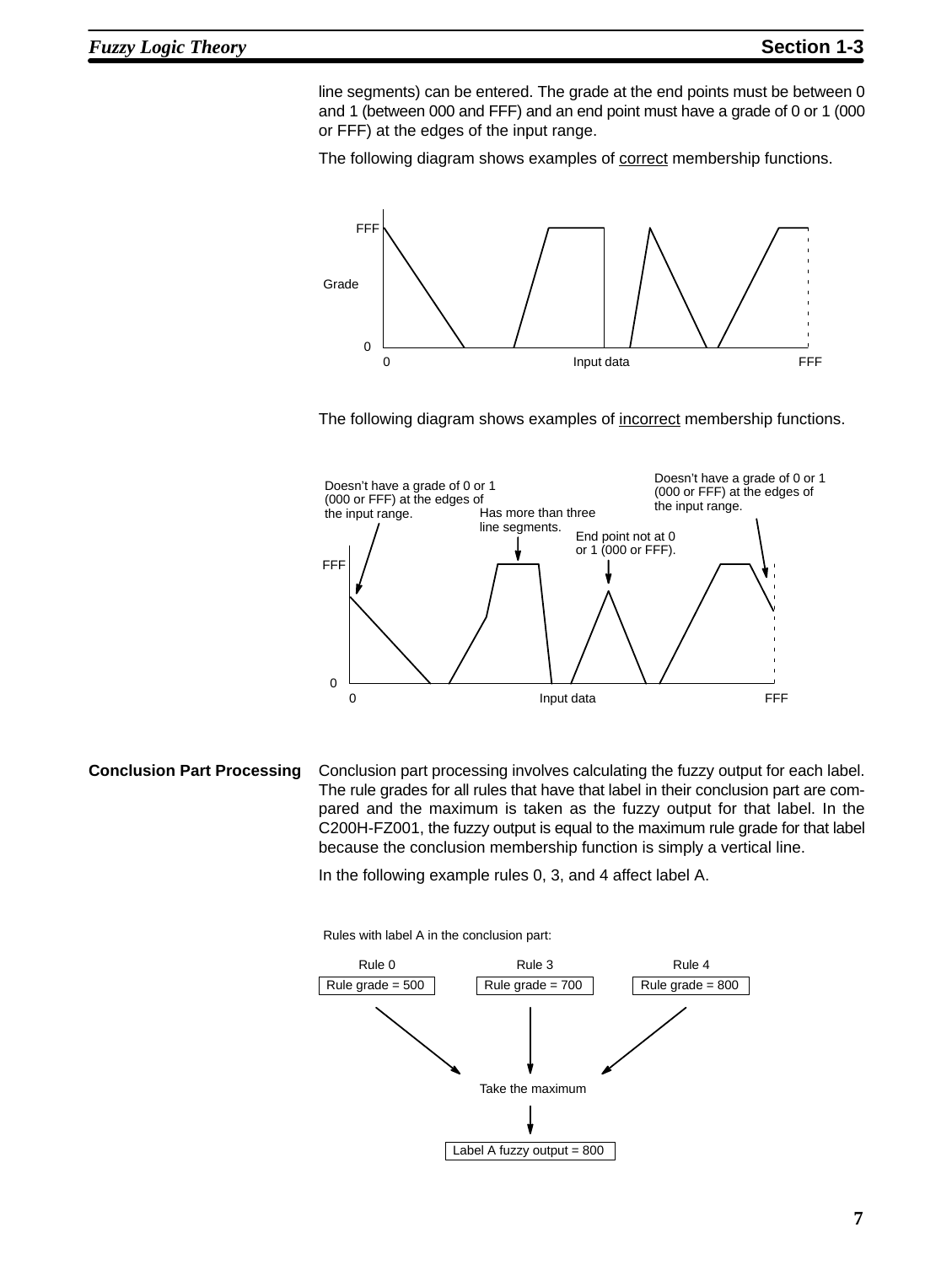When the operation shown in the previous diagram is performed for all of the labels, each label will have a fuzzy output.



#### **Defuzzification**

Defuzzification calculates the final result of the fuzzy logic processing from the fuzzy outputs. There are two methods of defuzzification available in the C200H-FZ001, the center of gravity method and the maximum value method.

**Center of Gravity Method** The center of gravity method determines the center of gravity using the fuzzy outputs as the weight and the location of the label as the location. With this method, the final result, R, is the location of the center of gravity calculated with the equation below.



If all of the fuzzy outputs are zero, the divisor in the equation above will also be zero, the division will not be performed and the Error Flag (bit 15) and No Corresponding Output Flag (bit 04) for that output will be turned ON. Refer to 3-3-2 Output Data for details on the output data format.

#### **Maximum Value Method** The maximum value method uses the location of the label with the maximum fuzzy output as the final result. If two or more fuzzy outputs are equal to the maximum, either the leftmost (minimum) or rightmost (maximum) label location will be used. The programmer determines in advance whether the leftmost or rightmost label location will be used.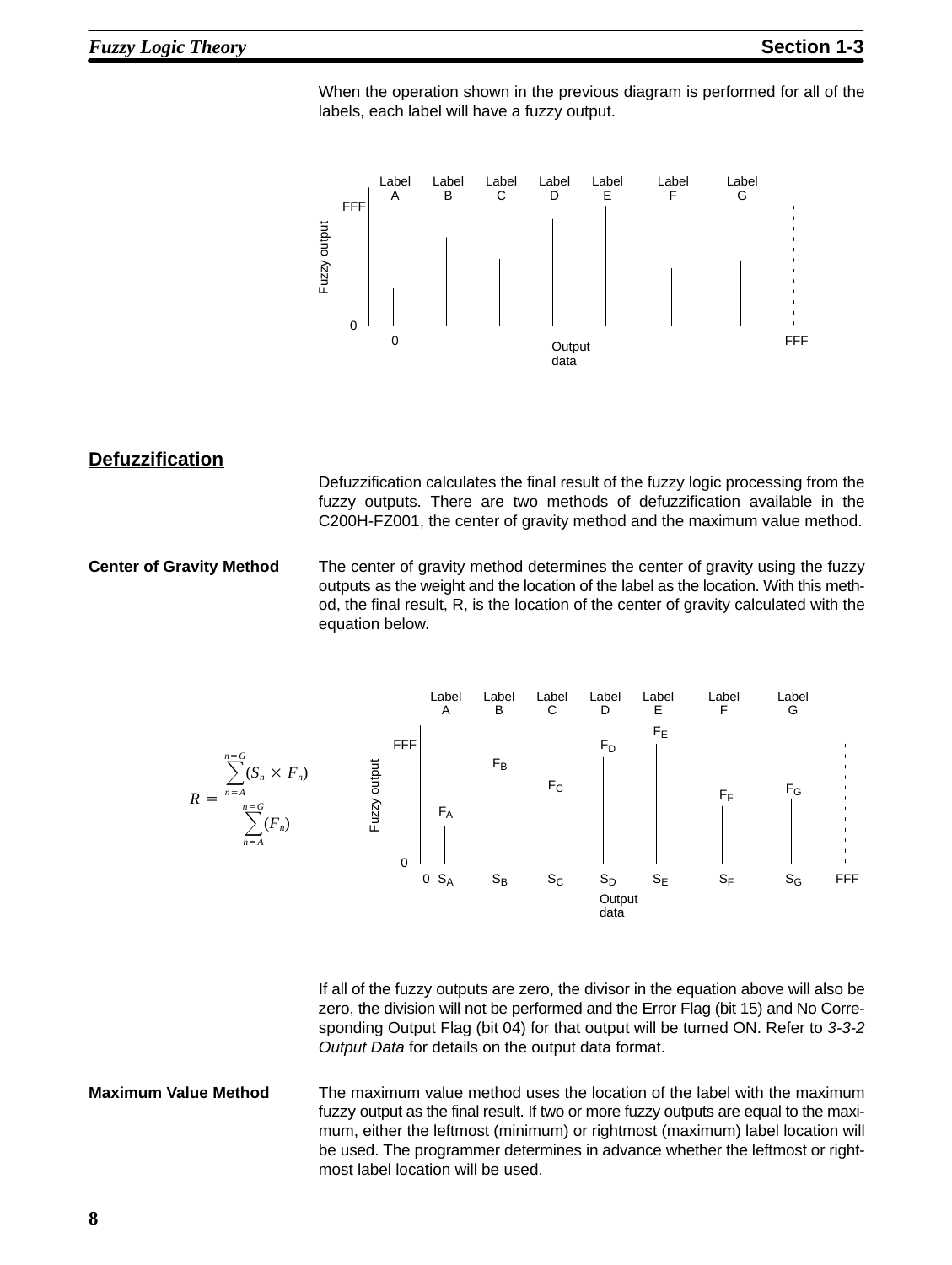In the following diagram,  $F_B$ ,  $F_E$ , and  $F_G$  are equal and the final result (R) would be equal to  $S_B$  if the leftmost label location were specified, or  $S_G$  if the rightmost label location were specified.



If the maximum fuzzy output is zero, the Error Flag (bit 15) and No Corresponding Output Flag (bit 04) for that output will be turned ON. Refer to 3-3-2 Output Data for details on the output data format.

### **1-3-3 Developing the Knowledge Base**

The rules and membership functions together are known as the **knowledge base**. This section explains how to organize the rules and membership functions used in the C200H-FZ001.

#### **Determining Objectives** The first step in designing a fuzzy control system is determining the parameters that will be controlled.

- **1, 2, 3...** 1. Decide what part of the controlled system will be controlled by the Unit.
	- 2. One of the strengths of fuzzy logic is its capacity to operate with more than one objective. Decide what the objectives are for the fuzzy control system, the order of priority for those objectives, and the goal for each objective. As an example, the following table lists three objectives for a manufacturing process in order of importance: increasing manufacturing precision, speed, and energy efficiency.

| <b>Item</b>             | <b>Objective</b>           | Goal      |
|-------------------------|----------------------------|-----------|
| Manufacturing precision | Maximize precision         | $x_1$ um  |
| Manufacturing speed     | Maximize speed             | $x_2$ m/s |
| Energy efficiency       | Minimize power consumption | $x_3$ W   |

### **Determining I/O**

| 1, 2, 3 | 1. Organize the information about the controlled system and decide what infor- |
|---------|--------------------------------------------------------------------------------|
|         | mation is necessary to achieve the objectives.                                 |

- 2. Divide the information into inputs and outputs.
- 3. Organize the information into groups by criteria such as those below:
	- Grouped according to objective.
	- Grouped according to output.
	- Grouped according to input.
	- Grouped according to situation.
	- Grouped according to steps (e.g., condition  $\rightarrow$  goal  $\rightarrow$  output value).
	- These groups can be used as they are when creating rules.
- 4. Review the groups to verify that they satisfy the objectives.

**System Configuration** The Fuzzy Logic Unit can be used alone or in a conventional-fuzzy hybrid control system. The best control system will depend on the characteristics of the controlled system.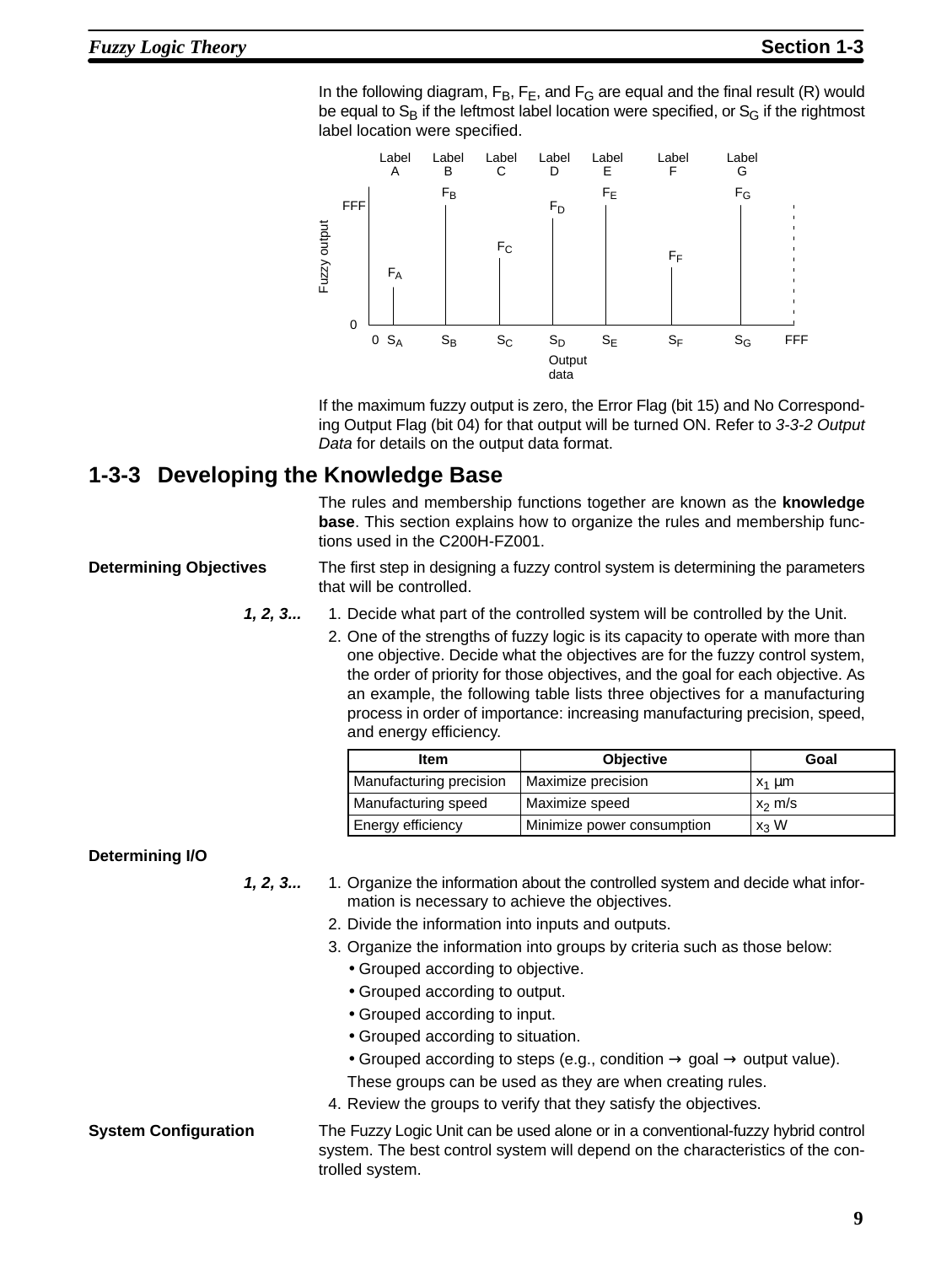**1, 2, 3...** 1. The following diagrams show two versions of conventional-fuzzy hybrid control systems. The first uses fuzzy logic in parallel with the existing control system and the second uses fuzzy logic to refine the output of the existing control system.

Parallel control:



Fuzzy logic-refined control:



2. Fuzzy logic alone can be used to control the system, as shown below.

Fuzzy logic control:



3. A Fuzzy Logic Unit can be installed to act as an interface between the human operator and existing control system in systems that require an operator to adjust settings.

Fuzzy logic interface:



4. A Fuzzy Logic Unit can be used to tune the output of the existing control system. This configuration is similar to the fuzzy logic-refined control system in configuration 1.

Fuzzy logic-tuned control:



**Making the Rules** Make enough rules so that there are outputs from at least two rules in input ranges where precision and smooth operation are required. However, having 3 or more rules with a grade of more than 50% at the same time is redundant.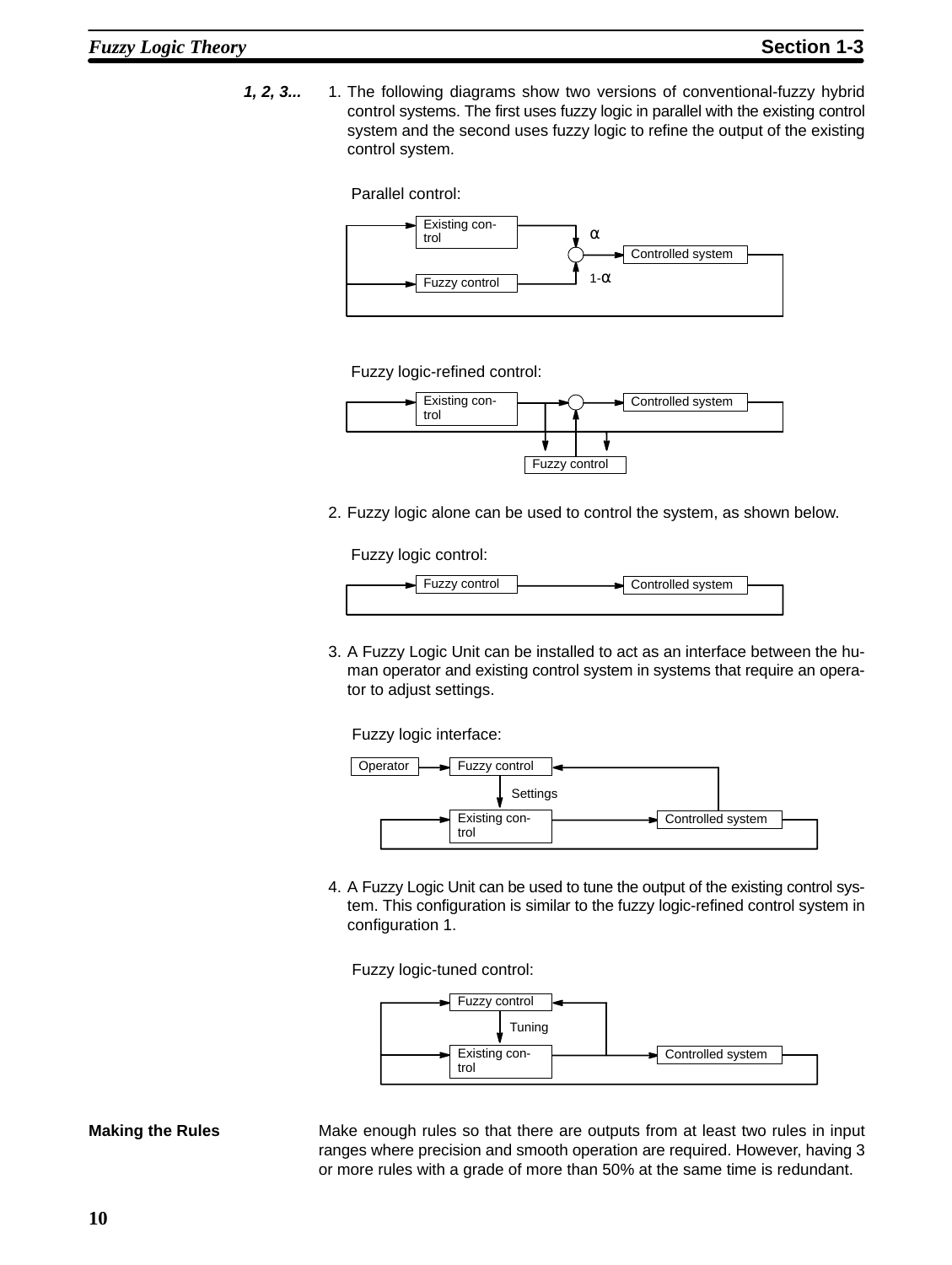There must be at least one output from a rule at all times. An error will occur if there isn't an output, so be sure not to allow gaps in input coverage such as the one shown below.



In cases where precise response is not required, make rules that cover a broad section of the input range, as shown below.



The time required to make and execute the program can be reduced by making a single rule with two conclusion parts instead of two separate rules with just one conclusion part where possible. If the response time is too slow, try grouping rules according to situation, reducing the number of rules as much as possible, and broadening the input range that each rule covers.

We recommend saving to the floppy disk frequently to avoid losing data, and keeping a journal of changes and the reasons for making the changes as an educational resource for the programmer himself and others.

**Condition Functions** The four standard shapes for condition membership functions are shown below.



In a closed loop system, we recommend starting with triangular  $(\lambda)$  membership functions that are spaced one-half their width, as shown below. The input range has a large effect on control performance, so proper I/O signal conversion (gain adjustment) is very important.



The following diagrams show two effects of modified membership functions. In the diagram on the left, the rules in one section of the input range cover a narrow-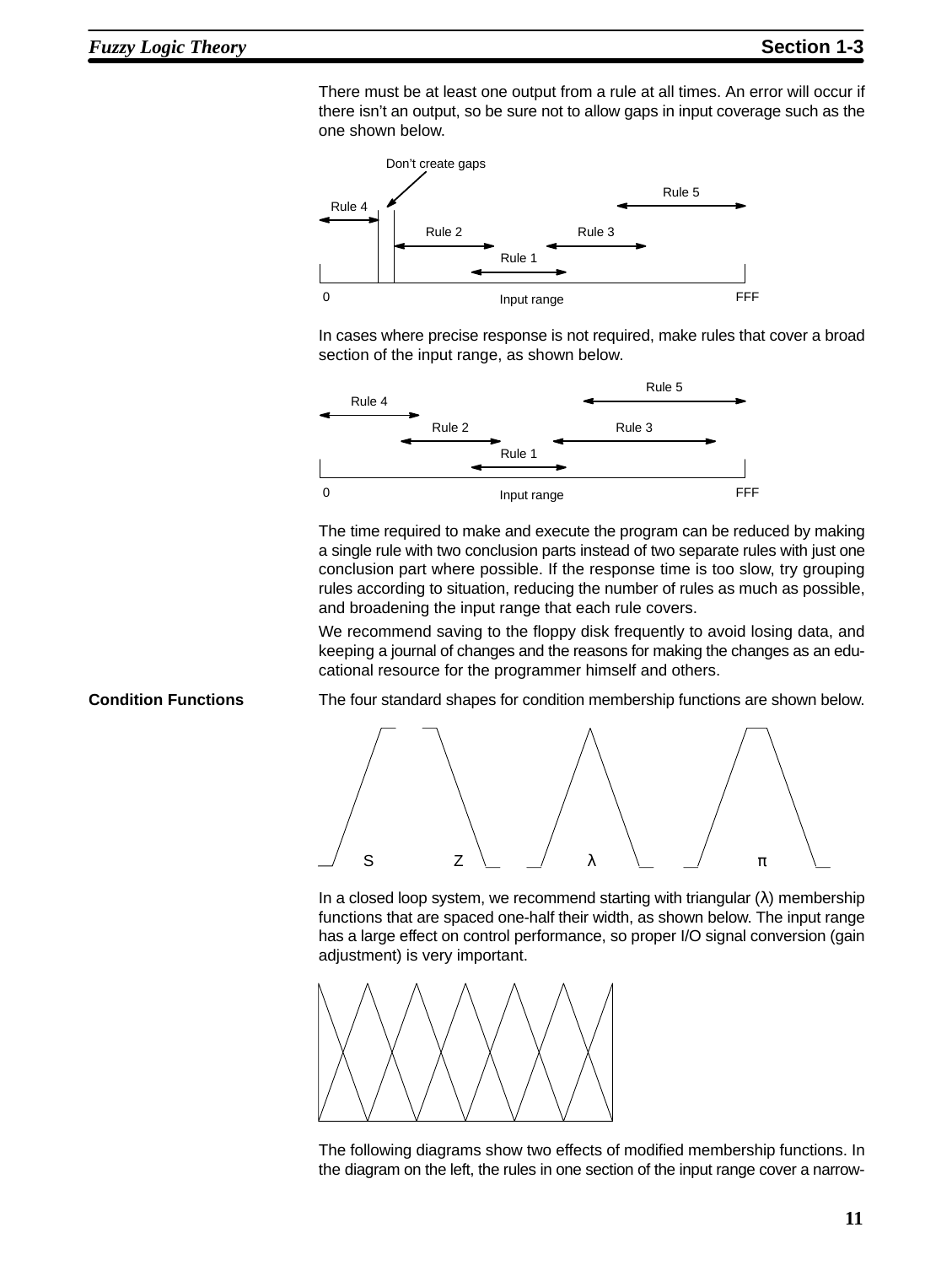er range for greater sensitivity. In the diagram on the right, the central section of each membership function has no sensitivity to changes in the input value.





No influence from neighboring membership functions and no sensitivity to changes in input value in these regions.

The construction of the membership functions will depend on the characteristics of the controlled system. The arrangement of membership functions can become very asymmetrical and complicated, particularly with open-reel control systems and recognition/identification systems.

**Conclusion Function** The conclusion membership function is simply a vertical line. The only setting required is the position of the line.



**Integrated Development of the Rules and Membership Functions**

Follow the procedure below when modifying the knowledge base for improved performance.

**1, 2, 3...** 1. The first step in designing the knowledge base is to list the rules. Use a standard shape for the membership functions.

> After listing the rules, we'll modify the knowledge base based on the results of simulations.

- 2. Modify the rules, add new rules when needed.
- 3. Before modifying the membership functions, adjust the I/O gain.
- 4. Modify the membership functions. Begin by adjusting the width and position of the condition parts. For the conclusion parts, position is the only setting that can be adjusted.

After completing this procedure, test for unusual or unexpected outputs using a variety of input combinations.

### **1-3-4 Downloading the Knowledge Base**

After the knowledge base has been written in the computer, it must be transferred (downloaded) to the Fuzzy Logic Unit. Refer to 4-2 Making and Downloading the Knowledge Base for details.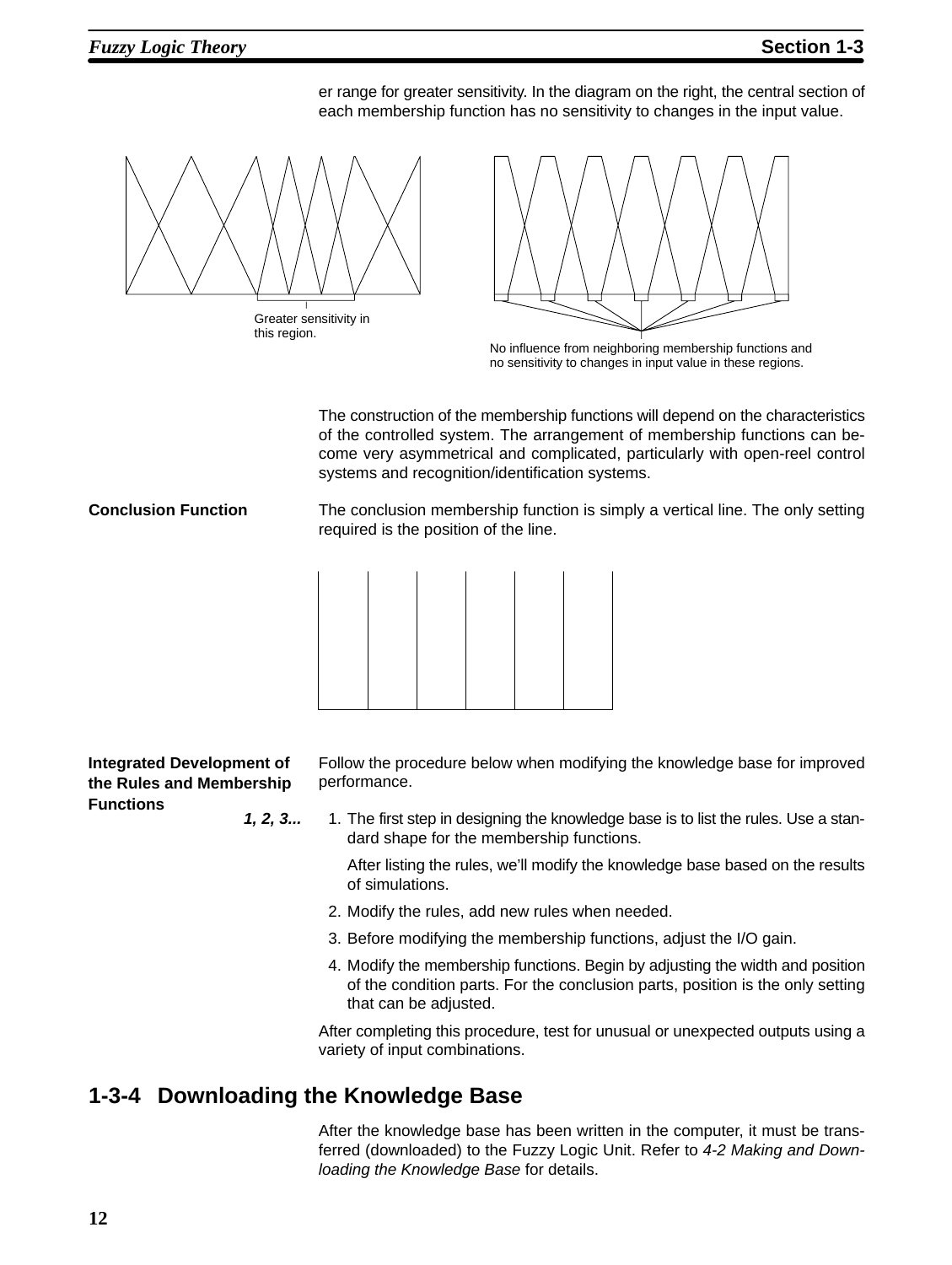# **SECTION 2 Components and Switch Settings**

This section describes the components of the C200H-FZ001 and their functions.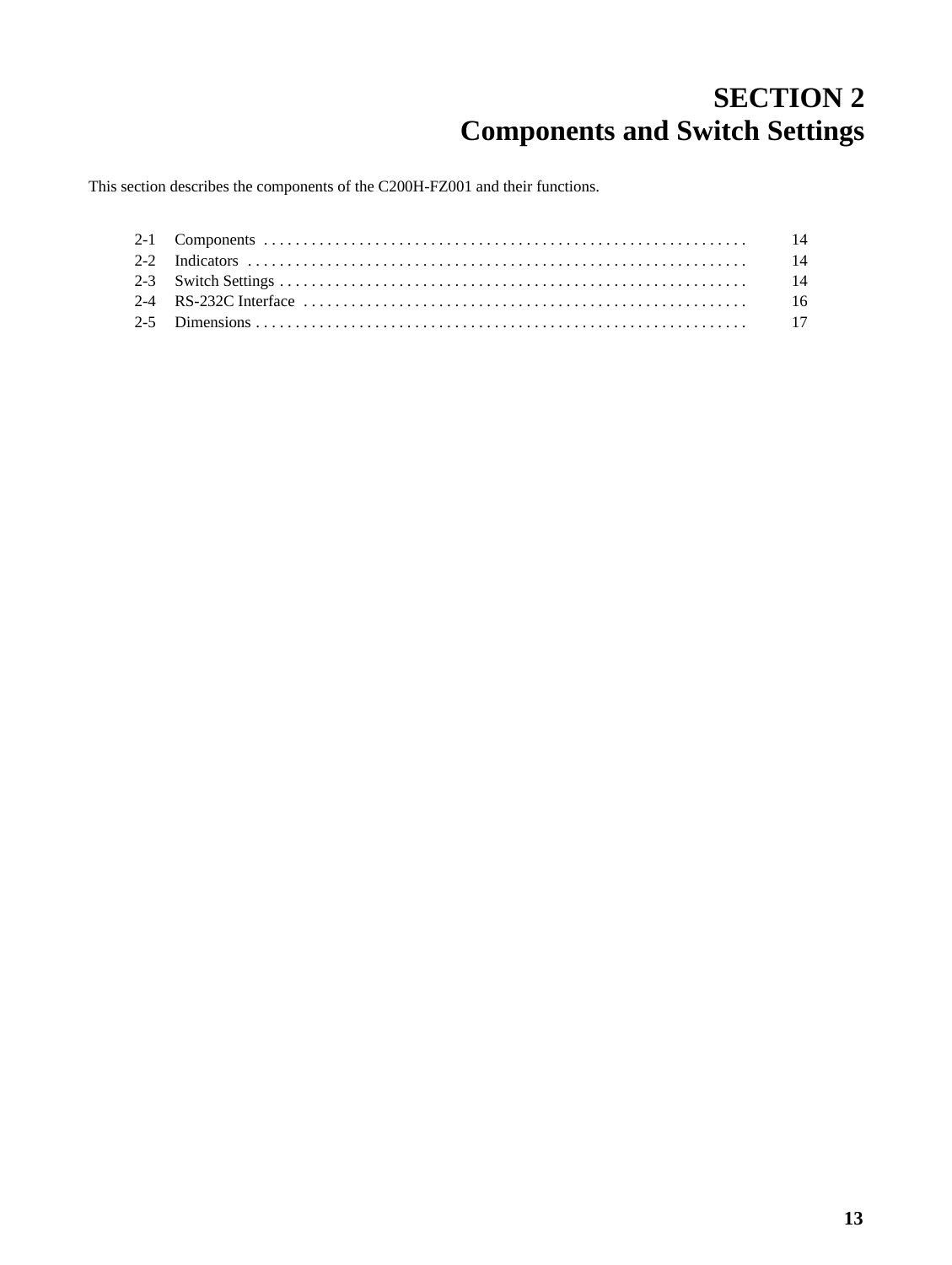# **2-1 Components**

### **Front: Back:**





## **2-2 Indicators**

The LED indicators on the front of the Fuzzy Logic Unit provide visual information on the general operation of the Unit. The function of the indicators is described in the following table.

| <b>Indicator</b> | <b>Function</b>                                                                                                                                       |
|------------------|-------------------------------------------------------------------------------------------------------------------------------------------------------|
| <b>RUN</b>       | Lights when the Unit is operating normally. (green)                                                                                                   |
| T/R              | Flashes when data is being transmitted to or from the Unit. (green)                                                                                   |
| <b>FRR</b>       | Lights when an error is discovered in self-diagnosis operations.<br>Flashes when the knowledge base hasn't been entered or has<br>been damaged. (red) |
| <b>BAT FRR</b>   | Lights when the battery voltage is below the minimum. (red)                                                                                           |

## **2-3 Switch Settings**

The setting of the unit number switch on the front of the Unit determines what words in the PC will be allocated to the Unit. The settings of the DIP switches on the back of the Unit determine how the Unit will communicate with the computer through the RS-232C port. Always turn the PC power off before setting the unit number switch or removing the Unit to set the DIP switches.

**Unit Number Switch** As a Special I/O Unit, the Fuzzy Logic Unit will be allocated 10 words in the IR Area of the C200H. The 10 words begin at word 100+(10×n), where n is the number set on the unit number switch. If two or more Special I/O Units are set to the same unit number, a non-fatal "I/O UNIT OVER" error will occur in the PC, so be sure not to set the Unit to a unit number that is already being used.

> Set the unit number with a standard screwdriver after turning off the power at the CPU. The Unit will not operate properly if the switch is stopped between two numbers.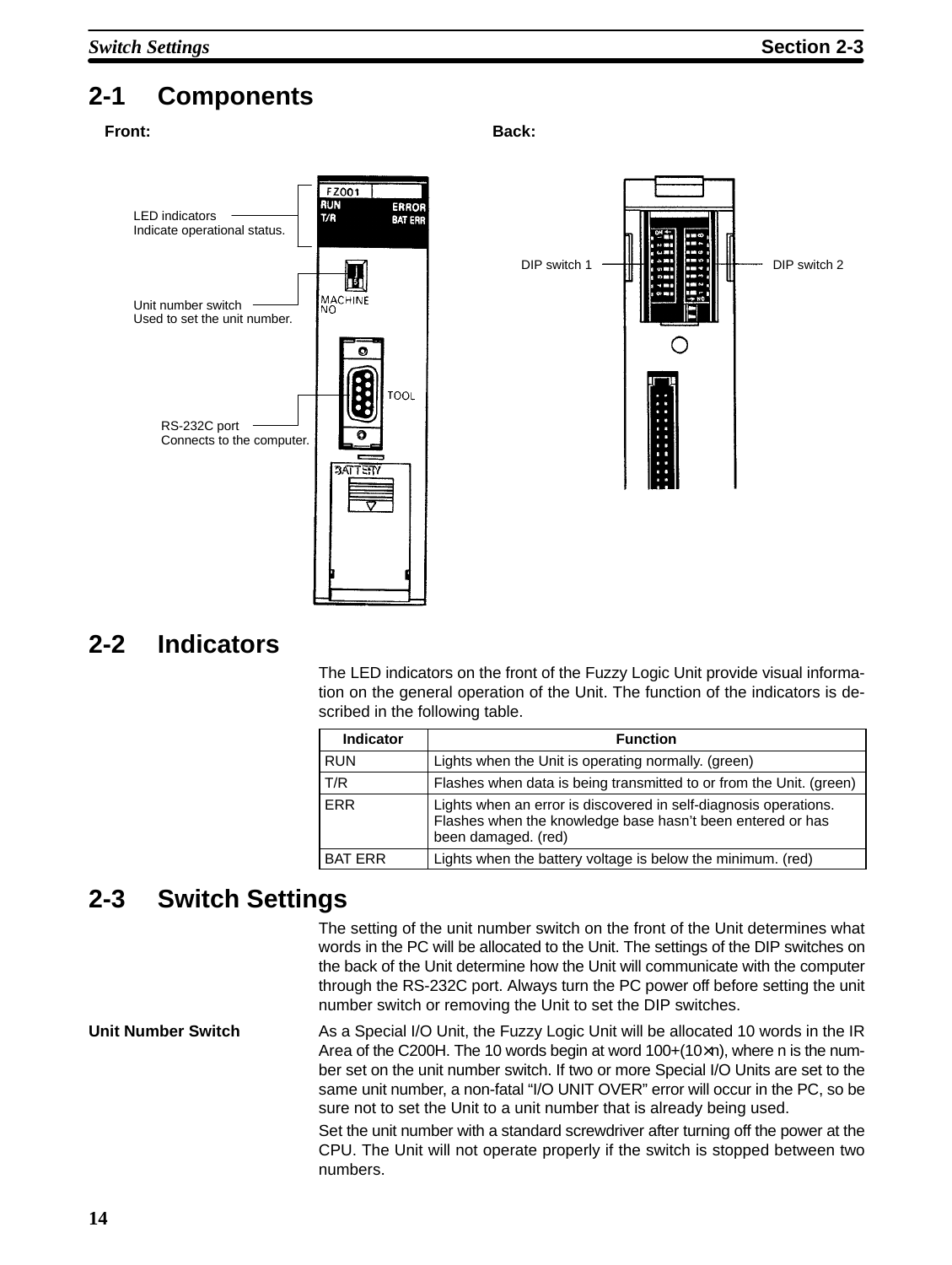**DIP Switch 1** Pins 5 to 8 of DIP switch 1 are used to set the data format for RS-232C port communications, as shown in the following table. Pins 1 to 4 are not used. Leave these pins in their factory settings.

| Pin(s) | <b>Factory</b><br>setting | <b>Function</b>                                            |
|--------|---------------------------|------------------------------------------------------------|
| 1 to 4 | OFF.                      | Not used. Leave set to OFF.                                |
| 5      | <b>ON</b>                 | Sets the number of stop bits: OFF for 1 and ON for 2.      |
| 6      | <b>OFF</b>                | Sets the parity mode: OFF for even and ON for odd.         |
|        | <b>ON</b>                 | Enables parity: OFF disables parity and ON enables parity. |
| 8      | ON                        | Sets the number of data bits: OFF for 8 and ON for 7.      |

**DIP Switch 2** Pins 1 to 5 of DIP switch 1 are used to set the unit number of the C200H-FZ001 as seen from the computer. The unit number can be 0 to 31, and is set as a binary number. Pin values (when ON) are shown in the table below. (The unit number is set to 0 at the factory.)

| <b>Pin value</b> |               |           |                 |                  |
|------------------|---------------|-----------|-----------------|------------------|
| Pin 1            | Pin 2 $\vert$ |           | Pin $3$ Pin $4$ | Pin <sub>5</sub> |
|                  | 21(2)         | $12^2(4)$ | $2^3$ (8)       | $2^4$ (16)       |

Pins 6 to 8 set the baud rate of communications through the RS-232C port, as shown in the table below.

| <b>Pin settings</b> |            |            | <b>Baud rate</b> |
|---------------------|------------|------------|------------------|
| 6                   | 7          | 8          |                  |
| <b>OFF</b>          | <b>OFF</b> | <b>OFF</b> | Not used.        |
| ON                  | <b>OFF</b> | <b>OFF</b> | 19,200           |
| <b>OFF</b>          | OΝ         | <b>OFF</b> | 9,600            |
| ON                  | OΝ         | <b>OFF</b> | 4,800            |
| <b>OFF</b>          | <b>OFF</b> | ON         | 2,400            |
| ON                  | <b>OFF</b> | ON         | 1,200            |
| <b>OFF</b>          | ON         | ON         | 600              |
| ΟN                  | ΟN         | ON         | 300              |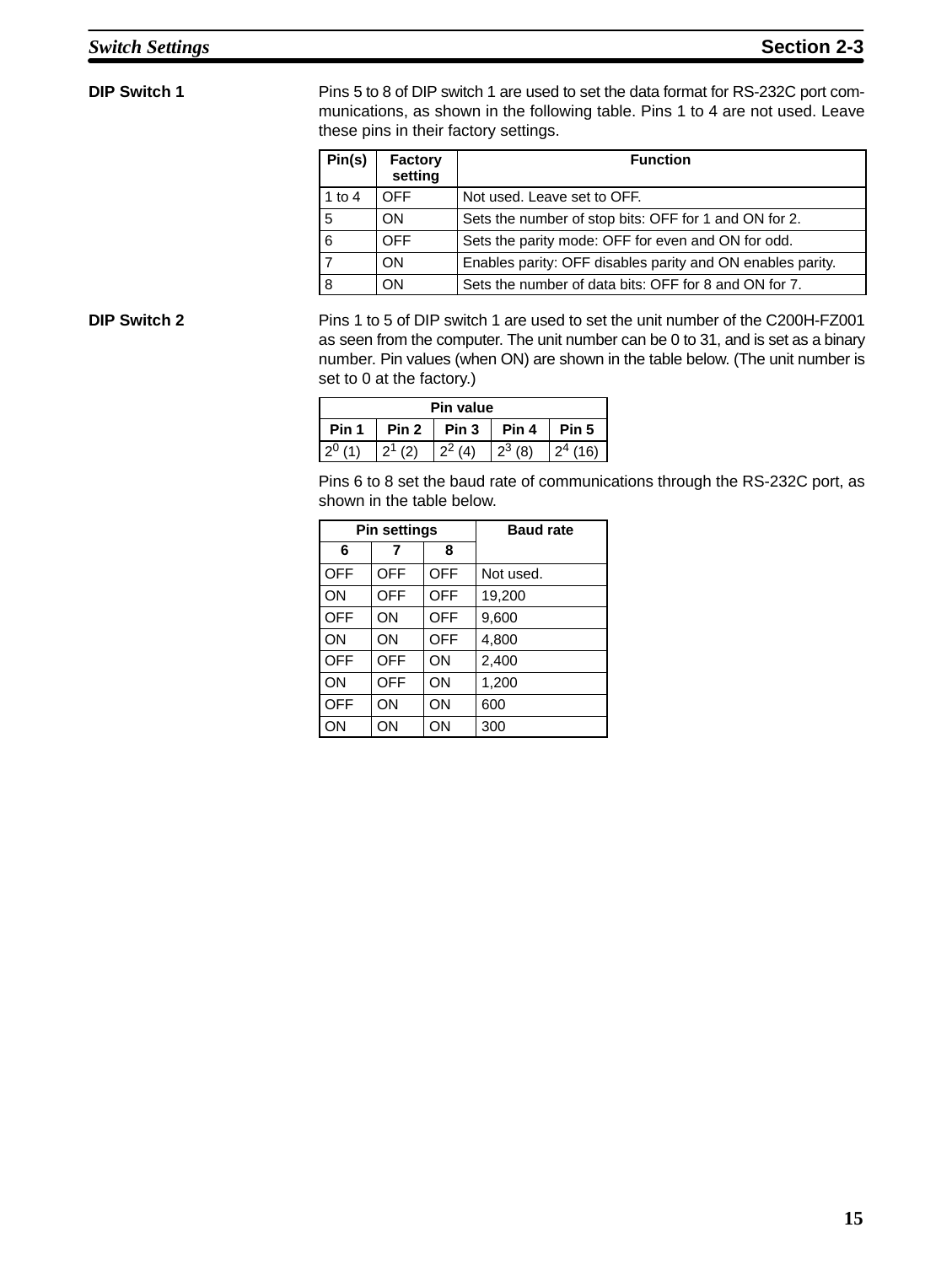# **2-4 RS-232C Interface**

The C200H-FZ001 communicates with the computer through the RS-232C port on the front of the Unit. The function of the pins in the RS-232C port are shown in the following table.

#### **Connector Pin Numbers**



| Pin No.        | Abbr.     | Name            | <b>VO</b> |
|----------------|-----------|-----------------|-----------|
| 1              | FG        | Frame ground    |           |
| 2              | SD        | Send data       | Out       |
| 3              | <b>RD</b> | Receive data    | In        |
| 4              | <b>RS</b> | Request to send | Out       |
| 5              | <b>CS</b> | Clear to send   | In        |
| 6              |           | Not used        |           |
| $\overline{7}$ |           | Not used        |           |
| 8              | ER.       | Enable receive  | Out       |
| 9              | SG        | Signal ground   |           |

Connector: XM3B-0922 (OMRON) or equivalent (set includes connector cover and plug) Recommended cable: AWG28x5P IFVV-SB (Fujikura Densen) Cable length: 15 m max.

#### **C200H-FZ001/Computer Connection**

Connect the cable to the Unit only after turning off the computer.





**Connecting Cable** The maximum cable length between the C200H-FZ001 and the computer is 15 m. The connecting cable must be purchased separately.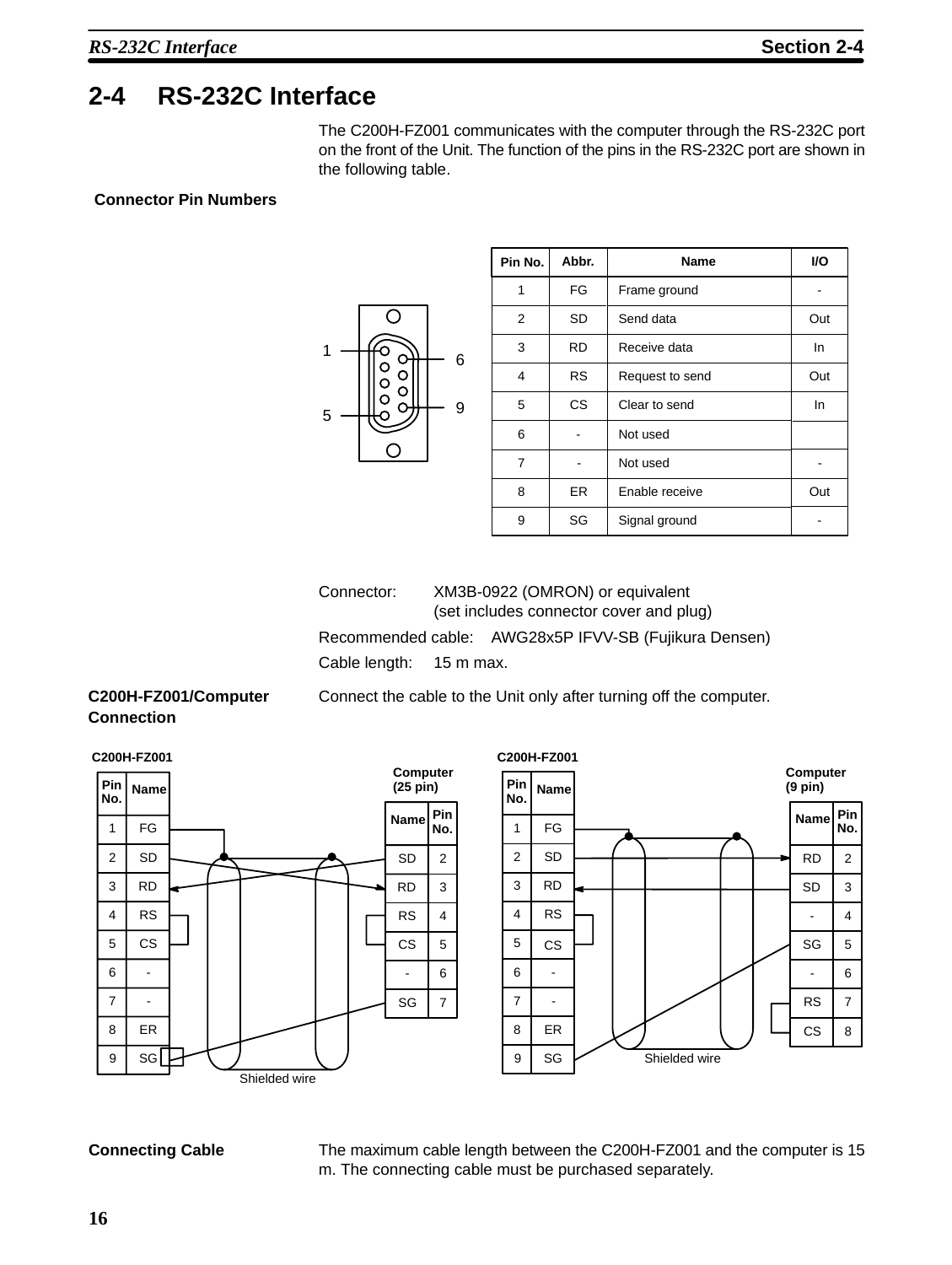# **2-5 Dimensions**

Dimensions for the C200H-FZ001 are shown below. All dimensions are in millimeters.



\*Allow a total of approximately 200 mm for cable clearance.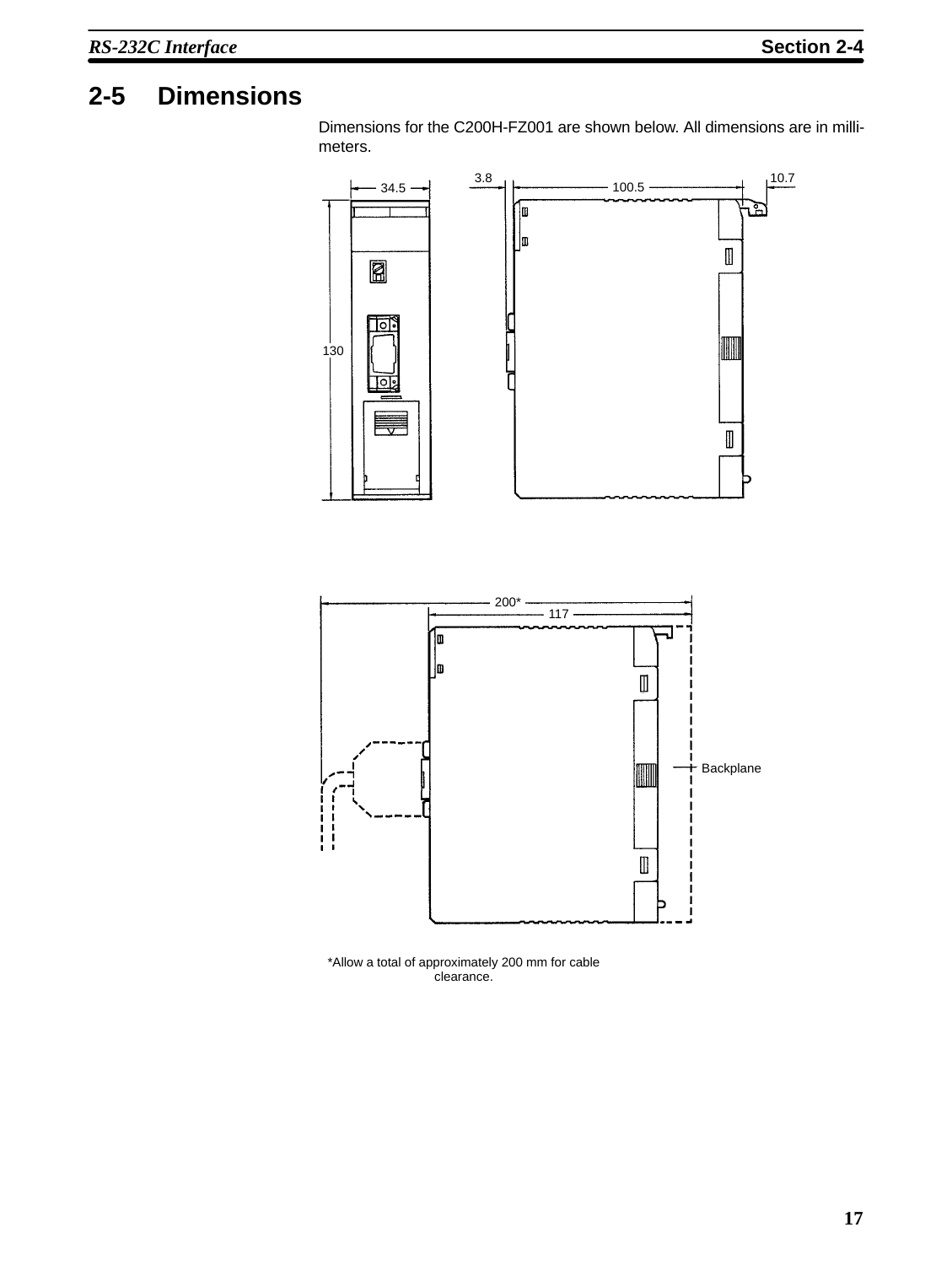# **SECTION 3 Memory Allocation**

This section explains how words in the C200H are allocated to the Fuzzy Logic Unit, and the function of those words as flags, control bits, and I/O words.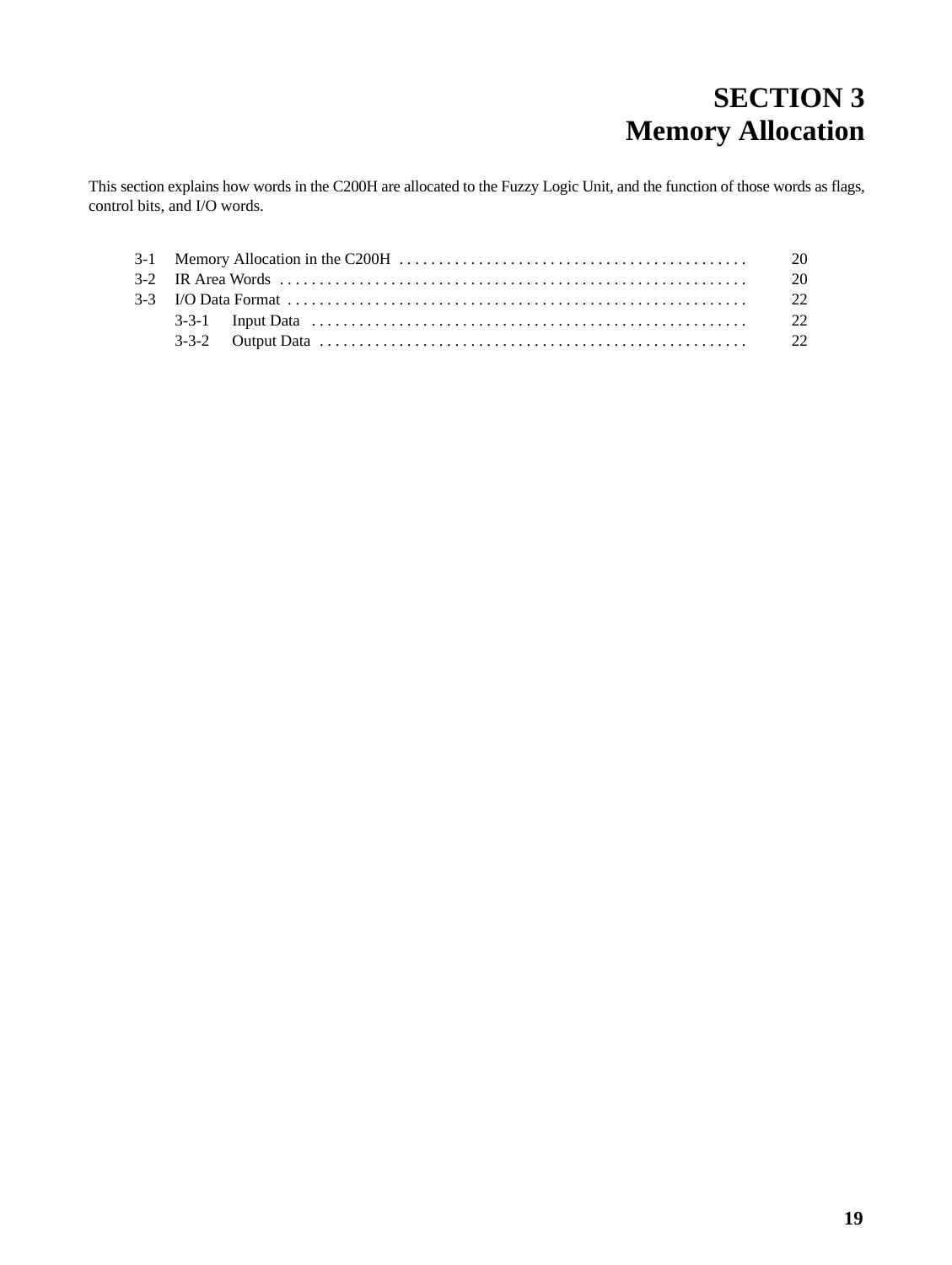## **3-1 Memory Allocation in the C200H**

As a Special I/O Unit, the Fuzzy Logic Unit will be allocated 10 words in the IR Area of the C200H according to the unit number set on the front of the Unit, as shown below.

| Unit number (n) | <b>IR</b> words |
|-----------------|-----------------|
|                 | 100 to 109      |
|                 | 110 to 119      |
|                 |                 |
|                 |                 |
|                 |                 |
|                 | 190 to 199      |

The C200H-FZ001 uses only the first 5 of the 10 words allocated in the C200H. The first 4 words are written from the C200H CPU to the Unit and the fifth word is read from the Unit to the C200H CPU. The last 5 words can be used as work words in the C200H program.

| <b>IR</b> words | <b>Function</b>                   |
|-----------------|-----------------------------------|
|                 | 1n0 to 1n3   Fuzzy Logic Settings |
| 1n4             | <b>Fuzzy Logic Unit Flags</b>     |
| $1n5$ to 1n9    | Available as work words           |

**Note** If two or more Special I/O Units are set to the same unit number, a non-fatal "I/O UNIT OVER" error will occur in the PC, so be sure not to set the Unit to a unit number that is already being used.

## **3-2 IR Area Words**

This section describes the functions of the IR words allocated to the Fuzzy Logic Unit in the C200H. An "n" in an IR word in this section indicates the unit number set on the front of the Unit.

### **Fuzzy Logic Settings**

The IR words in the table below contain settings and control bits that are transferred from the C200H CPU to the C200H-FZ001. The settings and control bits listed below are described in more detail following the table.

|                         |             | IR word <sup>1</sup>         | Bit(s)   | <b>Function</b>                                                                                                                                                                                                                                           |
|-------------------------|-------------|------------------------------|----------|-----------------------------------------------------------------------------------------------------------------------------------------------------------------------------------------------------------------------------------------------------------|
|                         |             | 1n0                          | 00 to 03 | Number of Inputs (1 to 8, BCD)                                                                                                                                                                                                                            |
|                         |             |                              | 04 to 14 | Not used.                                                                                                                                                                                                                                                 |
|                         |             |                              | 15       | <b>Processing Start Bit</b>                                                                                                                                                                                                                               |
|                         |             | 1n1                          | 00 to 15 | First Input Word                                                                                                                                                                                                                                          |
|                         |             | 1n2                          | 00 to 03 | Number of Outputs (1 to 8, BCD)                                                                                                                                                                                                                           |
|                         |             |                              | 04 to 15 | Not used.                                                                                                                                                                                                                                                 |
|                         |             | 1n3                          | 00 to 15 | <b>First Output Word</b>                                                                                                                                                                                                                                  |
|                         | <b>Note</b> |                              |          | 1. The "n" in the IR word column indicates the unit number set on the unit num-<br>ber switch on the front of the Unit.                                                                                                                                   |
|                         |             |                              |          | 2. Bits not used in IR 1n0 to IR 1n3 cannot be used as work bits in the program.                                                                                                                                                                          |
| <b>Number of Inputs</b> |             | Input Word, described below. |          | Bits IR 1n000 to IR 1n003 specify the number of inputs that are written to the Unit<br>for fuzzy logic processing. The number must be BCD, between 1 and 8. The lo-<br>cation of the input data in the PC is indicated by address specified for the First |
| Processing Start Bit    |             | in the Unit.                 |          | Turning ON the Processing Start Bit (IR 1n015) initializes fuzzy logic processing                                                                                                                                                                         |
|                         |             |                              |          |                                                                                                                                                                                                                                                           |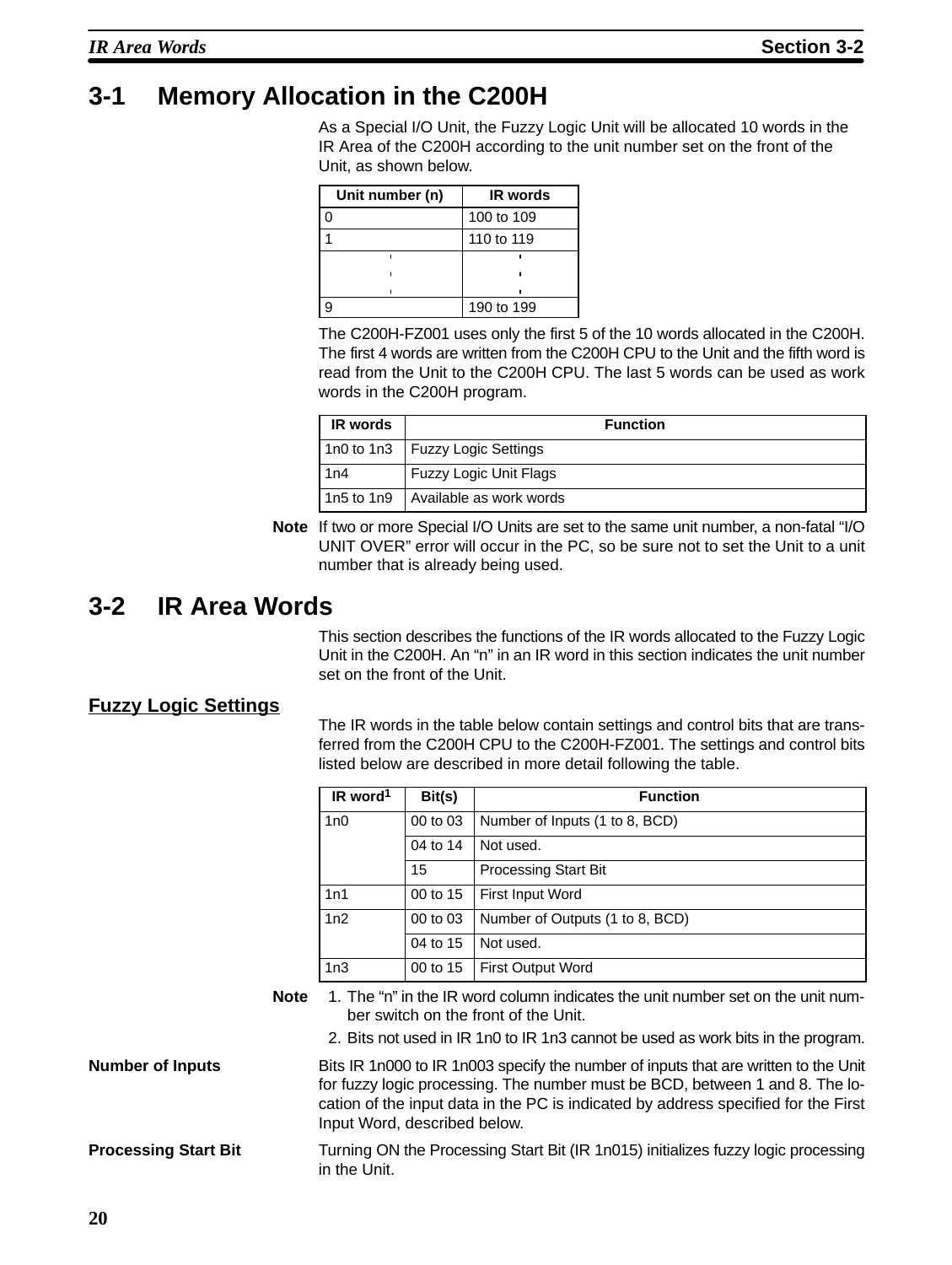**First Input Word** IR 1n1 specifies the address of the word that contains the data for the first input. The leftmost digit specifies the data area and the rightmost 3 digits specify the word in that area. The rightmost 3 digits must be BCD, but the leftmost digit can take any of the values shown in the table below.

| Data area | <b>Bit status</b> |               | <b>IR 1n1 leftmost</b> |             |
|-----------|-------------------|---------------|------------------------|-------------|
|           | <b>Bit 13</b>     | <b>Bit 14</b> | <b>Bit 15</b>          | digit value |
| DM        |                   |               |                        |             |
| IR or SR  | በ                 |               |                        | 8           |
| HR        | Ω                 |               |                        |             |
| AR        |                   |               |                        | C           |
| LR        |                   |               |                        | 2           |
| ТC        |                   |               |                        |             |

As an example, a value of C007 would specify AR 007 as the first input word. Input data for the second input would be contained in AR 008, and so on.

**Number of Outputs** Bits IR 1n200 to IR 1n203 specify the number of outputs (results of fuzzy logic processing) that are read from the Unit. The number must be BCD, between 1 and 8. The location of the output data is indicated by address specified for the First Output Word, described below.

**First Output Word** IR 1n3 specifies the address of the word that contains the first output. The leftmost digit specifies the data area and the rightmost 3 digits specify the word in that area. The rightmost 3 digits must be BCD, but the leftmost digit can take any of the values shown in the table under the First Input Word heading, above.

> As an example, a value of 0100 would specify DM 0100 as the first output word. The first 4 words, beginning with the First Output Word, contain output data for the 4 outputs and the next 4 words contain error information for those 4 outputs. This format is always used regardless of the number of outputs specified in IR 1n2. Refer to 3-3-2 Output Data for details.

#### **Fuzzy Logic Unit Flags**

Word IR 1n4 contains flags that are transferred from the C200H-FZ001 to the C200H CPU. These flags are turned ON and OFF to indicate the operating status of the Fuzzy Logic Unit.

| <b>IR 1n4</b><br>bit(s) <sup>1</sup> | Flag name                  | <b>Function</b>                                                                                                         |
|--------------------------------------|----------------------------|-------------------------------------------------------------------------------------------------------------------------|
| $00\,$                               | <b>Results Output Flag</b> | Turned ON to indicate that the results of<br>fuzzy logic processing have been output.                                   |
| 01 and 02                            |                            | Not used.                                                                                                               |
| 03                                   | Setting Error Flag         | Turned ON to indicate that an error has<br>been found in the output word (1n0 to 1n3)<br>settings.                      |
| 04                                   | <b>Fuzzy Error Flag</b>    | Turned ON to indicate that an error has<br>occurred during the self-diagnostic check.                                   |
| 05                                   | Memory Error Flag          | Turned ON to indicate that an error has<br>been found in the knowledge base.                                            |
| 06                                   | <b>Battery Error Flag</b>  | Turned ON to indicate that the battery<br>voltage has fallen below the minimum, or<br>that the battery isn't installed. |
| 07                                   | Processing Enabled Flag    | Turned ON to indicate that the Unit is ready<br>to begin fuzzy logic processing.                                        |
| 08 to 15                             |                            | Not used.                                                                                                               |

**Note** 1. The "n" in the first column indicates the unit number set on the unit number switch on the front of the Unit.

2. Bits not used in IR 1n4 cannot be used as work words in the program.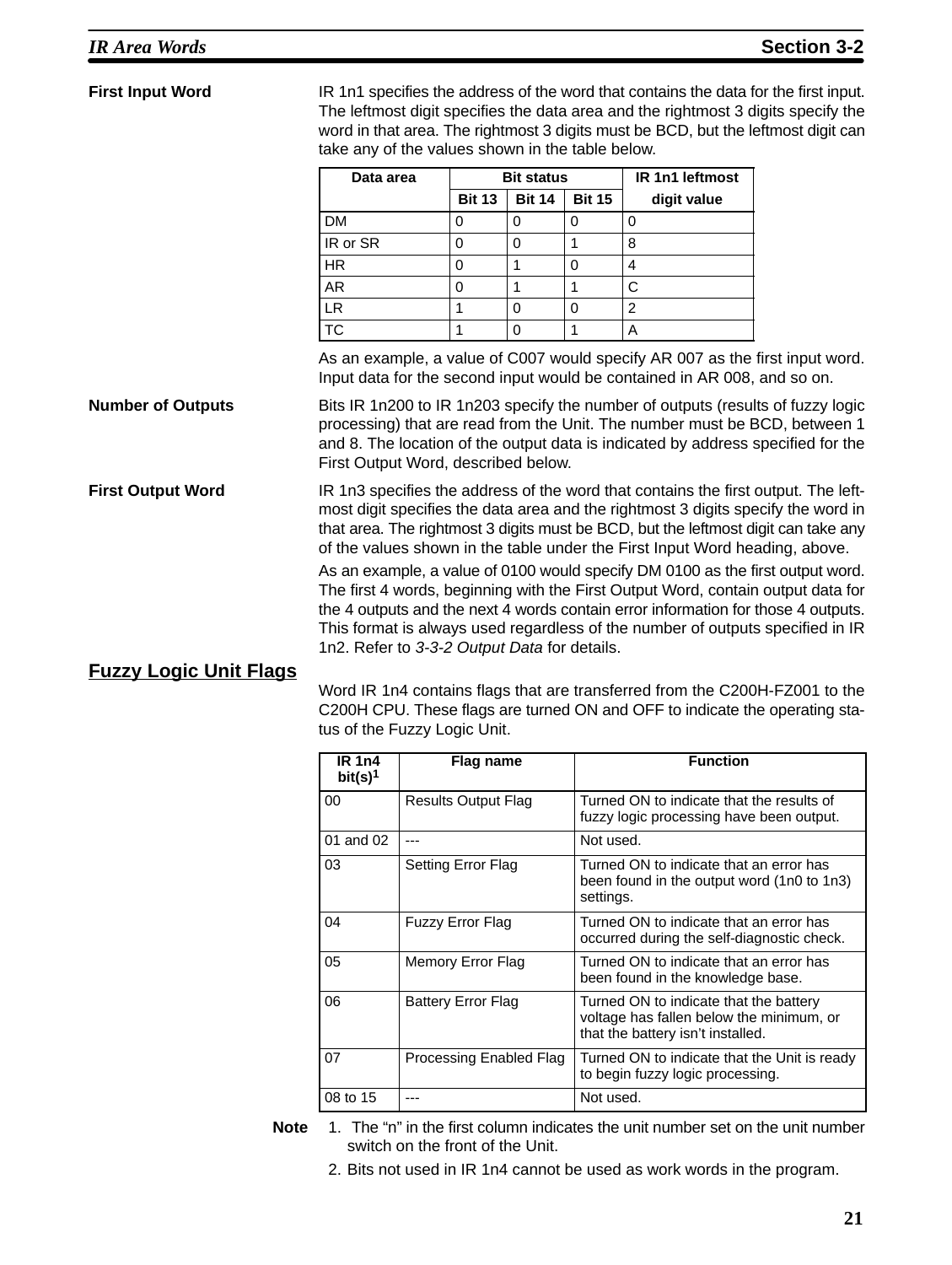## **3-3 I/O Data Format**

The Fuzzy Logic Unit receives input data from the C200H CPU, calculates the results for up to four outputs, and outputs those results to the C200H CPU. This section describes the structure of that input and output data.

### **3-3-1 Input Data**

The number and location of the inputs is specified by the user in the Fuzzy Logic Settings, as described in 3-2 IR Area Words. Each input is allocated one word, and the input data is contained in bits 0 to 12 of that word in 3-digit hexadecimal. The input range is thus 000 to FFF (0 to 4095 decimal). Bits 12 to 15 are not used.

The data structure for inputs is shown in the following table beginning from the First Input Word, Ι. In this case there are 8 inputs, but anywhere from 1 to 8 inputs can be used.

| Word<br><b>Bits 12 to 15</b> |                        | <b>Bits 0 to 11</b> |
|------------------------------|------------------------|---------------------|
|                              | Not used. Set to zero. | Input 0 data        |
| $I+1$                        | Not used. Set to zero. | Input 1 data        |
|                              |                        |                     |
|                              |                        |                     |
|                              |                        |                     |
| $I+7$                        | Not used. Set to zero. | Input 7 data        |

### **3-3-2 Output Data**

The number and location of the outputs is specified by the user in the Fuzzy Logic Settings, as described in 3-2 IR Area Words. Each output is allocated one word, and the output data is contained in bits 0 to 12 of that word in 3-digit hexadecimal. The output range is thus 000 to FFF (0 to 4095 decimal). Bits 12 to 15 are not used.

The output data structure is shown in the following table beginning from the First Output Word, Ο. Four words (from Ο to Ο+3) are allocated to output data regardless of the number of outputs specified in the Fuzzy Logic Settings.

| Word  | <b>Bits 12 to 15</b>   | <b>Bits 0 to 11</b> |
|-------|------------------------|---------------------|
|       | Not used. Set to zero. | Output 0 data       |
| $O+1$ | Not used. Set to zero. | Output 1 data       |
| $O+2$ | Not used. Set to zero. | Output 2 data       |
| $O+3$ | Not used. Set to zero. | Output 3 data       |

Error codes for outputs 0 to 4 are contained in words Ο+4 to Ο+7, as shown in the following table. These four words are allocated regardless of the number of outputs specified in the Fuzzy Logic Settings.

| Word  | <b>Bit 15</b> | <b>Bits 5 to 14</b>    | Bits 0 to 4         |
|-------|---------------|------------------------|---------------------|
| $O+4$ | FR.           | Not used. Set to zero. | Output 0 error code |
| $O+5$ | ER.           | Not used. Set to zero. | Output 1 error code |
| $O+6$ | FR.           | Not used. Set to zero. | Output 2 error code |
| $O+7$ | FR.           | Not used. Set to zero. | Output 3 error code |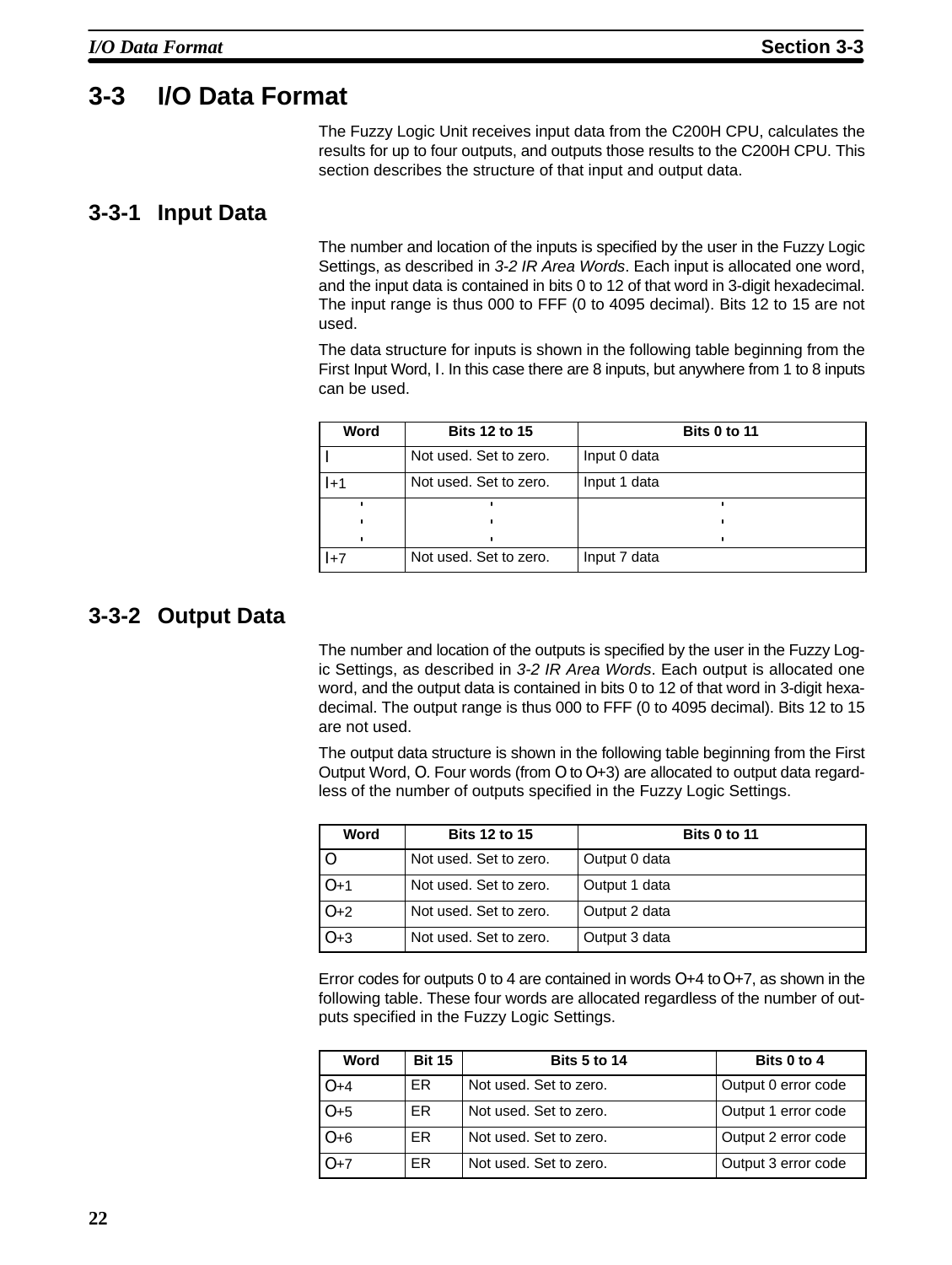The Error Flag (ER) will be turned ON when any of bits 0 to 4 for that output are turned ON. The following table shows the function of the error code bits.

| <b>Bit</b> | Flag name                    | <b>Function</b>                                                                       |
|------------|------------------------------|---------------------------------------------------------------------------------------|
| $00\,$     | Input Range Exceeded Flag    | Turned ON to indicate that the input range<br>has been exceeded.                      |
| 01         | Too Many Input Words Flag    | Turned ON to indicate that too many inputs<br>have been transferred to the Unit.      |
| 02         | Too Few Input Words Flag     | Turned ON to indicate that not enough<br>inputs have been transferred to the Unit.    |
| 03         | Undefined Output Flag        | Turned ON to indicate that the output was<br>not defined in the Fuzzy Logic Settings. |
| 04         | No Corresponding Output Flag | Turned ON to indicate that no grade has<br>been output for that output.               |

It isn't absolutely necessary to read the error codes, but we recommend reading them to find any errors in fuzzy logic processing as soon as possible. If you determine that it isn't necessary to read the error codes, set the Number of Outputs setting in the Fuzzy Logic Settings to the required number of outputs.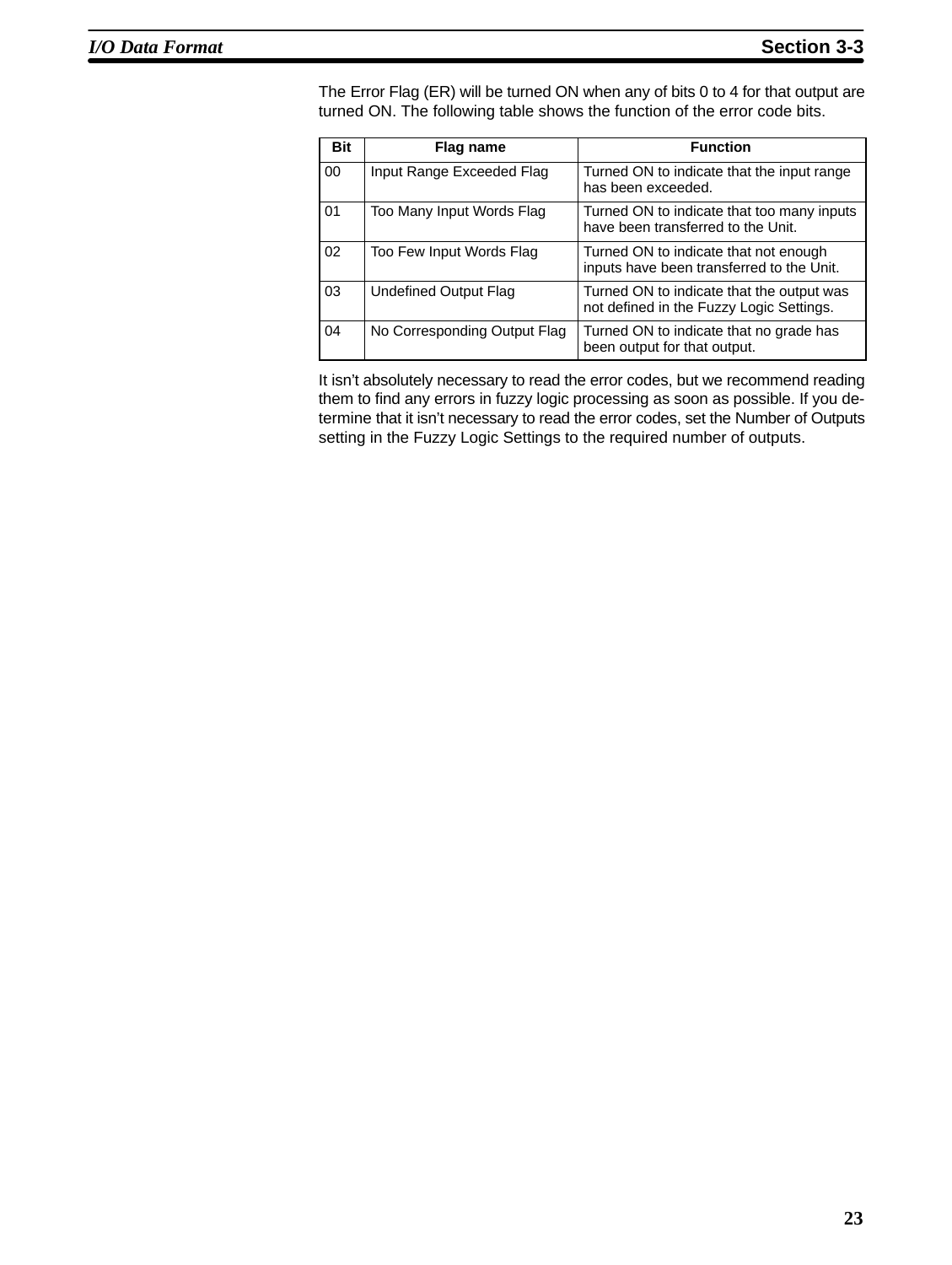# **SECTION 4 Program and Knowledge Base**

This section explains how to prepare the two basic software requirements for Fuzzy Logic Unit operation: the sub-program used in the C200H and the knowledge base used in the Fuzzy Logic Unit itself.

|                                               | 26 |
|-----------------------------------------------|----|
| 4-2 Making and Downloading the Knowledge Base | 29 |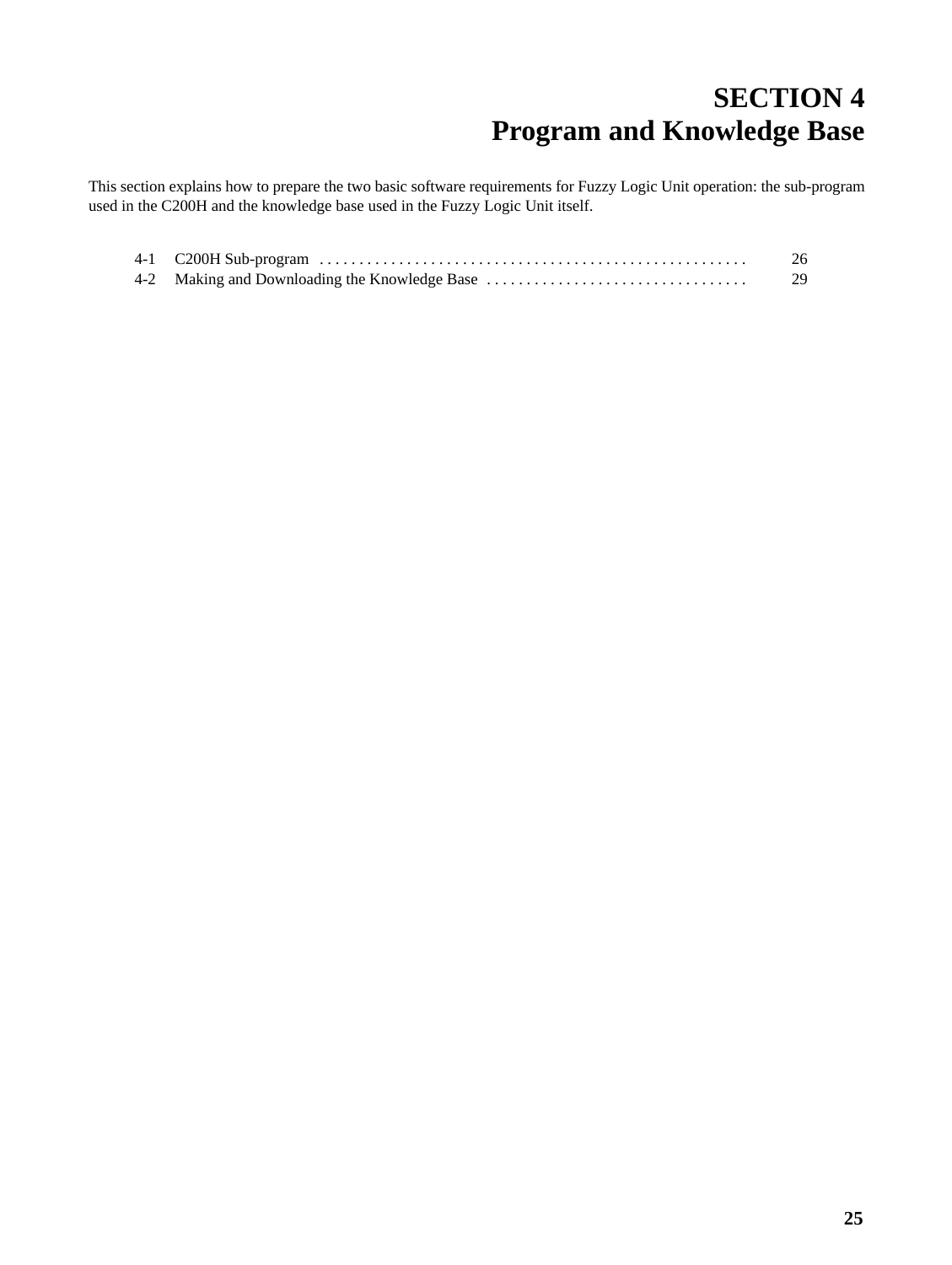## **4-1 C200H Sub-program**

A sub-program must be prepared within the C200H program to control the transfer of data between the C200H and the Unit. This program can be written with standard instructions such as MOV(21). The four basic steps in this sub-program are listed below.

- **1, 2, 3...** 1. Specify (in the Fuzzy Logic Settings) the words to which the input and output data will be written.
	- 2. Transfer the input data to the words specified in 1.
	- 3. Turn ON the Processing Start Bit to initialize fuzzy processing.
	- 4. Transfer the output data from the words specified in 1 when the Results Output Flag is turned ON.

### **Example Sub-program**

The following example shows a sub-program for a system with 2 Analog Input Units and 2 Analog Output Units. Each Analog Input Unit has 4 inputs and each Analog Output Unit has 2 outputs, for a total of 8 inputs and 4 outputs.

#### **Fuzzy Logic Settings**

In this example the unit number is set to  $5$  (n=5), so words IR 150 to IR 159 are automatically allocated to the Fuzzy Logic Unit. Refer to 3-2 IR Area Words for details on the function of bits in words IR 150 to IR 154.

| <b>IR words</b> | <b>Function</b>             |
|-----------------|-----------------------------|
| 150 to 153      | <b>Fuzzy Logic Settings</b> |
| 154             | Fuzzy Logic Unit Flags      |
| 155 to 159      | Available as work words     |

The 8 inputs will be contained in DM 0100 to DM 0107. While only 3 of the 4 outputs are needed, the structure of the outputs is fixed at 4 output and 4 error code words which will be contained in DM 0110 to DM 0117.

| Word          | <b>Function</b>                | Value |
|---------------|--------------------------------|-------|
| IR 150        | Number of Inputs (8)           | 0008  |
| <b>IR 151</b> | First Input Address (DM 0100)  | 0100  |
| IR 152        | Number of Outputs (3)          | 0003  |
| <b>IR 153</b> | First Output Address (DM 0110) | 0110  |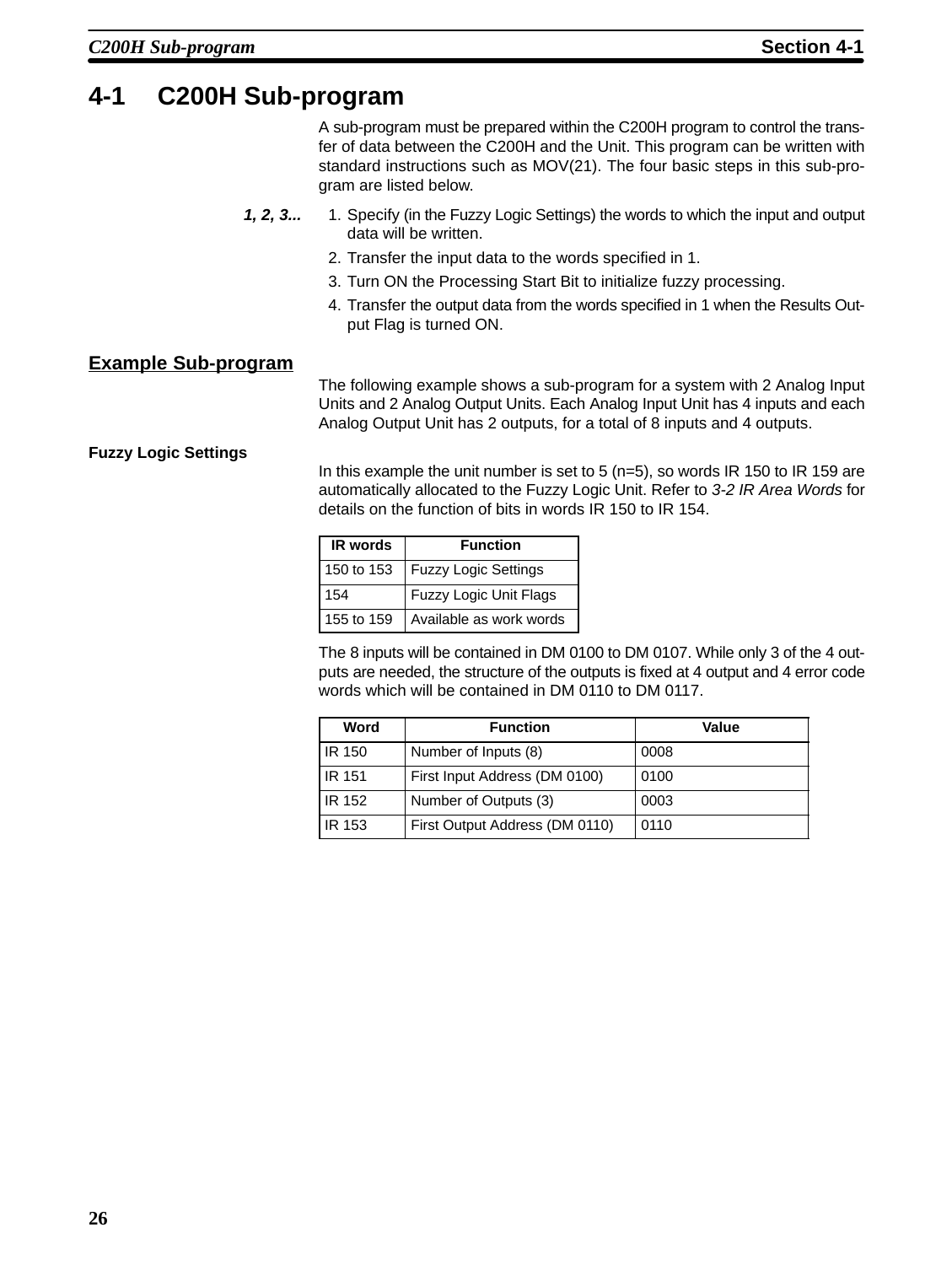The ladder diagram and mnemonics for inputting these settings are shown below.



| <b>Address</b> | <b>Instruction</b> |   | <b>Operands</b> | <b>Address</b> | <b>Instruction</b> | Operands |
|----------------|--------------------|---|-----------------|----------------|--------------------|----------|
| 00000          | LD                 |   | 00000           | 00003          | MOV(21)            |          |
| 00001          | MOV(21)            |   |                 |                |                    | #        |
|                |                    | # | 0008            |                |                    |          |
|                |                    |   | 150             | 00004          | MOV(21)            |          |
| 00002          | MOV(21)            |   |                 |                |                    | #        |
|                |                    | # | 0100            |                |                    |          |
|                |                    |   | 151             |                |                    |          |

| <b>Address</b> | <b>Instruction</b> | <b>Operands</b> |      |
|----------------|--------------------|-----------------|------|
| 00003          | MOV(21)            |                 |      |
|                |                    | #               | 0003 |
|                |                    |                 | 152  |
| 00004          | MOV(21)            |                 |      |
|                |                    | #               | 0110 |
|                |                    |                 | 153  |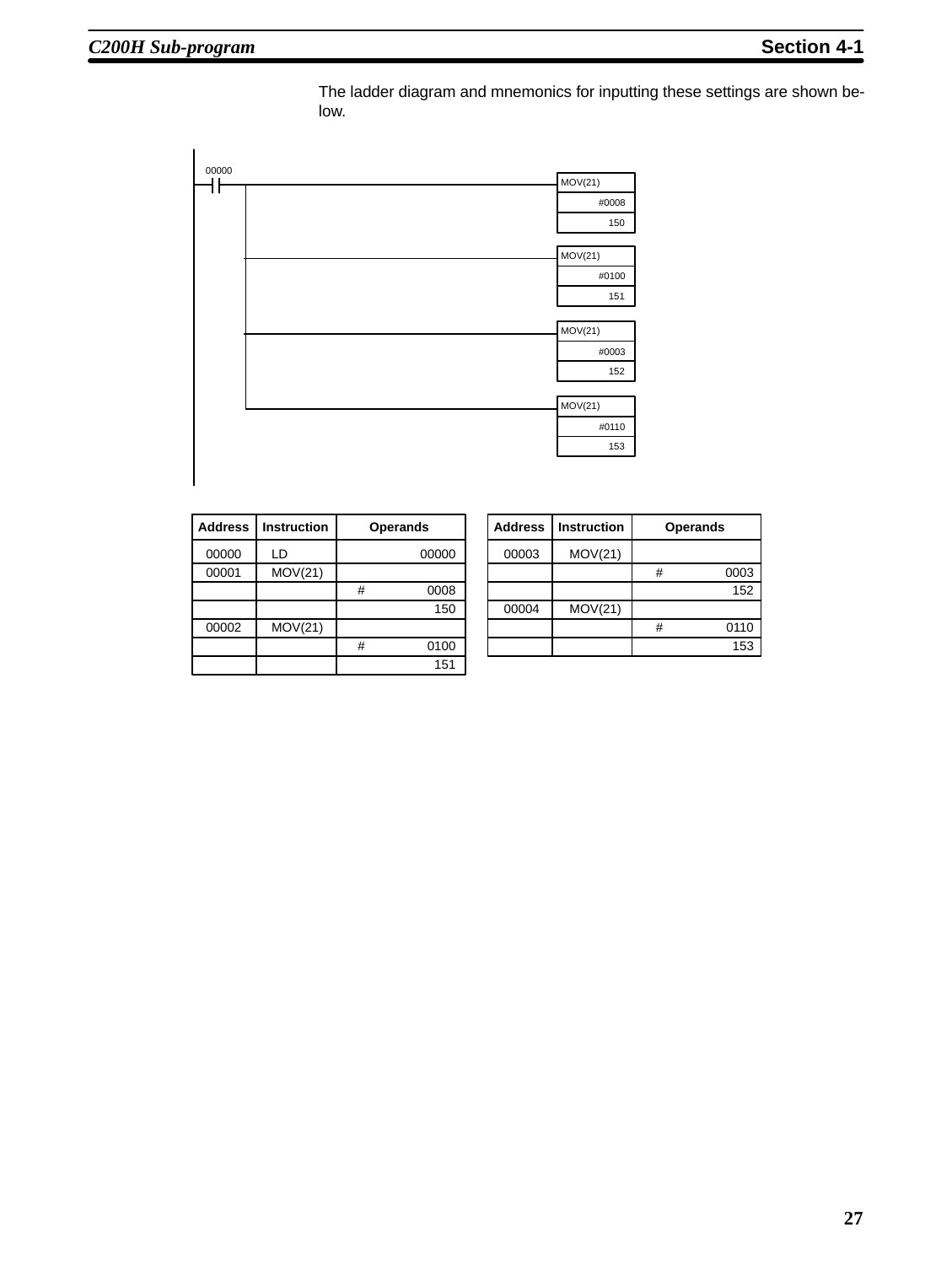#### **Input Data Transfer and Fuzzy Processing Initialization**

The unit number of the Analog Input Units (Special I/O Units) are set to 0 and 1, so the digital input data will be stored automatically in IR 100 to IR 104 and IR 110 to IR 114. The input data for these 8 inputs must be transferred to the words specified by the First Input Address (DM 0100 to DM 0107). After the input data is transferred, fuzzy logic processing is started by turning ON the Processing Start Bit (15015).

The ladder diagram and mnemonics for transferring the input data and initializing processing are shown below. (To save space, only the first two input words are shown; the other six follow the same pattern.)



| <b>Address</b> | <b>Instruction</b> | <b>Operands</b> |
|----------------|--------------------|-----------------|
| 00000          | LD                 | 00000           |
| 00001          | MOV(21)            |                 |
|                |                    | 101             |
|                |                    | DM<br>0100      |
| 00002          | MOV(21)            |                 |
|                |                    | 102             |
|                |                    | DM<br>0101      |
|                |                    |                 |
|                |                    |                 |
| 00009          | OUT                | 15015           |

**Note** The Fuzzy Logic Settings, Input Data Transfer, and Initialize Fuzzy Processing mnemonics can all be input after a single LD 00000 instruction to reduce the size of the program.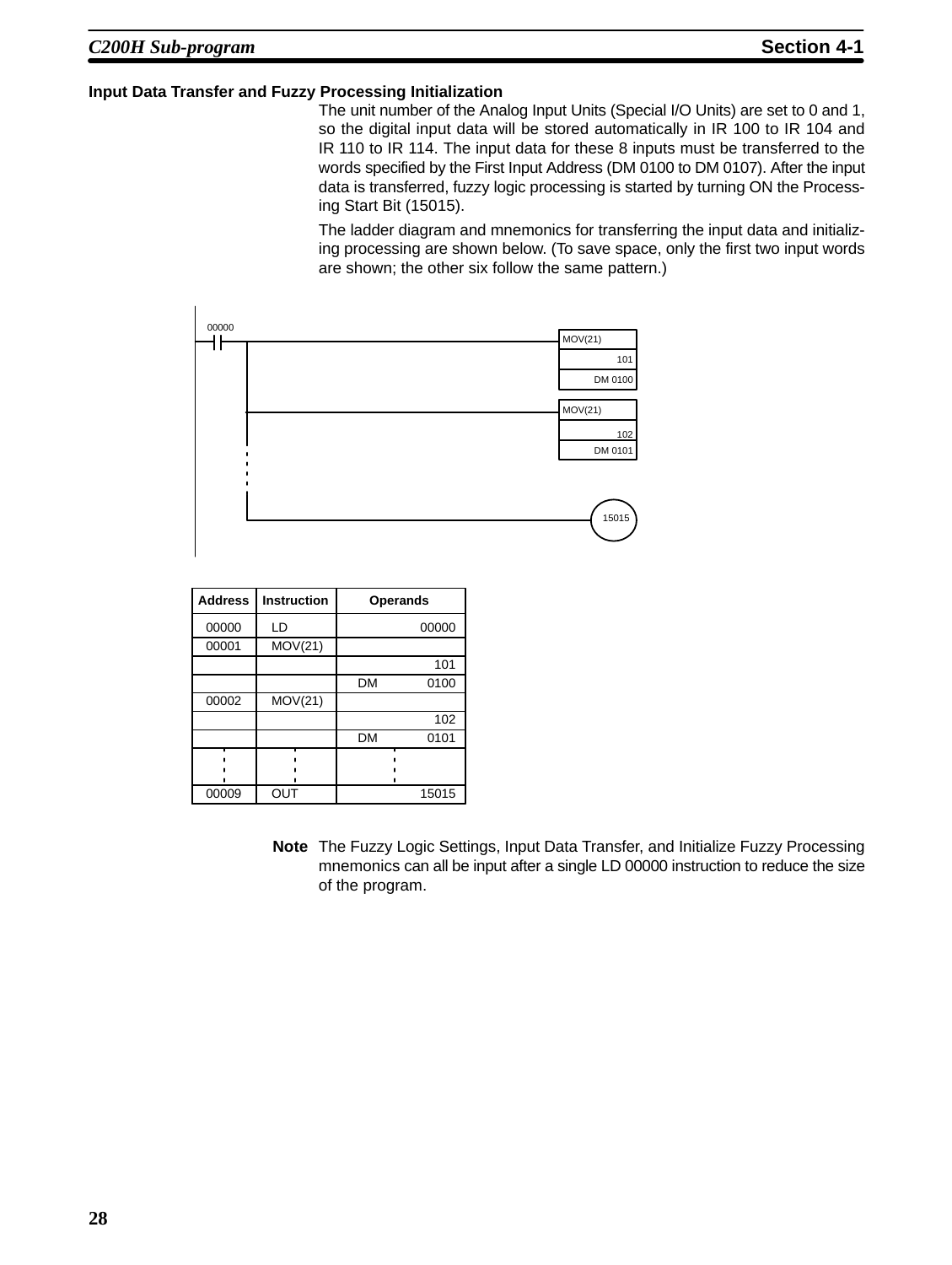#### **Output Data Transfer**

The results of the fuzzy logic processing and error codes are output automatically to the words beginning at the First Output Address, so it isn't always necessary to transfer the output data, but in this case the data must be transferred to the words allocated to the Analog Output Units.

The unit number of the Analog Output Units (Special I/O Units) are set to 2 and 3, so the digital output data will be loaded from IR 120, IR 121, IR 130, and IR 131. The ladder diagram and mnemonics for transferring the output data are shown below.



| <b>Address</b> | <b>Instruction</b> |           | <b>Operands</b> | <b>Address</b> | <b>Instruction</b> | <b>Operands</b> |      |
|----------------|--------------------|-----------|-----------------|----------------|--------------------|-----------------|------|
| 00000          | LD                 |           | 00000           | 00004          | MOV(21)            |                 |      |
| 00001          | AND                |           | 15400           |                |                    | <b>DM</b>       | 0112 |
| 00002          | MOV(21)            |           |                 |                |                    |                 | 130  |
|                |                    | <b>DM</b> | 0110            | 00005          | MOV(21)            |                 |      |
|                |                    |           | 120             |                |                    | <b>DM</b>       | 0113 |
| 00003          | MOV(21)            |           |                 |                |                    |                 | 131  |
|                |                    | <b>DM</b> | 0111            |                |                    |                 |      |
|                |                    |           | 121             |                |                    |                 |      |

## **4-2 Making and Downloading the Knowledge Base**

The knowledge base must be created with the FSS in the computer and then downloaded to the Fuzzy Logic Unit. The basic steps involved in making and downloading the knowledge base are listed below.

- **1, 2, 3...** 1. Make the knowledge base using the FSS.
	- 2. Verify that the knowledge base has been written correctly.
	- 3. Download the knowledge base to the Unit.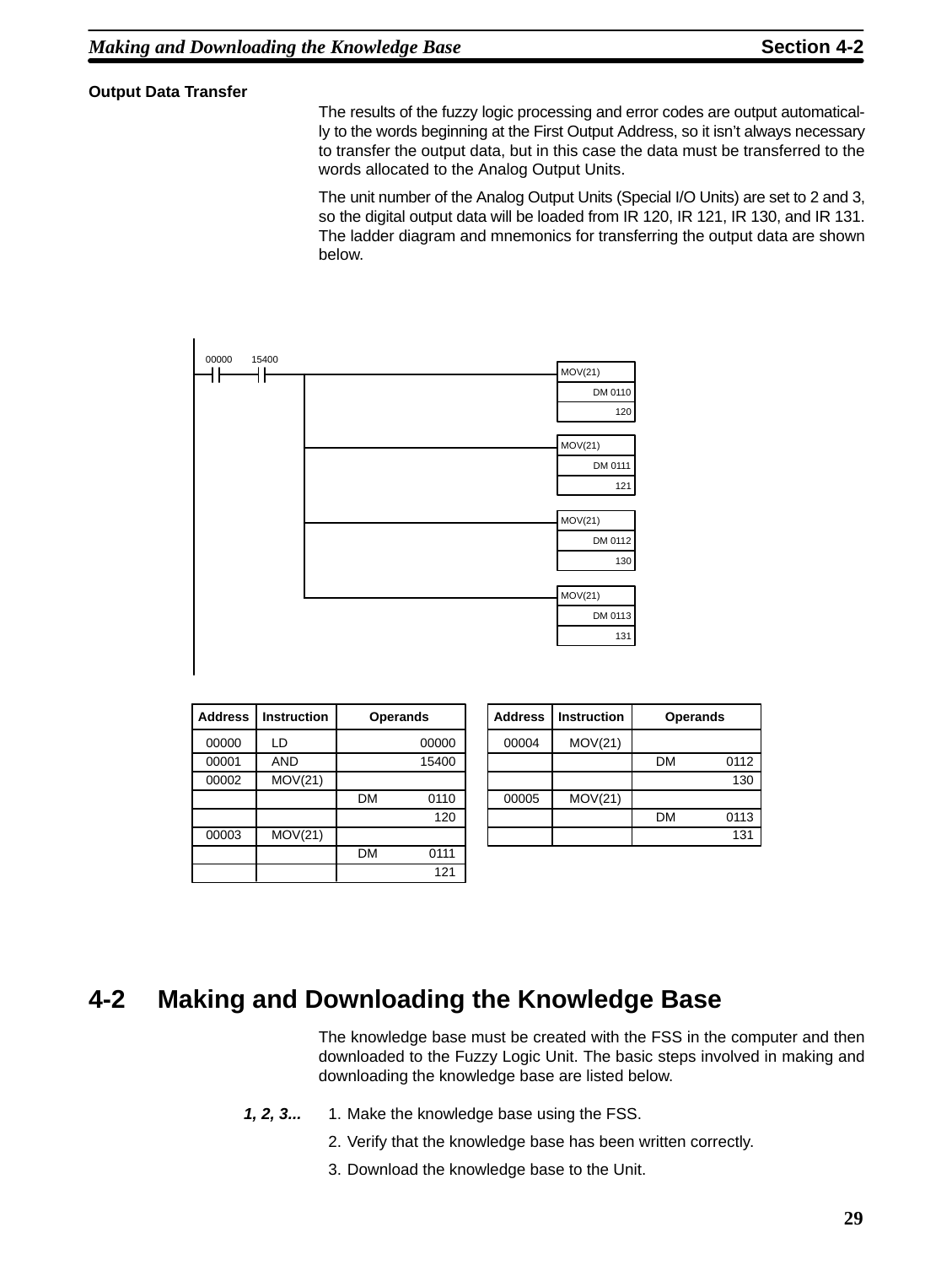The operations that can be performed with the FSS are described briefly in a table below. Refer to the Fuzzy Support Software Operation Manual for details on these FSS operations.

|                                 | <b>Operation</b>                                | <b>Function</b>                                                                                                                                     |
|---------------------------------|-------------------------------------------------|-----------------------------------------------------------------------------------------------------------------------------------------------------|
| File management                 | Making a new<br>knowledge base file             | Clears the knowledge base file being<br>edited and starts making a new one.                                                                         |
|                                 | Loading a<br>knowledge base file                | Loads a knowledge base file from the<br>floppy or hard disk and starts editing.                                                                     |
|                                 | Saving a knowledge<br>base file                 | Saves the knowledge base file being<br>edited to the floppy or hard disk.                                                                           |
|                                 | Recovering the<br>Unit's knowledge<br>base file | Recovers the knowledge base file that<br>was set in the Unit for editing.                                                                           |
|                                 | Saving the Unit's<br>processing data            | Saves the Unit's file data as a file.                                                                                                               |
|                                 | Print                                           | Prints the knowledge base file being<br>edited and the Unit's operating status.                                                                     |
| Making the<br>knowledge base    | Making membership<br>functions                  | Edits the condition and conclusion<br>membership functions.                                                                                         |
|                                 | Making the rules                                | Edits the rules.                                                                                                                                    |
|                                 | Defuzzification<br>method                       | Sets (for each output) the center of<br>gravity, leftmost maximum value, or<br>rightmost maximum value method.<br>The default is center of gravity. |
|                                 | No rule grade<br>setting                        | Sets (for each output) the grade that<br>will be output when all of the rule<br>grades are zero. The default is 4095.                               |
| Verifying the<br>knowledge base | General check                                   | Checks whether the knowledge base<br>can be used in fuzzy logic processing.                                                                         |
|                                 | Detail check                                    | Checks for redundancies in the<br>Knowledge base.                                                                                                   |
| Online (link)<br>operations     | Affirming the Unit's<br>knowledge base          | Loads the knowledge base from the<br>Unit and displays information such as<br>the knowledge base name.                                              |
|                                 | Knowledge base<br>comparison                    | Compares the knowledge base in the<br>Unit to the one being edited.                                                                                 |
|                                 | Inference                                       | Starts or stops fuzzy logic processing.                                                                                                             |
|                                 | Knowledge base<br>download                      | Downloads the knowledge base file<br>being edited to the Unit.                                                                                      |
|                                 | Processing status<br>monitor                    | Monitors the processing status of the<br>Unit in real-time.                                                                                         |
|                                 | Unit initialization                             | Initializes the Unit.                                                                                                                               |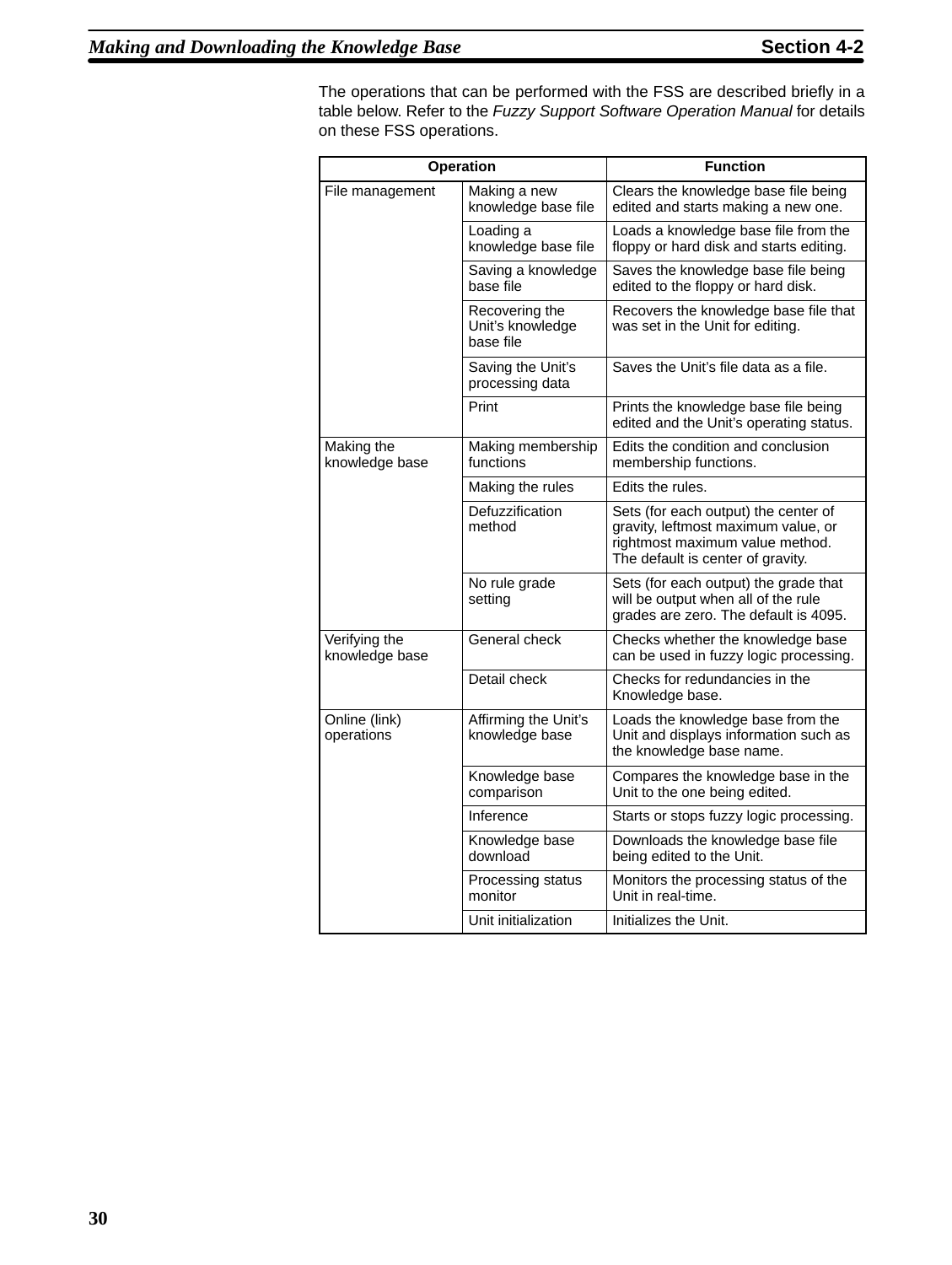# **SECTION 5 Example Application**

This section describes the development of an actual control system that uses a C200H-FZ001 Fuzzy Logic Unit.

| $5-1$ |             | 32 |
|-------|-------------|----|
| $5-2$ |             | 34 |
|       |             | 34 |
|       |             | 34 |
|       |             | 36 |
| $5-3$ |             | 37 |
|       |             | 37 |
|       |             | 37 |
|       | $5 - 3 - 3$ | 39 |
|       |             | 44 |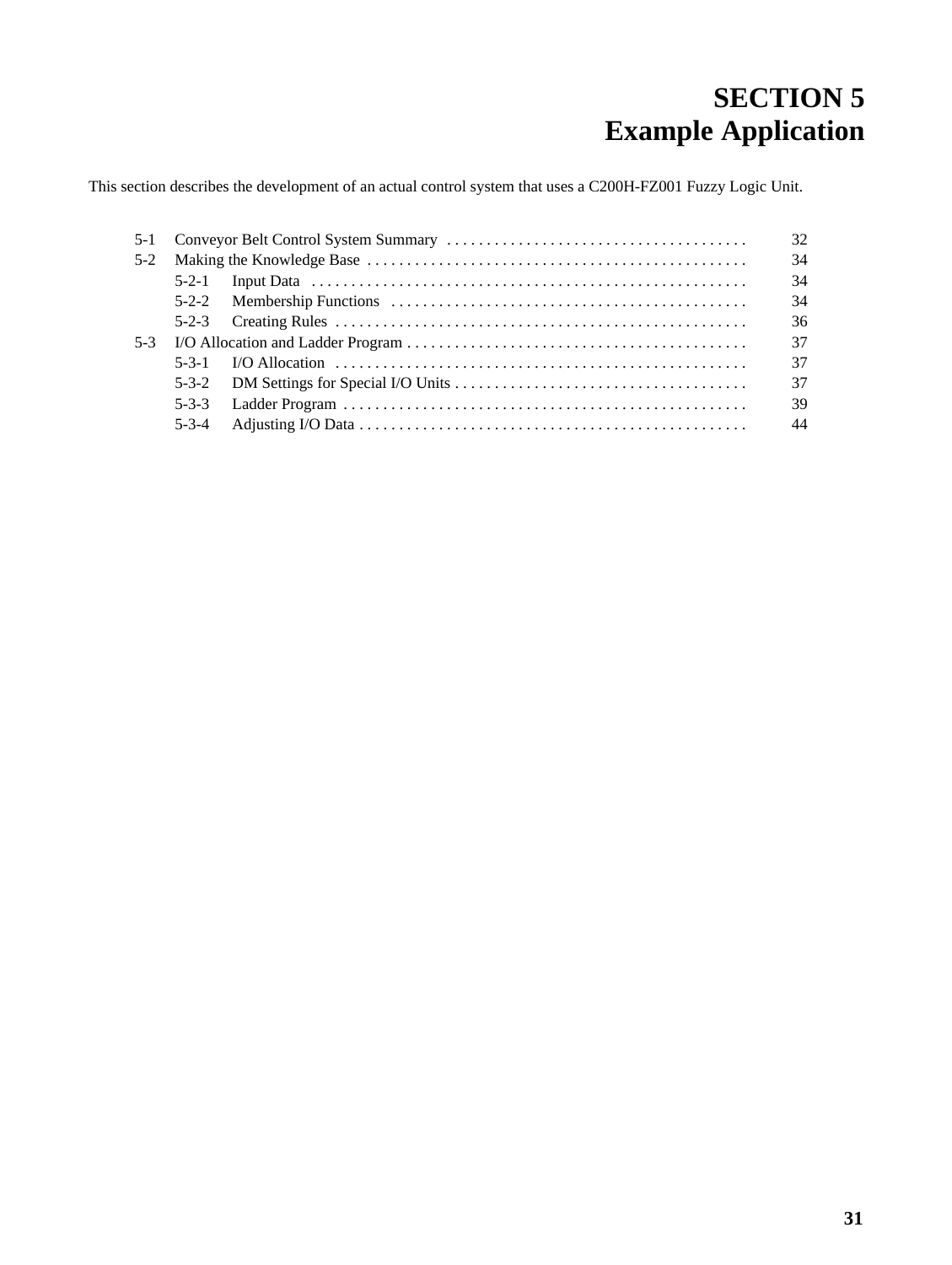## **5-1 Conveyor Belt Control System Summary**

In this example application, a Fuzzy Logic Unit is used to control two conveyor belts for product packaging. The products are carried on conveyor A at random intervals, but at a fixed speed. The boxes are carried at regular intervals on conveyor B, which runs parallel to conveyor A at a speed controlled by the Fuzzy Logic Unit.

The Fuzzy Logic Unit adjusts the speed of conveyor B so that the boxes arrive at the same time as the products. The required information is the offset between the product and the box and the rate that the offset is changing. A conventional control system eliminates the offset between the product and the box, but sometimes no speed adjustment is necessary even though there is a large offset, so the system controlled by the Fuzzy Logic Unit is much more efficient.



| Conveyor A:   | Carries the products. |
|---------------|-----------------------|
| Conveyor B:   | Carries the boxes.    |
| PH 1 to PH 4: | Photoelectric sensors |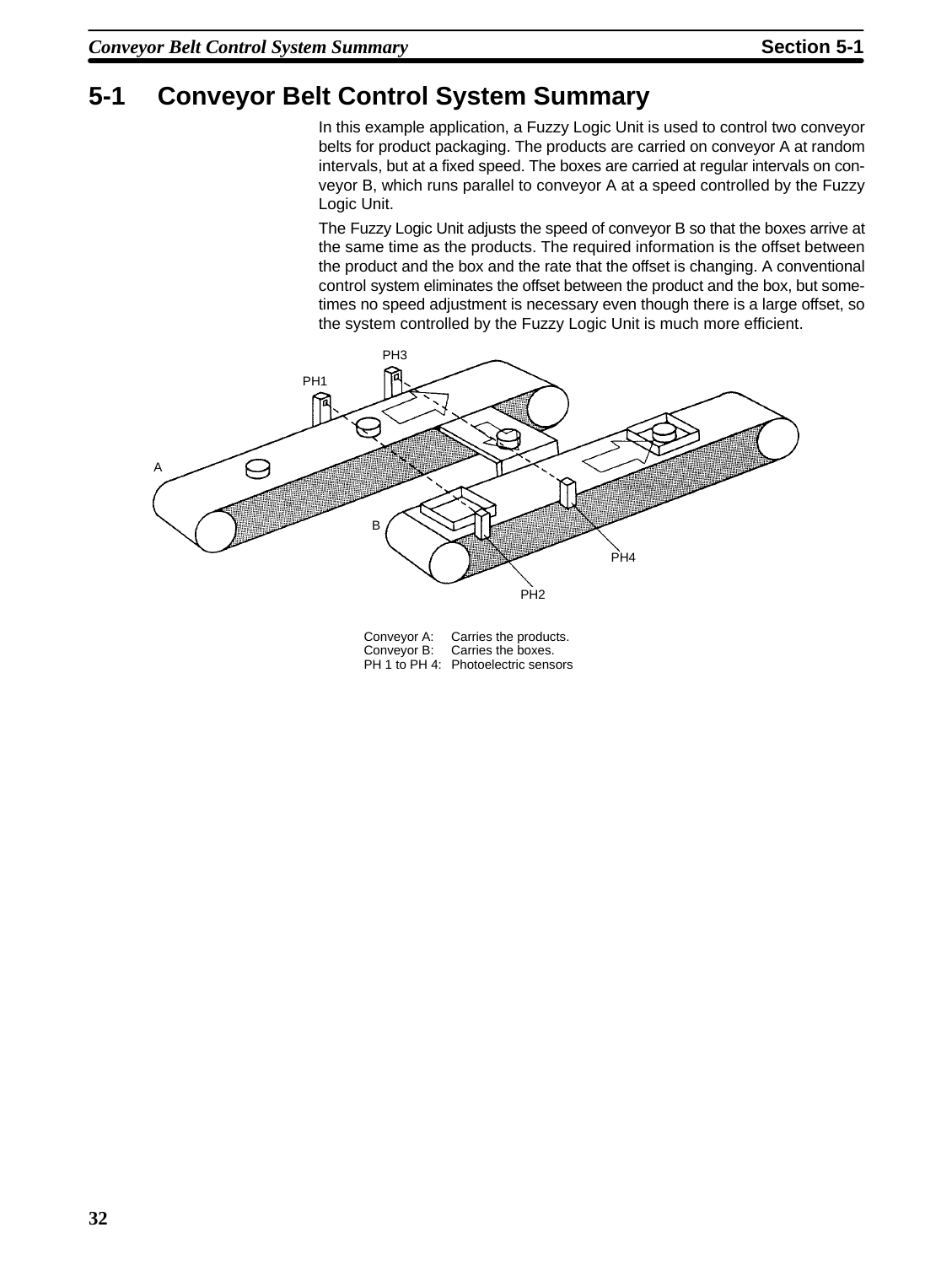### **System Configuration**



#### **Parts List**

| Part                      | <b>Function</b>                                                                                            | <b>Model number</b>                  |
|---------------------------|------------------------------------------------------------------------------------------------------------|--------------------------------------|
| Motor A (B)               | Drives conveyor A (B).                                                                                     |                                      |
| Rotary encoder A (B)      | Encoder for motor A (B)                                                                                    | ---                                  |
| Servodriver A (B)         | Servodriver controlling motor A (B)                                                                        | ---                                  |
| Photoelectric sensors (4) | Sense passing products and boxes.                                                                          |                                      |
| Input Unit                | Receives photoelectric sensor inputs.                                                                      | C200H-ID215                          |
| <b>Output Unit</b>        | Outputs to servodrivers and connecting conveyor.                                                           | C <sub>200</sub> H-OD <sub>215</sub> |
| High-speed Counter A (B)  | Counts the output of rotary encoder A (B).                                                                 | C200H-CT001                          |
| Analog Input Unit         | Converts analog speed data from servodriver A to digital data.                                             | C200H-AD001                          |
| Analog Output Unit        | Converts the digital output from fuzzy logic processing to analog<br>data and outputs it to servodriver B. | C200H-DA001                          |
| Fuzzy Logic Unit          | Handles fuzzy logic processing.                                                                            | C200H-FZ001                          |

**System Operation** The distance that the box travels from the time that it passes the first photoelectric sensor on conveyor B (PH 2) until the product passes the first photoelectric sensor on conveyor A (PH 1) can be calculated from the rotary encoders attached to the motors and High-speed Counter Units A and B. We will call this distance the product/box offset.

The first rules in the Fuzzy Logic Unit will be based on this offset:

- "If the product/box offset is large, then slow down conveyor B."
- "If the product/box offset is small, then don't change conveyor B's speed much."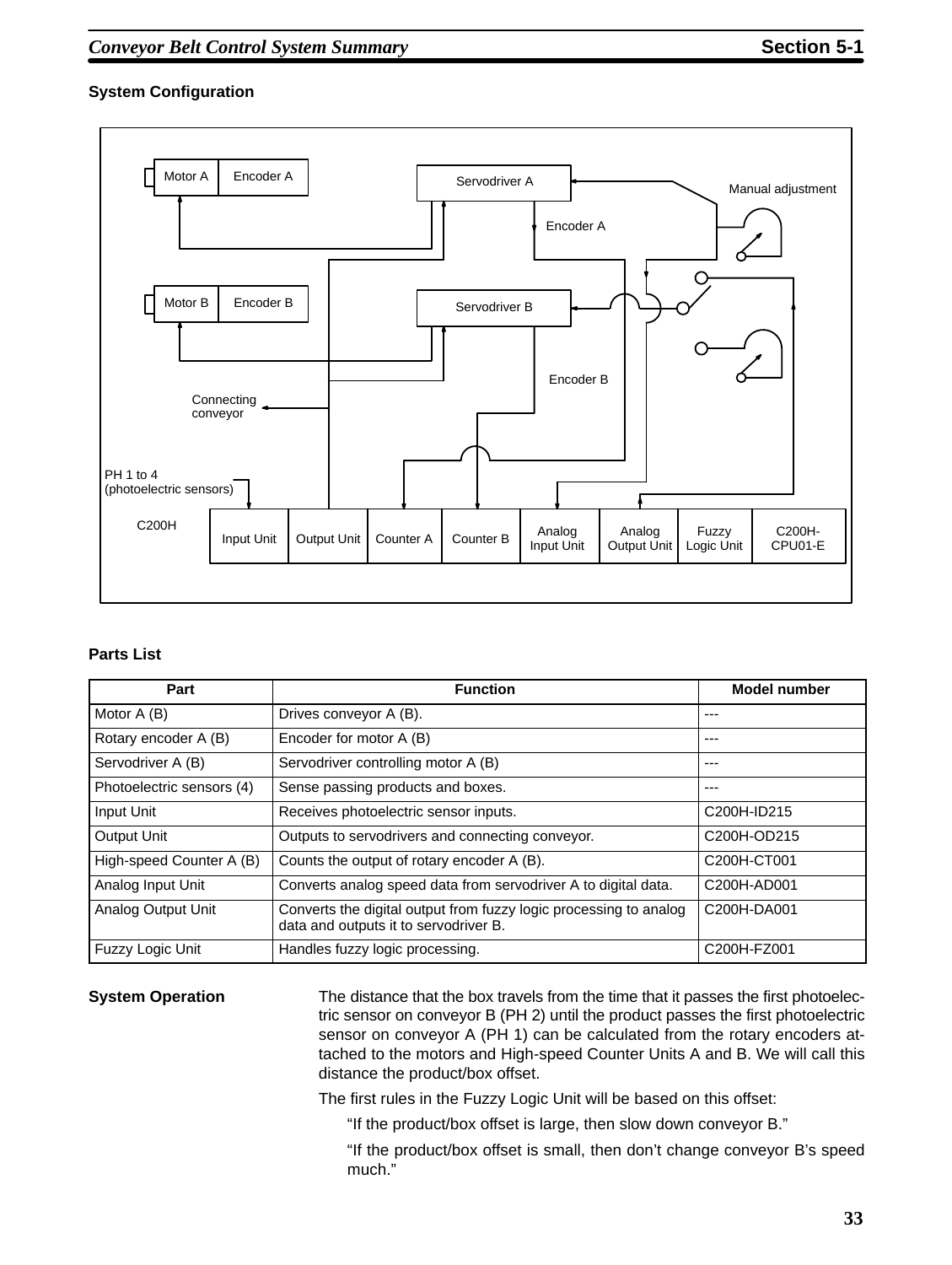Fuzzy logic processing using these rules and rules based on the rate of change of the product/box offset allow very smooth adjustment of conveyor B's speed.

**Note** We assume that only one product or box travels between the photoelectric sensors at a time.

## **5-2 Making the Knowledge Base**

### **5-2-1 Input Data**

The input data for the product/box offset is taken from the relative product/box position (E) calculated as shown below:

 $E = (Count from rotary encoder A) - (Count from rotary encoder B)$ 

The input data for the rate of change of the offset ( $\Delta E$ ) is simply the difference between the most recent value of E  $(E_n)$  and the previous value of E  $(E_{n-1})$  as shown below:

 $\Delta E = (E_n) - (E_{n-1})$ 

### **5-2-2 Membership Functions**

The diagrams in this section show the condition membership functions for the product/box offset and offset rate of change, as well as the conclusion membership function (conveyor B speed adjustment).

#### **Product/Box Offset**

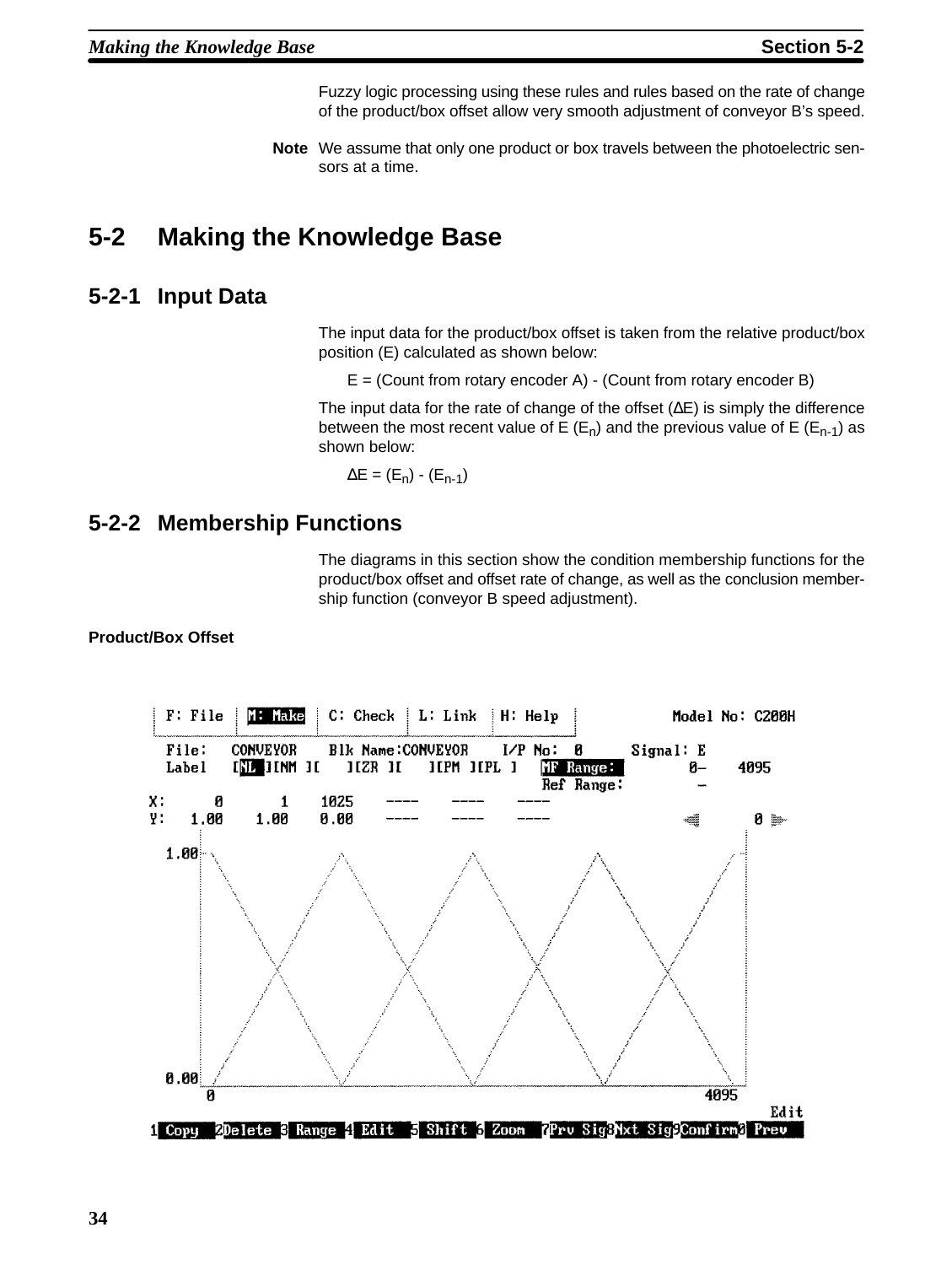**Offset Rate of Change**



#### **Conveyor B Speed Adjustment**

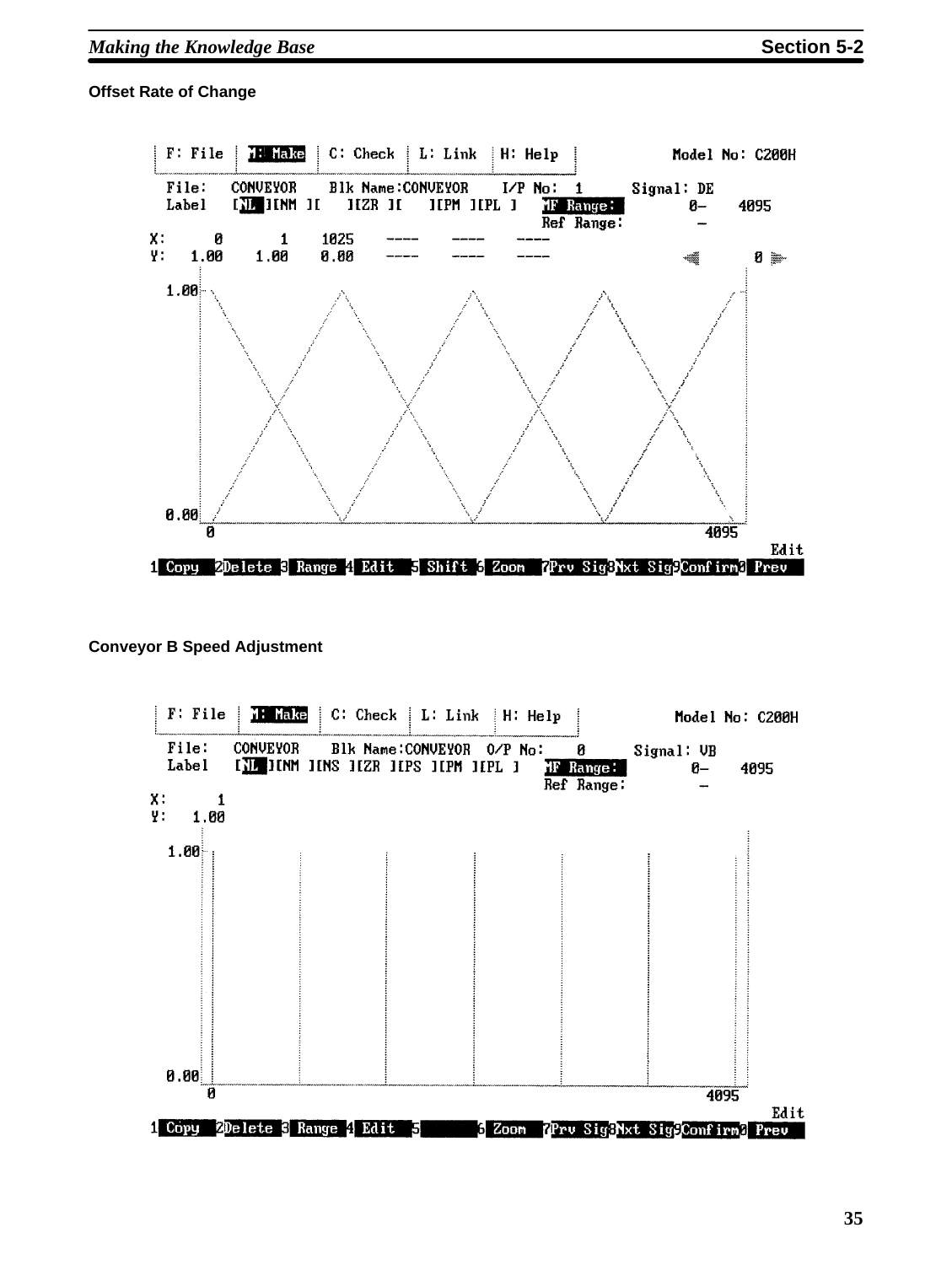## **5-2-3 Creating Rules**

**Expressing the Rules** Start creating the rules by organizing your "know-how" or "past experience" of the system in everyday expressions. A good way to organize these expressions is a table like the one below.

| E<br>$\Delta E$ | Box is ahead   |                   | About even           |                      | Product is ahead  |
|-----------------|----------------|-------------------|----------------------|----------------------|-------------------|
| Box is faster   | Slow box a lot | Slow box a lot    | Slow box a little    | Speed it up a little | Speed it up       |
|                 | Slow box a lot | Slow the box      | Slow box a little    | Speed it up a little | Speed it up       |
| About even      | Slow the box   | Slow box a little | Don't change         | Speed it up a little | Speed it up       |
|                 | Slow the box   | Slow box a little | Speed it up a little | Speed it up          | Speed it up a lot |
| Box is slower   | Slow the box   | Slow box a little | Speed it up a little | Speed it up          | Speed it up a lot |

**Converting to Labels** Next, convert the input data, output data, and the expressions from the table above to labels, as shown below.

Input data:

Product/box offset: E

Offset rate of change: DE (∆E)

Output data:

Conveyor B speed adjustment: VB

The expressions from the table above can be converted as follows:

| E.        | NL.       | <b>NS</b> | <b>ZR</b> | <b>PS</b> | PL        |
|-----------|-----------|-----------|-----------|-----------|-----------|
| DE        |           |           |           |           |           |
| <b>PL</b> | <b>NL</b> | <b>NL</b> | <b>NS</b> | <b>PS</b> | <b>PM</b> |
| PS        | <b>NL</b> | <b>NM</b> | <b>NS</b> | <b>PS</b> | <b>PM</b> |
| <b>ZR</b> | NM        | <b>NS</b> | <b>ZR</b> | <b>PS</b> | <b>PM</b> |
| <b>NS</b> | <b>NM</b> | <b>NS</b> | <b>PS</b> | <b>PM</b> | <b>PL</b> |
| NL        | <b>NM</b> | <b>NS</b> | <b>PS</b> | <b>PM</b> | <b>PL</b> |

**Converting to If/Then** Next, convert the labels from table form to if/then statement form, which can be entered into a computer.

- IF E=NL AND DE=PL THEN VB=NL
- IF E=NL AND DE=PS THEN VB=NL
- IF E=NL AND DE=ZR THEN VB=NM
- IF E=NL AND DE=NS THEN VB=NM
- IF **E=NL** AND **DE=NL** THEN VB=NM
- IF E=NS AND DE=PL THEN VB=NM
- IF E=NS AND DE=PS THEN VB=NM
- IF E=NS AND DE=ZR THEN VB=NS
- IF E=NS AND DE=NS THEN VB=NS
- IF E=NS AND DE=NL THEN VB=NS
- IF E=ZR AND DE=PL THEN VB=NS
- IF E=ZR AND DE=PS THEN VB=NS
- IF E=ZR AND DE=ZR THEN VB=ZR
- IF E=ZR AND DE=NS THEN VB=PS
- IF E=ZR AND DE=NL THEN VB=PS
- IF E=PS AND DE=PL THEN VB=PS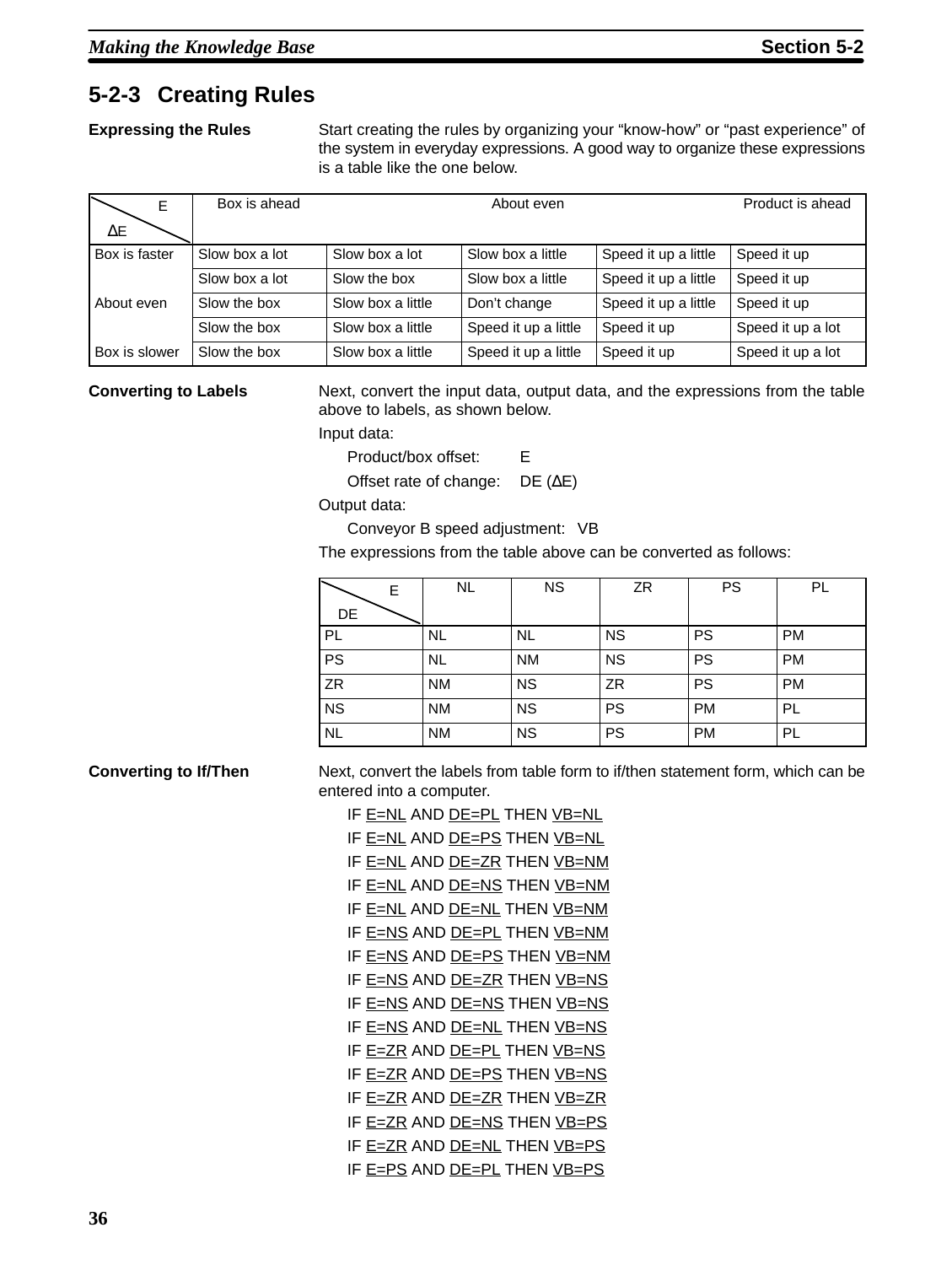- IF E=PS AND DE=PS THEN VB=PS
- IF **E**=PS AND <u>DE=ZR</u> THEN VB=PS
- IF E=PS AND DE=NS THEN VB=PM
- IF E=PS AND DE=NL THEN VB=PM
- IF E=PL AND DE=PL THEN VB=PM
- IF <u>E=PL</u> AND <u>DE=PS</u> THEN VB=PM
- IF E=PL AND DE=ZR THEN VB=PM
- IF E=PL AND DE=NS THEN VB=PL
- IF E=PL AND DE=NL THEN VB=PL

## **5-3 I/O Allocation and Ladder Program**

### **5-3-1 I/O Allocation**

The following table shows the I/O words allocated to Units mounted on the CPU Rack. The unit number is set with a switch on the front of Special I/O Units.

| Unit                      | Unit number | $I/O$ word $(s)$ |
|---------------------------|-------------|------------------|
| Input Unit                |             | <b>IR 000</b>    |
| Output Unit               |             | IR 001           |
| High-speed Counter Unit A | 0           | IR 100 to IR 109 |
| High-speed Counter Unit B |             | IR 110 to IR 119 |
| Analog Input Unit         | 2           | IR 120 to IR 129 |
| Analog Output Unit        | 3           | IR 130 to IR 139 |
| Fuzzy Logic Unit          | 4           | IR 140 to IR 149 |

The following table shows the I/O bit allocation in the Input and Output Units.

| Unit        | I/O Bit | <b>Function</b>                                   |
|-------------|---------|---------------------------------------------------|
| Input Unit  | 00002   | PH 1 (first photoelectric sensor on conveyor A)   |
|             | 00003   | PH 3 (second photoelectric sensor on conveyor A)  |
|             | 00005   | PH 1 (first photoelectric sensor on conveyor B)   |
|             | 00007   | PH 4 (second photoelectric sensor on conveyor B)  |
| Output Unit | 00102   | Turns on the connecting conveyor between A and B. |
|             | 00104   | Turns on servodriver A.                           |
|             | 00105   | Turns on servodriver B.                           |

### **5-3-2 DM Settings for Special I/O Units**

Some of the Special I/O Units used in this system require control words. Here the control data is written in an area of DM that is read-only from the program. This data must be stored in DM with a Programming Console before operation.

**Entering If/Then Statements** Finally, enter the if/then statements into the computer for downloading to the Fuzzy Logic Unit.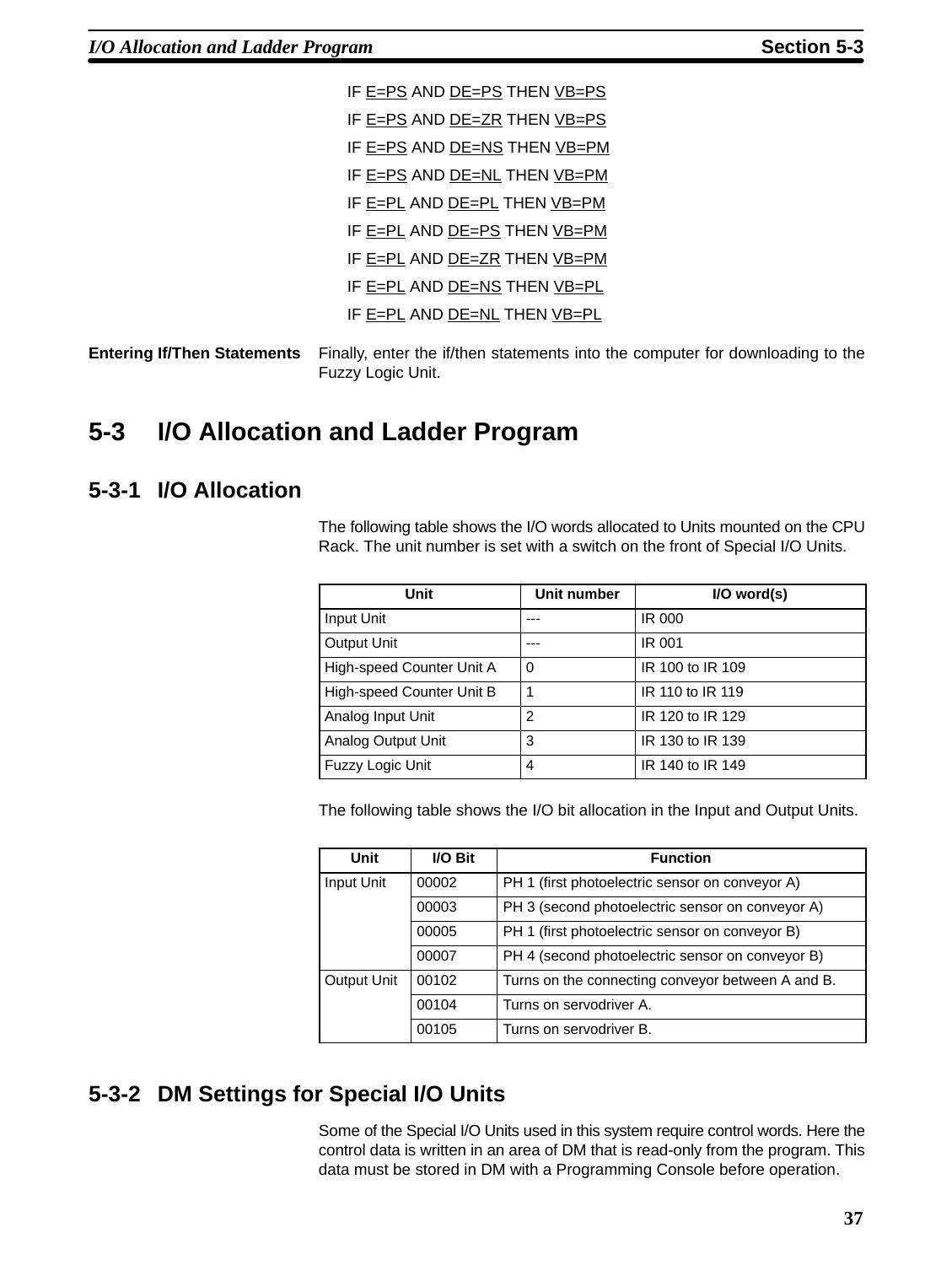### **High-speed Counter Units (Units Number 0 and 1)**

| Word    | <b>Content</b> | <b>Function</b>                                 |
|---------|----------------|-------------------------------------------------|
| DM 1000 | 0400           | Specifies Gate mode for Unit A (unit number 0). |
| DM 1001 | 0001           | Specifies internal inputs for Unit A.           |
| DM 1100 | 0400           | Specifies Gate mode for Unit B (unit number 1). |
| DM 1101 | 0001           | Specifies internal inputs for Unit B.           |

### **Analog Input Unit (Unit Number 2)**

| Word    | <b>Content</b> | <b>Function</b>                |
|---------|----------------|--------------------------------|
| DM 1200 | 0002           | Scaling LOW data for input 1   |
| DM 1201 | 4095           | Scaling HIGH data for input 1  |
| DM 1202 | 0002           | Scaling LOW data for input 2   |
| DM 1203 | 4095           | Scaling HIGH data for input 2  |
| DM 1204 | 0002           | Scaling LOW data for input 3   |
| DM 1205 | 4095           | Scaling HIGH data for input 3  |
| DM 1206 | 0002           | Scaling LOW data for input 4   |
| DM 1207 | 4095           | Scaling HIGH data for input 4  |
| DM 1208 | 9999           | Mean function data for input 1 |
| DM 1209 | 9999           | Mean function data for input 2 |
| DM 1210 | 9999           | Mean function data for input 3 |
| DM 1211 | 9999           | Mean function data for input 4 |

### **Analog Output Unit (Unit Number 3)**

| Word           | <b>Content</b> | <b>Function</b>                   |  |
|----------------|----------------|-----------------------------------|--|
| <b>DM 1301</b> | 0FFF           | Specifies the output upper limit. |  |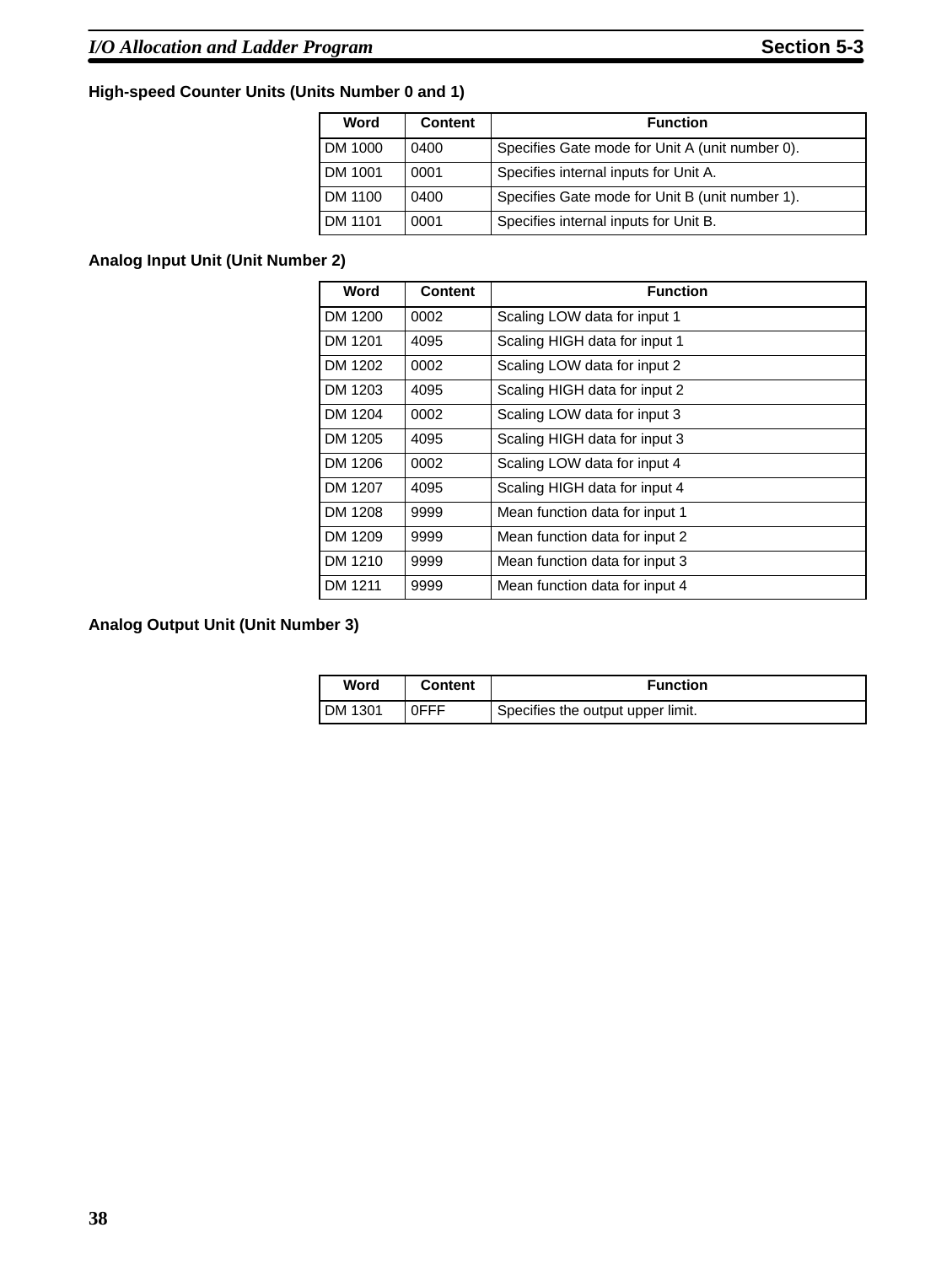### **5-3-3 Ladder Program**

The ladder diagram sub-program that controls the conveyor belt system is shown below. Refer to 5-3-4 Adjusting I/O Data for a description of special aspects of the following program.

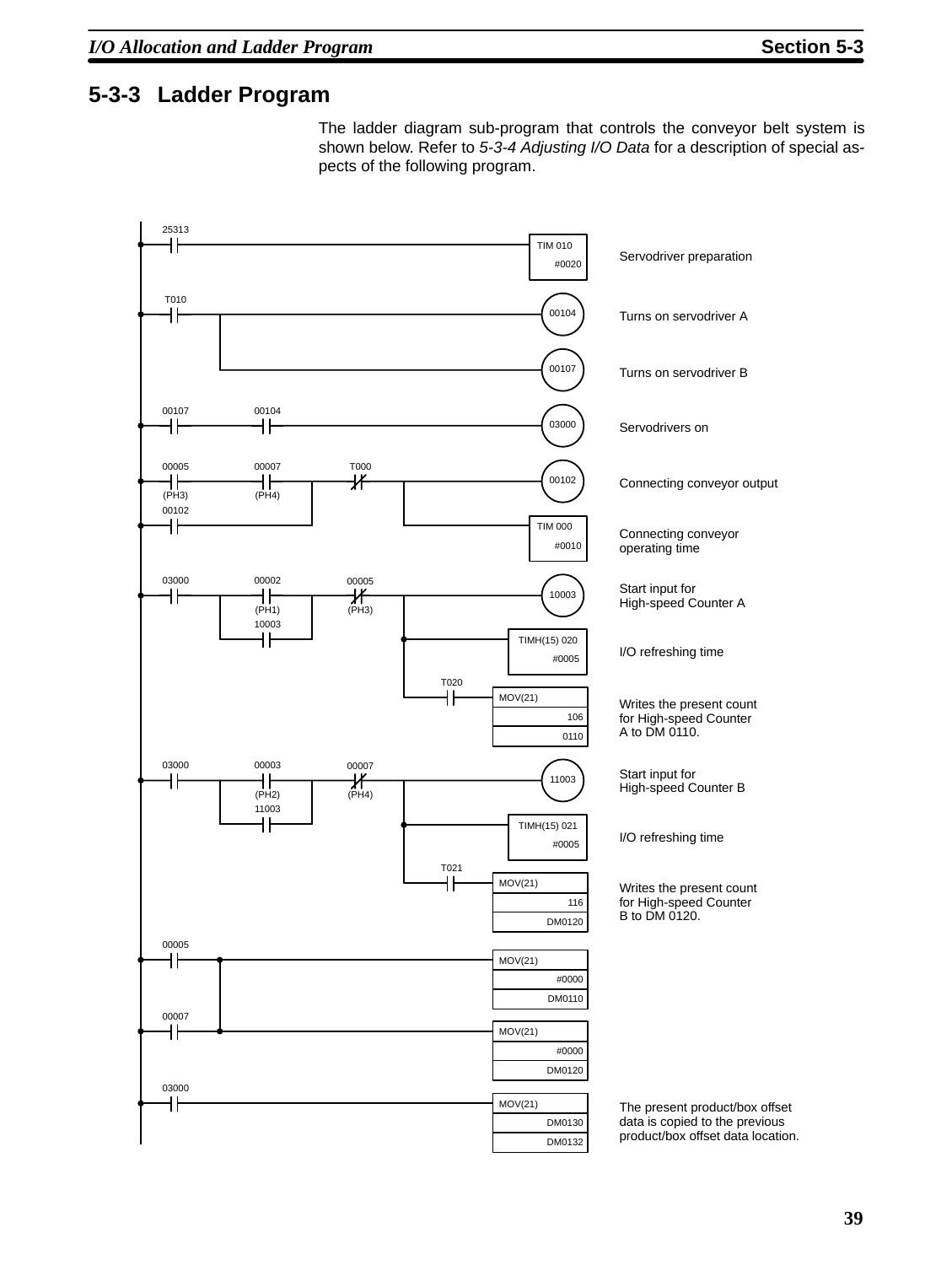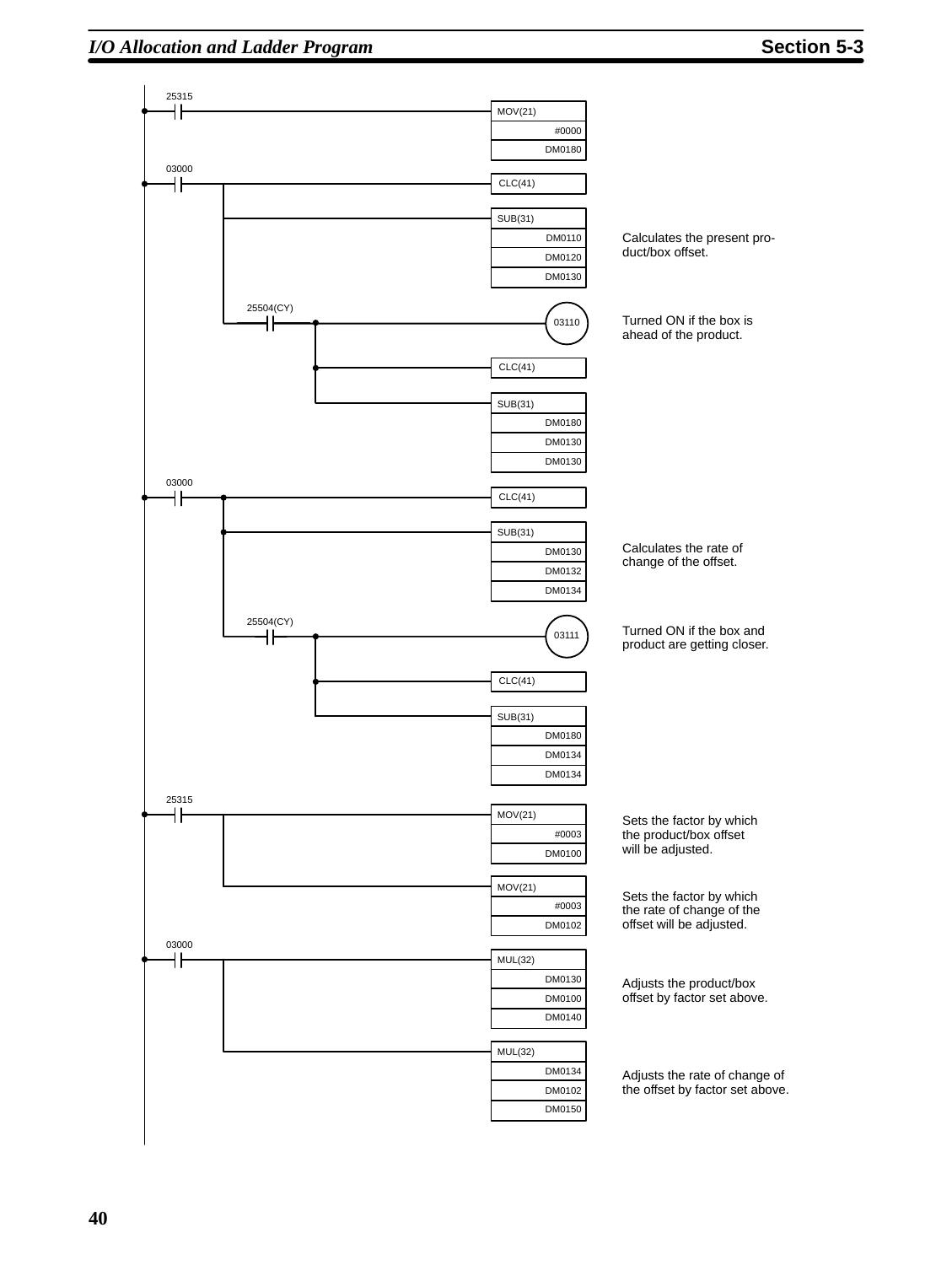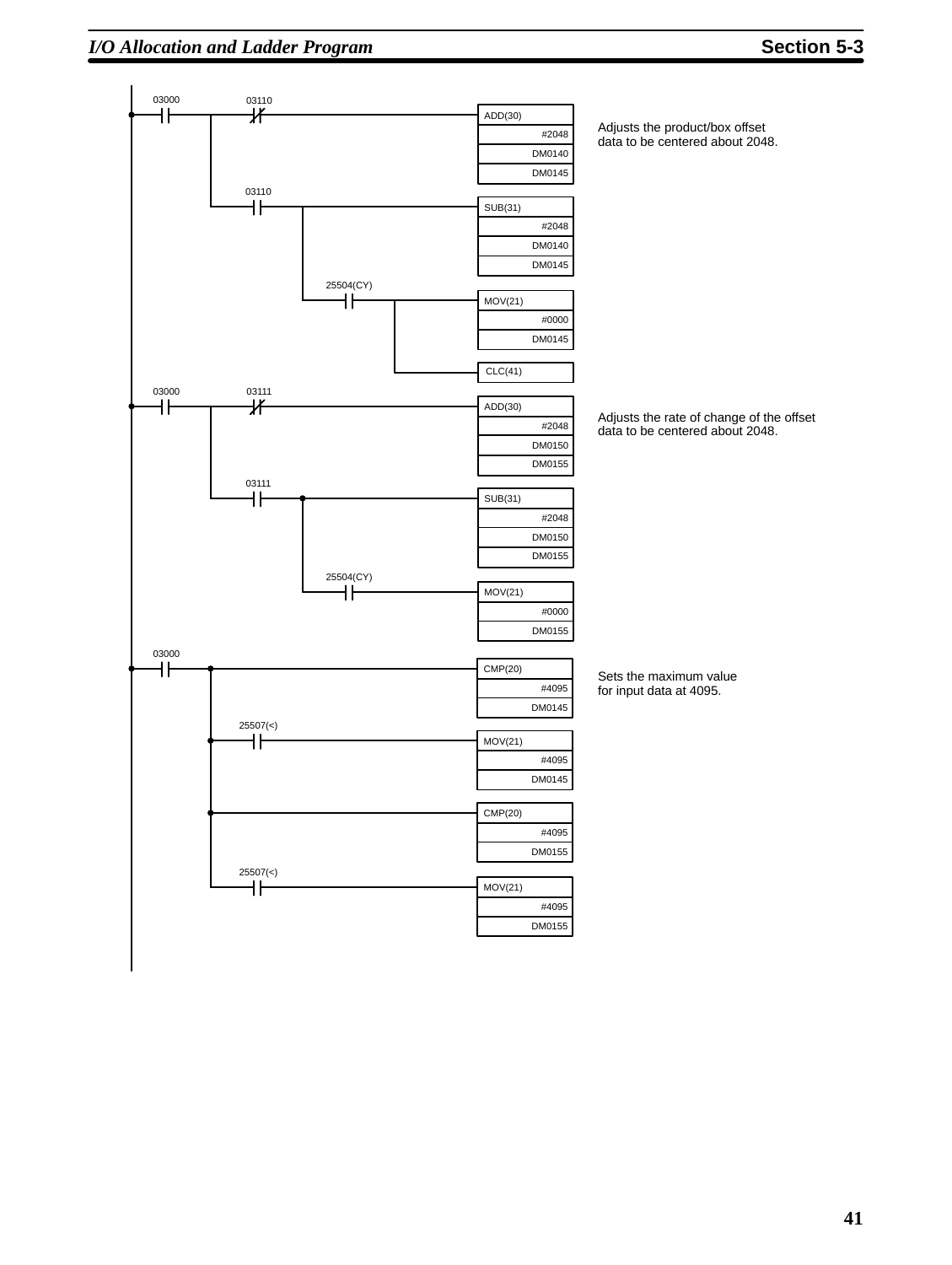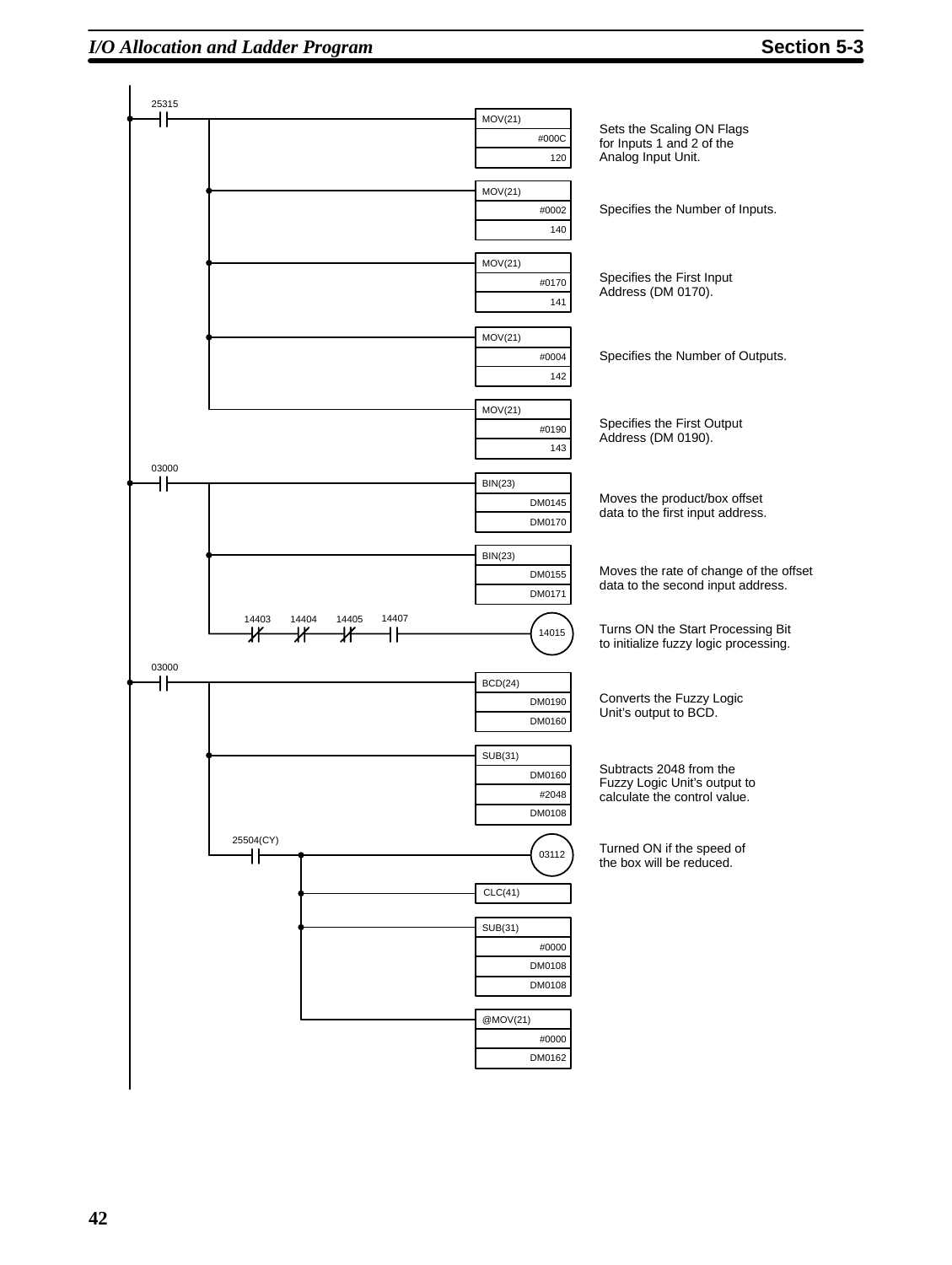

Enables reading of Analog

Moves Analog Input Unit data to the Analog Output Unit.

Sets the factor by which the Fuzzy Logic Unit final result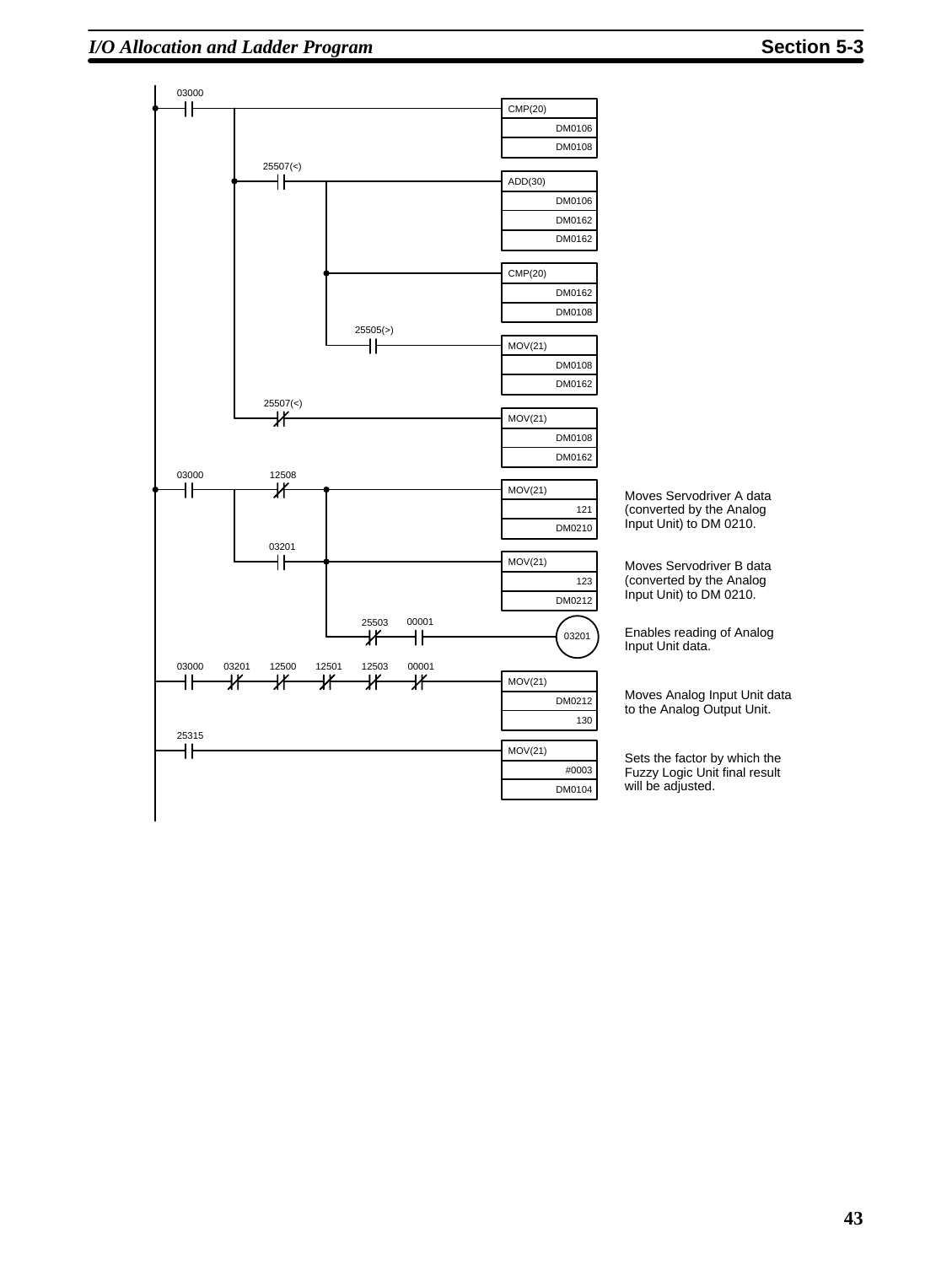

## **5-3-4 Adjusting I/O Data**

If the range of the input data is too narrow, it can be expanded by multiplying the input data by an appropriate factor in the ladder program before it is transferred to the Fuzzy Logic Unit. In the ladder program for the conveyor belt control system, both the product/box offset and the rate of change of the offset were multiplied by scaling factors.

It is possible that the servodriver for the motor on conveyor B will be too sensitive to the output of the Fuzzy Logic Unit, even though the output is relatively smooth.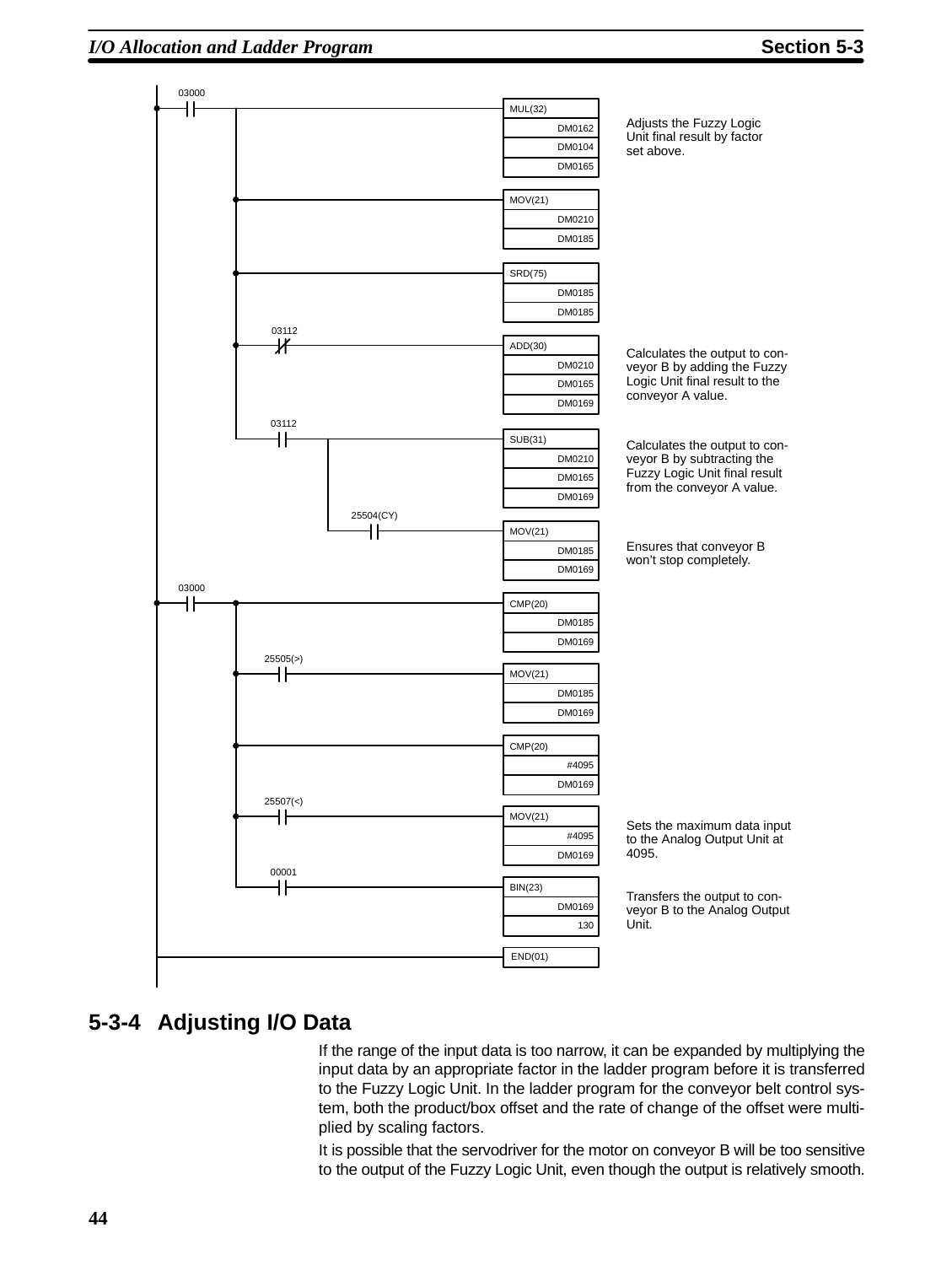In such a case, the output can be subdivided before being sent to the servodriver. In the ladder program for the conveyor belt control system, the output was subdivided and then multiplied by a scaling factor. This process produces smooth operation when the output from the Fuzzy Logic Unit is large and good response when the output is small.

The following chart shows the motor reaching its target speed too quickly. To correct the problem, the output from the Fuzzy Logic Unit is reduced when it exceeds a given value, so the motor reaches its target speed more gradually. Reducing the output from the Fuzzy Logic Unit makes the motor operation smoother, but increases the time required for the motor to reach its target speed.

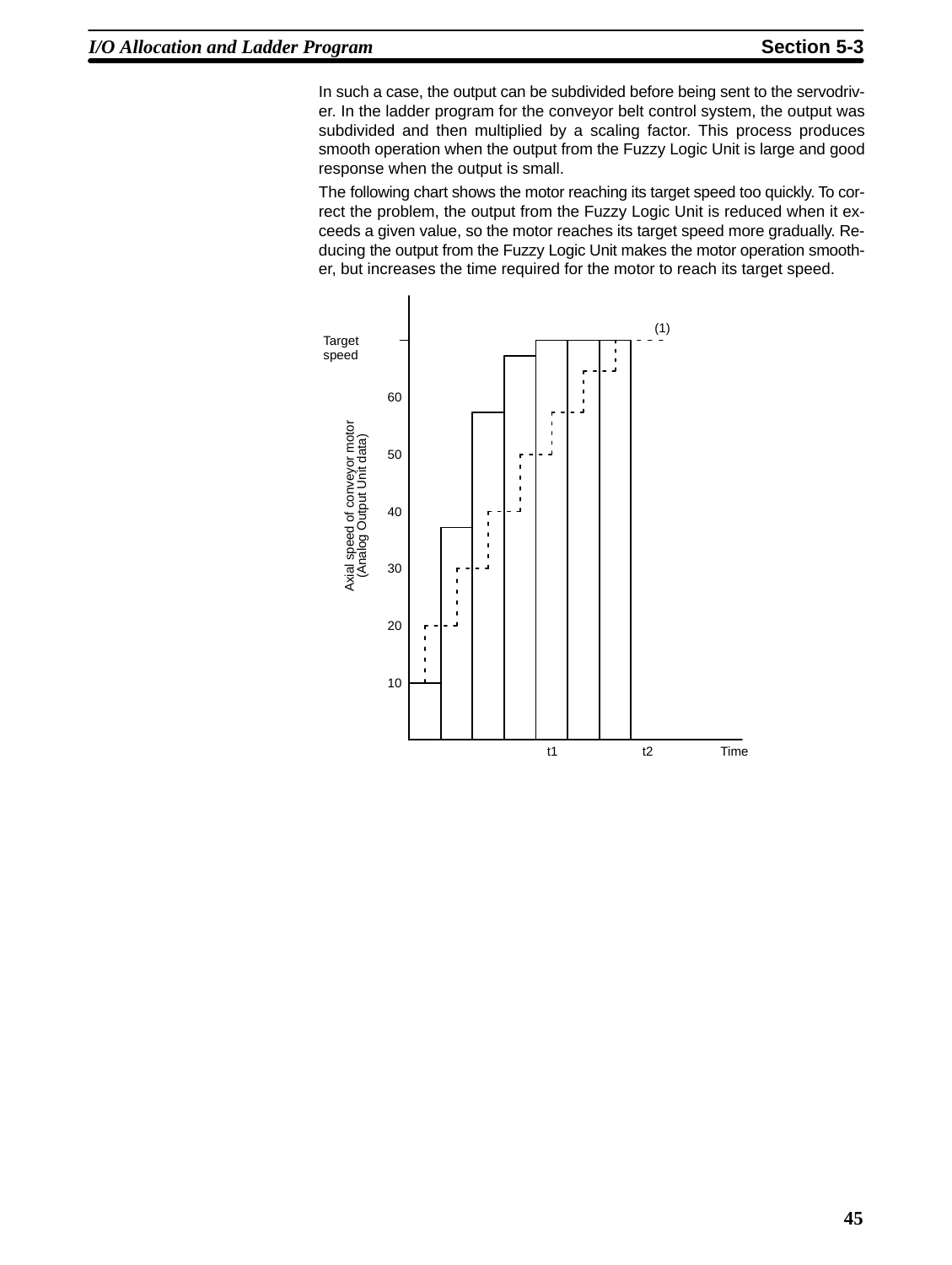# **SECTION 6 Maintenance and Troubleshooting**

This section provides guidelines for dealing with routine maintenance and errors that might occur while using the Fuzzy Logic Unit.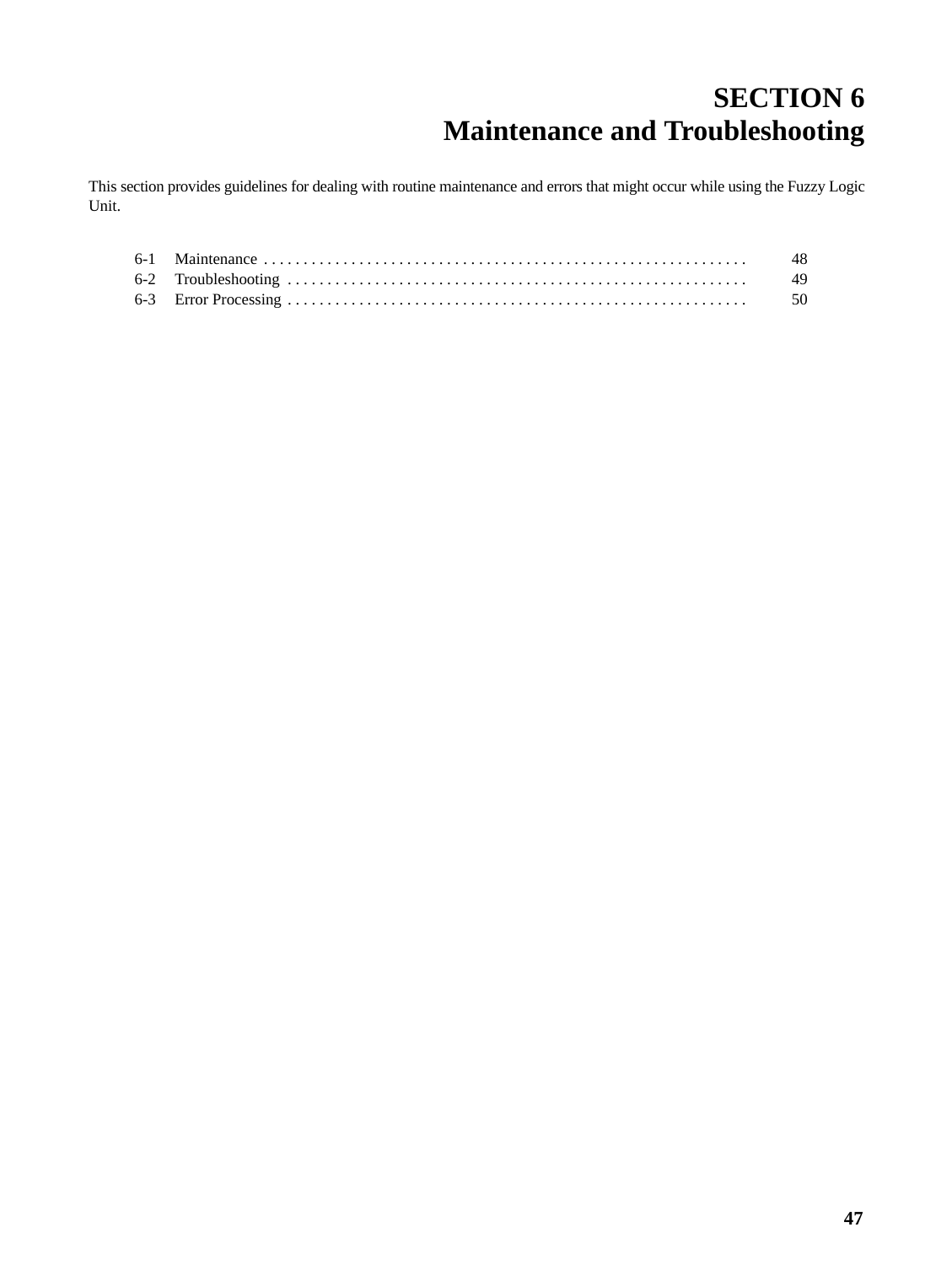## **6-1 Maintenance**

The items listed in the following table should be inspected regularly to ensure correct operation.

| Area                      | <b>Item</b>      | <b>Correct condition</b>                                       |
|---------------------------|------------------|----------------------------------------------------------------|
| <b>Ambient conditions</b> | Temperature      | $0^\circ$ to 55 $^\circ$ C                                     |
|                           | Humidity         | 35% to 85% (no condensation)                                   |
|                           | Dust or debris   | No dust or debris should be allowed to accumulate on the Unit. |
| Installation              | Unit mountings   | Check that the Unit is mounted securely.                       |
|                           | Cable connectors | Check that the cable connectors are tight.                     |
|                           | Connecting cable | Check the connecting cable for damage.                         |

**Replacing the Battery** The C200H–BAT09 battery in the Fuzzy Logic Unit has a life expectancy of 5 years at 25°C. The lifetime will be shorter at higher temperatures.

> When the battery begins to fail, the BAT ERR indicator will light. Replace the battery as outlined below within 1 week after the BAT ERR indicator first lights.

- **1, 2, 3...** 1. Turn off the power. If the power was off already, turn it on for at least one minute, then turn it off.
	- 2. Remove the battery cover by pressing it and sliding it down.



Press and slide the cover down.

Notch

3. Remove the old battery and its connector. Replace the old battery with a new one within 5 minutes.



C200H-BAT09 Battery

- 4. When installing the new battery, be sure that you press the connector into its socket firmly.
- 5. Replace the battery cover. Be sure that the catch on the top of the cover goes into the notch in the Unit.



Battery cover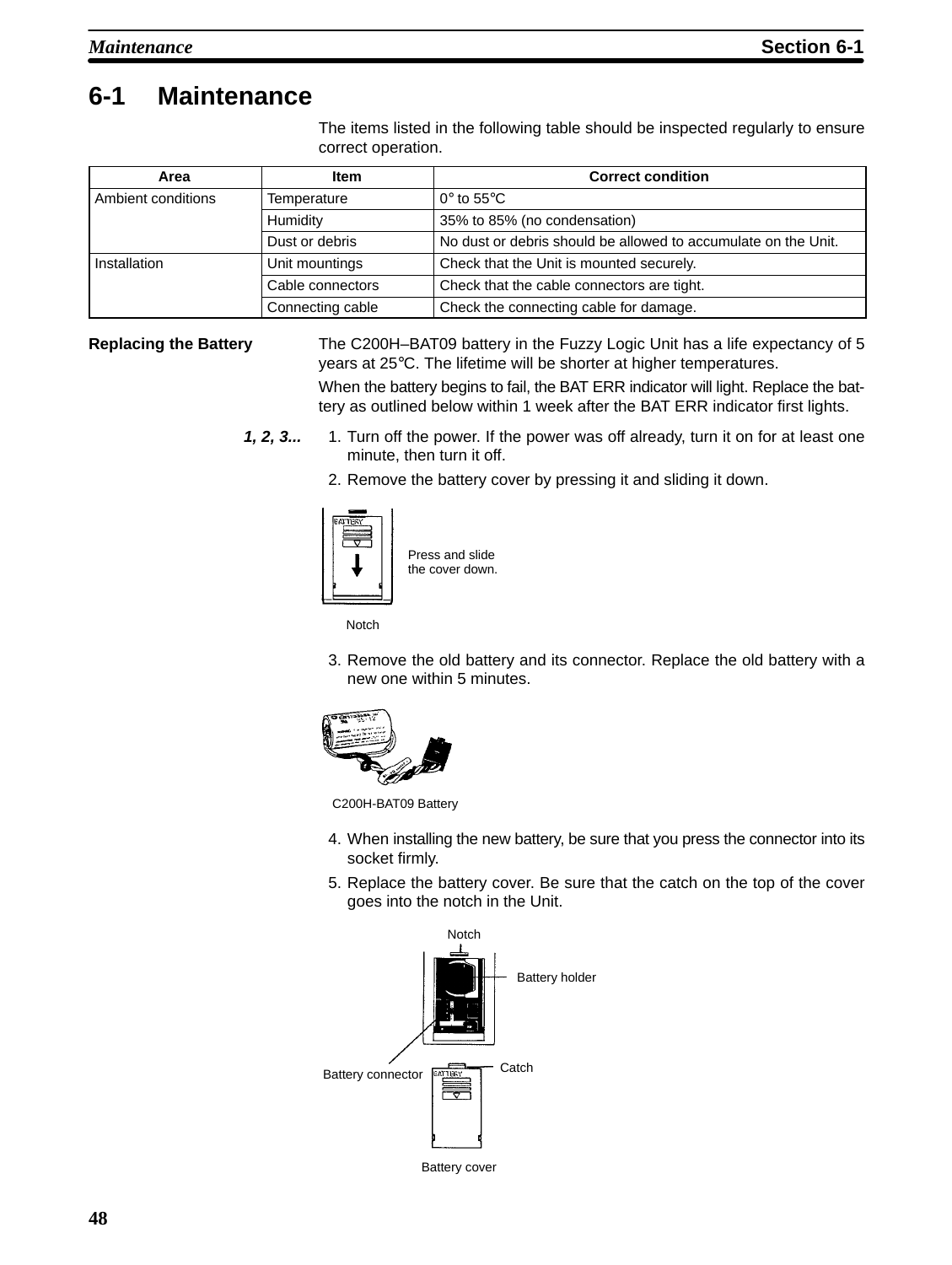# **6-2 Troubleshooting**

**LED Error Indications** The table below lists error conditions, their probable cause, and possible remedies.

| Indicator(s)                           | <b>Probable cause</b>                                                                         | Remedy                                                                      |
|----------------------------------------|-----------------------------------------------------------------------------------------------|-----------------------------------------------------------------------------|
| No indicators lit.                     | The PC power supply is OFF.                                                                   | Connect the PC power supply or check<br>connectors.                         |
|                                        | Fuzzy Logic Unit mounting screws are loose.                                                   | Tighten the screws.                                                         |
|                                        | The test switch on the setting switch is ON.                                                  | Turn OFF the "unused" DIP switch pins.                                      |
| <b>ERROR</b> indicator is lit.         | An error has occurred during the Fuzzy Logic<br>Unit's self-diagnostics.                      | Replace the Unit.                                                           |
| <b>BAT ERR indicator is lit.</b>       | The battery isn't connected.                                                                  | Check the battery contacts and be sure<br>that they are properly connected. |
|                                        | Battery voltage has dropped below the minimum.                                                | Replace the battery.                                                        |
| <b>ERROR</b> indicator is<br>flashing. | The rules and membership functions haven't been<br>input or they have been corrupted somehow. | Transfer the rules and membership<br>functions to the Fuzzy Logic Unit.     |

**Replacing the Unit** We recommend that users have a backup Unit available to make repairs and minimize down-time if a problem occurs with a Fuzzy Logic Unit. Please observe the following precautions in the event of a problem:

- Always turn the power off when replacing a Fuzzy Logic Unit.
- If a Fuzzy Logic Unit fails, replace it with a new one and immediately verify that the new Unit is working properly.
- When returning a malfunctioning Fuzzy Logic Unit for repair, please attach a detailed description of the problem to the Unit and return it to the sales office nearest you (see listing at the end of this publication).
- If you suspect that a poor connection is the cause of a malfunction, clean the connectors using a clean, soft cloth and industrial-grade alcohol. Remove any lint or threads left from the cloth, and re-mount the Fuzzy Logic Unit.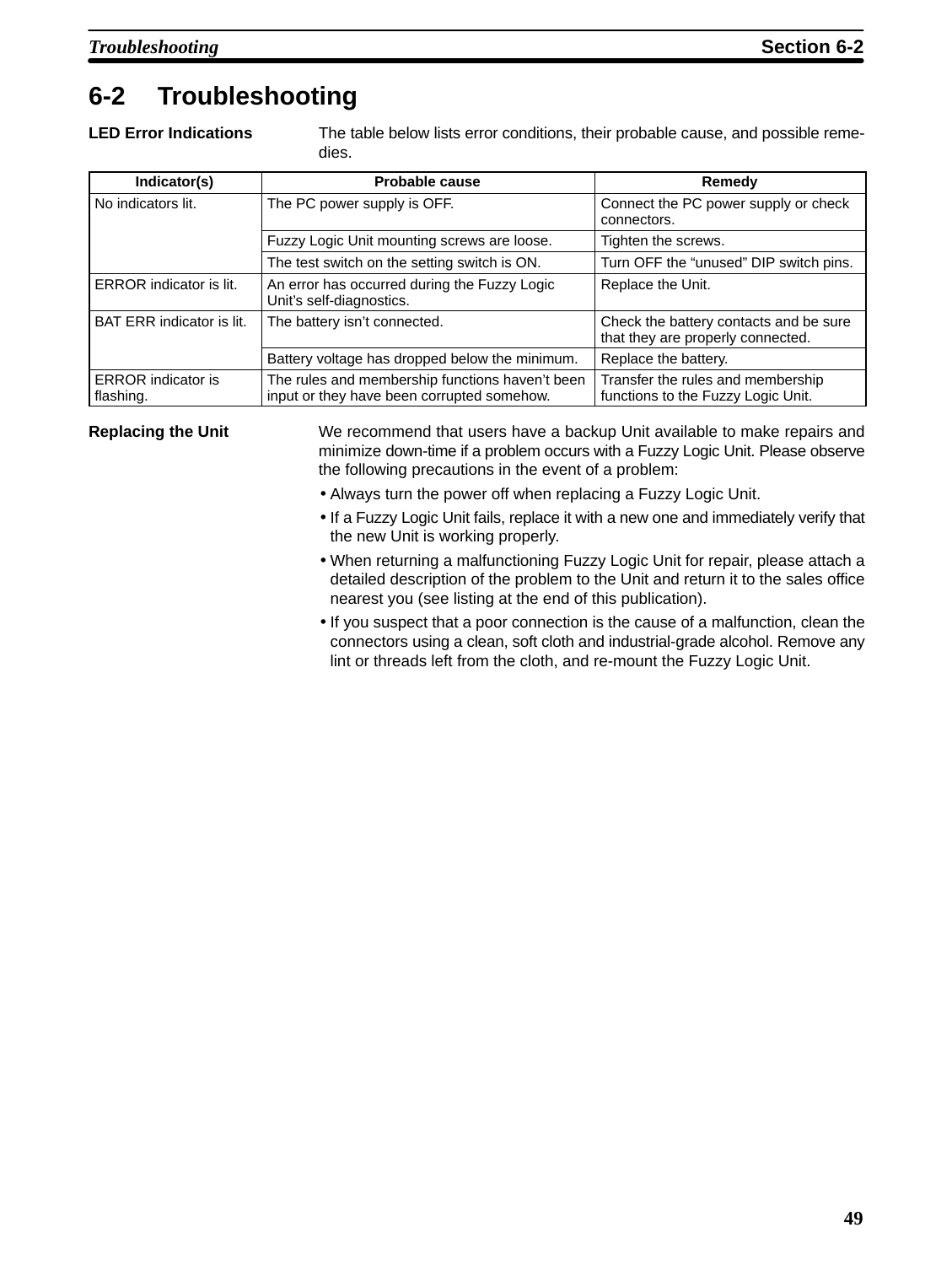# **6-3 Error Processing**

#### **Error Messages**

The following table lists errors that can occur in the C200H CPU due to Special I/O Units such as the Fuzzy Logic Unit, as well as the probable causes of the errors, their affect on PC operation, and possible remedies.

| <b>Error and message</b>                          | FAL no.        | Probable cause                                                                                                                                                   | Possible remedy                                                                                                                                                                                                                                   |
|---------------------------------------------------|----------------|------------------------------------------------------------------------------------------------------------------------------------------------------------------|---------------------------------------------------------------------------------------------------------------------------------------------------------------------------------------------------------------------------------------------------|
| Waiting for Special I/O Unit<br><b>CPU WAIT'G</b> | None           | A Special I/O Unit has a<br>hardware defect.<br>The PC will not run.                                                                                             | Replace the defective Unit. The<br>defective Unit will be indicated by<br>a "\$" displayed in the I/O Table<br>Load operation.                                                                                                                    |
| Special I/O Error<br><b>SPECIAL UNIT ERR</b>      | D <sub>0</sub> | Error has occurred in<br>refresh between a Unit<br>and the CPU.<br>The affected Unit won't<br>operate, but the rest of<br>the system will continue<br>operating. | Determine the affected Unit from<br>the Special I/O Unit Error Flags (ar<br>0000 to AR 0009), correct the<br>cause of the error, and toggle the<br>Unit's Restart Bit to restart the<br>Unit.<br>Replace the Unit if it cannot be re-<br>started. |
| Too many Units<br><b>I/O UNIT OVER</b>            | E <sub>1</sub> | Two or more Special I/O<br>Units have been as-<br>signed the same unit<br>number.<br>The PC will not run.                                                        | Check the unit numbers with the<br>I/O Table Load operation, and<br>eliminate any duplication.                                                                                                                                                    |

#### **Special I/O Unit Error Flags and Restart Bits**

The following table lists Error Flags and Restart Bits for Special I/O Units. If a Special I/O or Too Many Units error occurs, the corresponding bits in AR 00 will be turned ON. Toggling (turning OFF, ON, and OFF again) a Restart Bit will restart the corresponding Unit.

| Word          | Bit(s)   | <b>Function</b>                                                                                                                                  |  |
|---------------|----------|--------------------------------------------------------------------------------------------------------------------------------------------------|--|
| AR 00         | 00 to 09 | Error Flags for Special I/O Units 0 to 9 (also function as Error Flags for PC Link Units)                                                        |  |
| AR 01         | 00 to 09 | Restart Bits for Special I/O Units 0 to 9 (also function as Restart Bits for PC Link Units)                                                      |  |
| <b>SR 254</b> | 15       | Special Unit Error Flag. (also functions as the error flag for PC Link, Host Link, Remote I/O<br>Master, SYSMAC NET Link, and SYSMAC LINK Units) |  |
|               |          | This flag will be turned ON in the event of a Special I/O error or Too Many Units error, which<br>were described in the preceding table.         |  |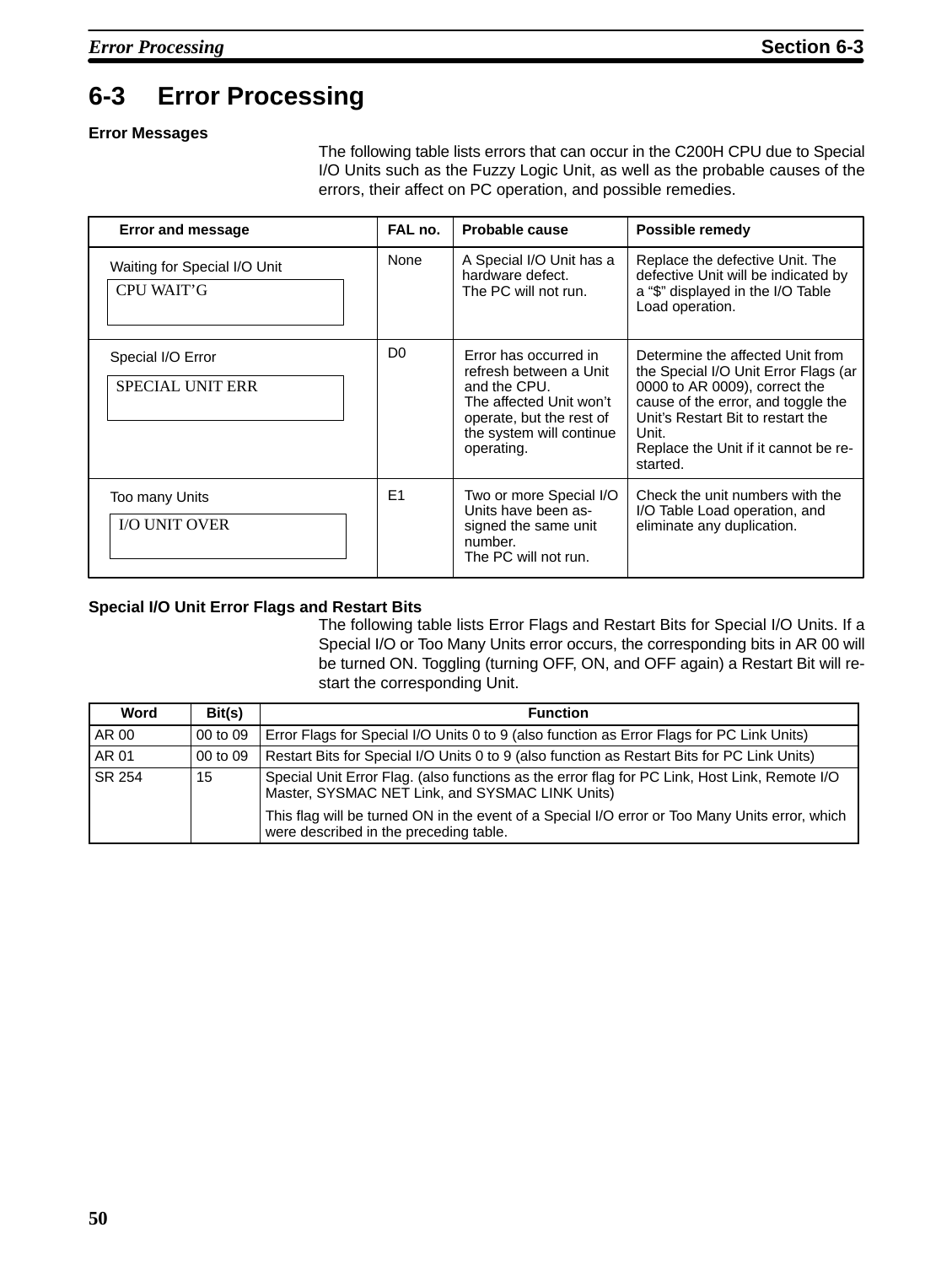# **Appendix A Standard Models**

| <b>Name</b>                         | Model number                         | <b>Notes</b>                                               |
|-------------------------------------|--------------------------------------|------------------------------------------------------------|
| Fuzzy Logic Unit                    | C <sub>200</sub> H-F <sub>Z001</sub> | $- - -$                                                    |
| Battery                             | C200H-BAT09                          | One Battery is included with the Fuzzy Logic Unit.         |
| <b>Fuzzy Support Software (FSS)</b> | C500-SU981-E                         | The FSS is available on either 3.5" or 5.25" floppy disks. |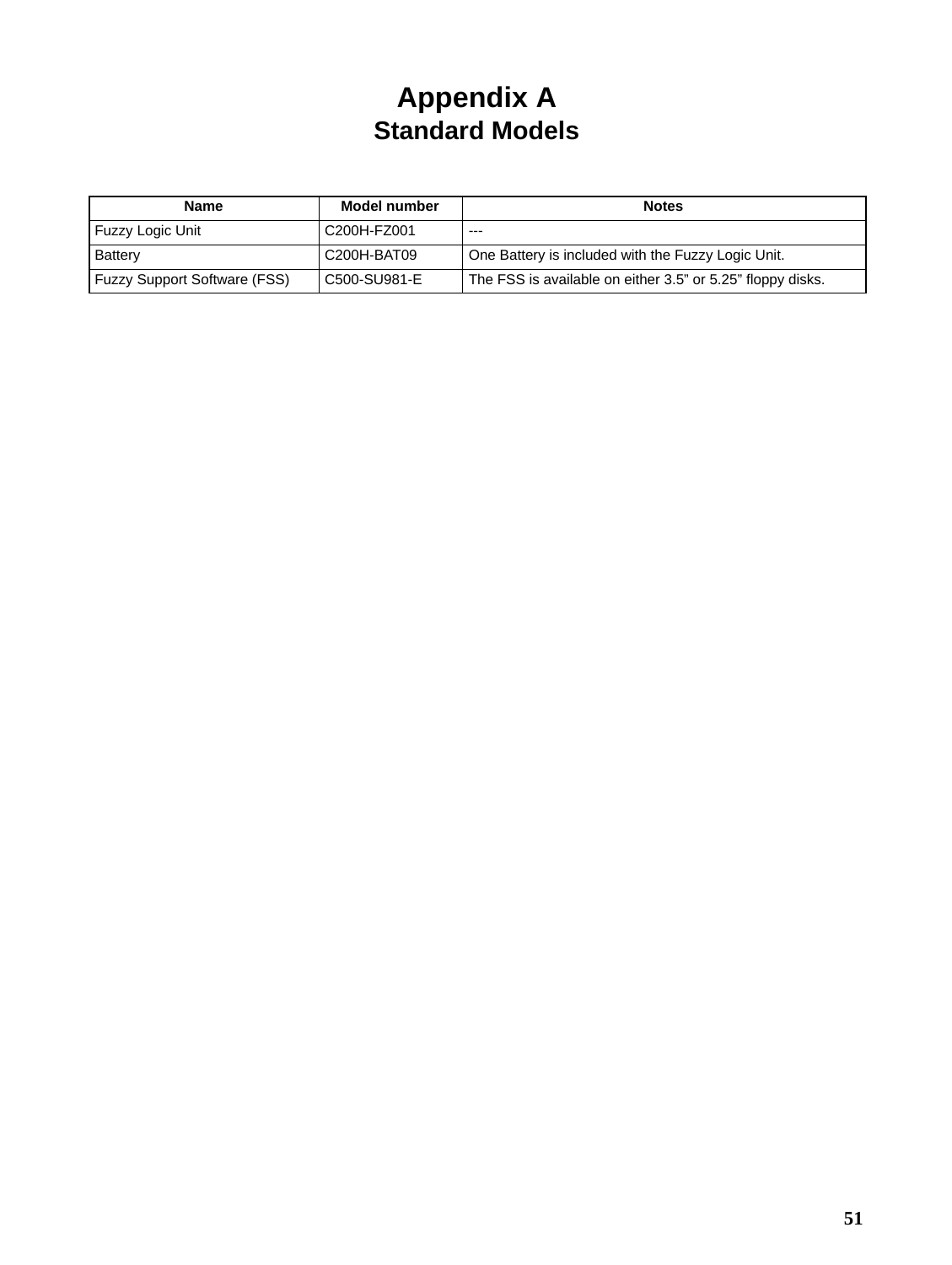# **Appendix B Specifications**

| <b>Item</b>                           |                                    | <b>Specification</b>                                                                                                                               |
|---------------------------------------|------------------------------------|----------------------------------------------------------------------------------------------------------------------------------------------------|
| Fuzzy logic processor                 | I/O capacity                       | 8 inputs and 4 outputs max.                                                                                                                        |
|                                       | Rule format                        | 8 condition and 2 conclusion parts max.                                                                                                            |
|                                       | Number of rules                    | 128 rules max.                                                                                                                                     |
|                                       | Logic process                      | Forward logic                                                                                                                                      |
|                                       | Logic rule                         | MAX-MIN logical product                                                                                                                            |
|                                       | Number of labels                   | 7 max.                                                                                                                                             |
|                                       | <b>Final calculation</b>           | Each output can be set independently for calculation by center of<br>gravity, leftmost maximum, or rightmost maximum method.                       |
|                                       | Treatment of rule with no<br>grade | Can be set from the programming computer to retain the previous<br>value or take a preset value.                                                   |
| Membership functions                  | Condition                          | The function is defined by up to 4 endpoints. Grade (height) at the<br>endpoints must be either 0 or 1 (0 or 4095). Resolution is 4095 by<br>4095. |
|                                       | Conclusion                         | Only the horizontal position is set. Height is fixed at 4095.<br>Resolution is 4095 by 4095.                                                       |
| I/O words                             | Inputs                             | Each input is allocated one word.12 bits of the word are used, so<br>the range is 000 to FFF (0 to 4095 decimal).                                  |
|                                       | Outputs                            | Each output is allocated one word.12 bits of the word are used,<br>so the range is 000 to FFF (0 to 4095 decimal).                                 |
| Peripheral device<br>communications   | Communications                     | Half duplex                                                                                                                                        |
|                                       | Synchronization                    | Start-stop synchronization                                                                                                                         |
|                                       | Baud rate                          | 300, 600, 1200, 2400, 4800, 9600, or 19200 (set on DIP switch 2)                                                                                   |
|                                       | Transmission distance              | 15 m max.                                                                                                                                          |
|                                       | Interface                          | RS-232C port                                                                                                                                       |
|                                       | Communications<br>protocol         | Special procedure (1:N)                                                                                                                            |
| Processing time                       |                                    | 6 ms max. for the Fuzzy Logic Unit, 3 to 4 times the scan time for<br>the system.                                                                  |
| Data retained in a power interruption |                                    | Rules and membership functions are retained.                                                                                                       |
| <b>Battery</b>                        | Life expectancy                    | 5 years at 25°C. Shorter at higher temperatures.                                                                                                   |
|                                       | Replacement                        | Replace within one week after the BAT ERR LED lights. Data is<br>retained for 5 minutes max. without the battery.                                  |
| Self-diagnostics                      | Program check                      | A "memory error" will be generated if an error occurs during the<br>program check.                                                                 |
| Power supply                          |                                    | 5 VDC, 0.3 A max. (Supplied from the Backplane.)                                                                                                   |
| Dimensions (mm)                       |                                    | $35 \times 130 \times 117$ (W x H x D)                                                                                                             |
| Weight                                |                                    | 400 <sub>g</sub>                                                                                                                                   |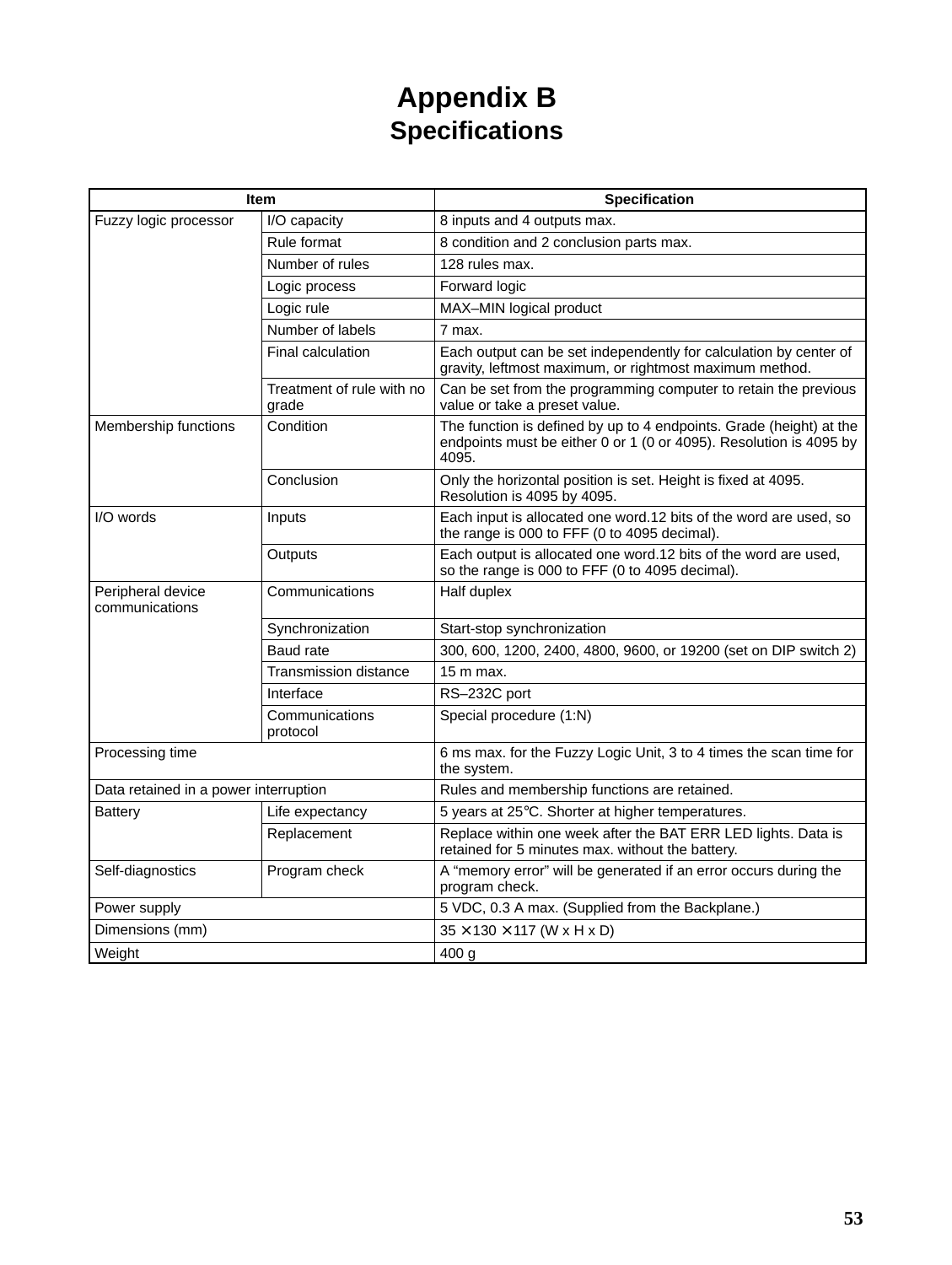# **Glossary**

| condition part           | The "if" clauses of a rule. A single rule can have up to 8 condition parts in the<br>form "IF $X_1$ AND $X_2$ AND $X_8$ ."                                                                                                                                                                                                        |  |
|--------------------------|-----------------------------------------------------------------------------------------------------------------------------------------------------------------------------------------------------------------------------------------------------------------------------------------------------------------------------------|--|
| center of gravity method | A method of defuzzification. The center of gravity of the fuzzy outputs (along<br>the x-axis) is calculated as the final result of fuzzy logic processing.                                                                                                                                                                        |  |
| conclusion part          | The "then" clauses of a rule. A single rule can have up to 2 conclusion parts<br>in the form "THEN $Y_1$ AND $Y_2$ ."                                                                                                                                                                                                             |  |
| defuzzification          | Defuzzification is the process that combines the fuzzy outputs to a single re-<br>sult that is output from the Fuzzy Logic Unit. There are two methods of defuz-<br>zification available in the C200H-FZ001: the center of gravity method and<br>maximum value method.                                                            |  |
| fuzzy output             | After all of the rule grades are calculated, the grade for each label is calcu-<br>lated. The grade for a label is called its fuzzy output. The fuzzy output is the<br>maximum rule grade for that label. The maximum value is taken because the<br>rules are linked by logical ORs.                                              |  |
| fuzzy variable           | A variable such as distance, temperature, or pressure, that is measured by<br>the PC's sensors. The measured values of the fuzzy variables are input to<br>the Unit for fuzzy logic processing.                                                                                                                                   |  |
| grade                    | A number between 0 and 1 that indicates how well the given value of the<br>fuzzy variable satisfies a label. A grade of 0 means the label is not satisfied<br>at all, and a grade of 1 means the label is perfectly satisfied at the given val-<br>ue of the fuzzy variable.                                                      |  |
| label                    | Labels are used to describe the state of a fuzzy variable. Labels for distance<br>might be "close," "OK," and "far." Labels for temperature might be "cold,"<br>"cool," "warm," and "hot." Labels for pressure might be "light," "moderate,"<br>and "hard." The C200H-FZ001 can have up to 7 labels for each fuzzy vari-<br>able. |  |
| knowledge base           | The rules and membership functions.                                                                                                                                                                                                                                                                                               |  |
| maximum value method     | A method of defuzzification. The position (along the x-axis) of the maximum<br>fuzzy output is used as the final result of fuzzy logic processing. Either the<br>leftmost or rightmost position will be used if there are two or more fuzzy out-<br>puts with the same maximum value.                                             |  |
| membership function      | Defines the relationship between the grade and the fuzzy variable for each<br>label. The most accurate shape for a membership function is usually a bell<br>curve, but triangles and trapezoids are used most often to simplify and speed<br>up processing.                                                                       |  |
| rule                     | An if/then statement that expresses a relationship between inputs and out-<br>puts. The C200H-FZ001 can have up to 128 rules.                                                                                                                                                                                                     |  |
| rule grade               | Membership functions assign grades to the labels of the condition parts of a<br>rule according to the present conditions. The rule grade is the minimum of<br>these grades.                                                                                                                                                       |  |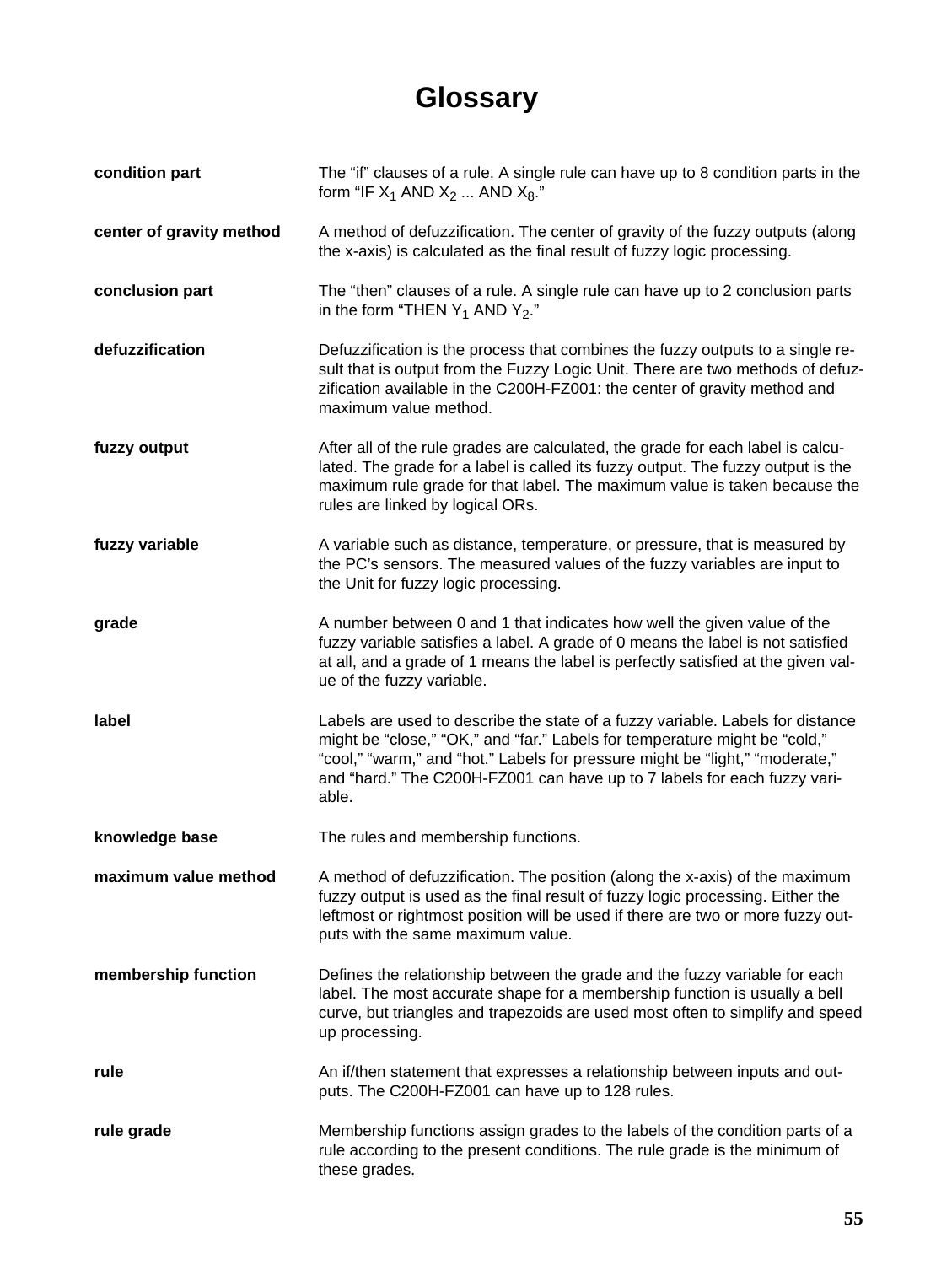## **Index**

# **A–B**

applications, precautions, xiii

battery life expectancy, 48 replacement, 48

# **C**

center of gravity method. *See* defuzzification components, location, 14 conclusion part definition, 4 processing, 7 condition part combinations, 5 definition, 4 processing, 6 configuration, system, 2 connecting cable, 16 control system hybrid, 10 pure fuzzy logic, 10

# **D**

defuzzification center of gravity method, 8 definition, 8 maximum value method, 8

dimensions, 17

DIP switches, setting, 15

# **E**

error CPU waiting, 50 I/O unit over, 50 special unit, 50 error codes, 22 Error Flag, output, 23 error indications, 49 error messages, 50 error processing, 50 examples, application, 31

## **F**

First Input Word, setting, 21 First Output Word, setting, 21 flags, 21 Battery Error Flag, 21 Fuzzy Error Flag, 21 Input Range Exceeded Flag, 23 Memory Error Flag, 21 No Corresponding Output Flag, 23 Processing Enabled Flag, 21 Results Output Flag, 21 Setting Error Flag, 21 Special I/O Unit error, 50 Too Few Input Words Flag, 23 Too Many Input Words Flag, 23 Undefined Output Flag, 23 fuzzy logic introduction, 3 processing, 6 settings, 20 example, 26 starting, 20 example, 28 fuzzy output calculating, 7 definition, 6 fuzzy set, definition, 3 fuzzy variable, definition, 4

## **G**

grade definition, 3 labels, 6 rules, 5

# **I**

I/O data, format, 22 indicators error indications, 49 functions, 14 location, 14 input data, transfer, example, 28 input range, of rules, 10 inputs data format, 22 setting the number, 20 installation acceptable locations, 48 PC mounting slots, 2 precautions, xiii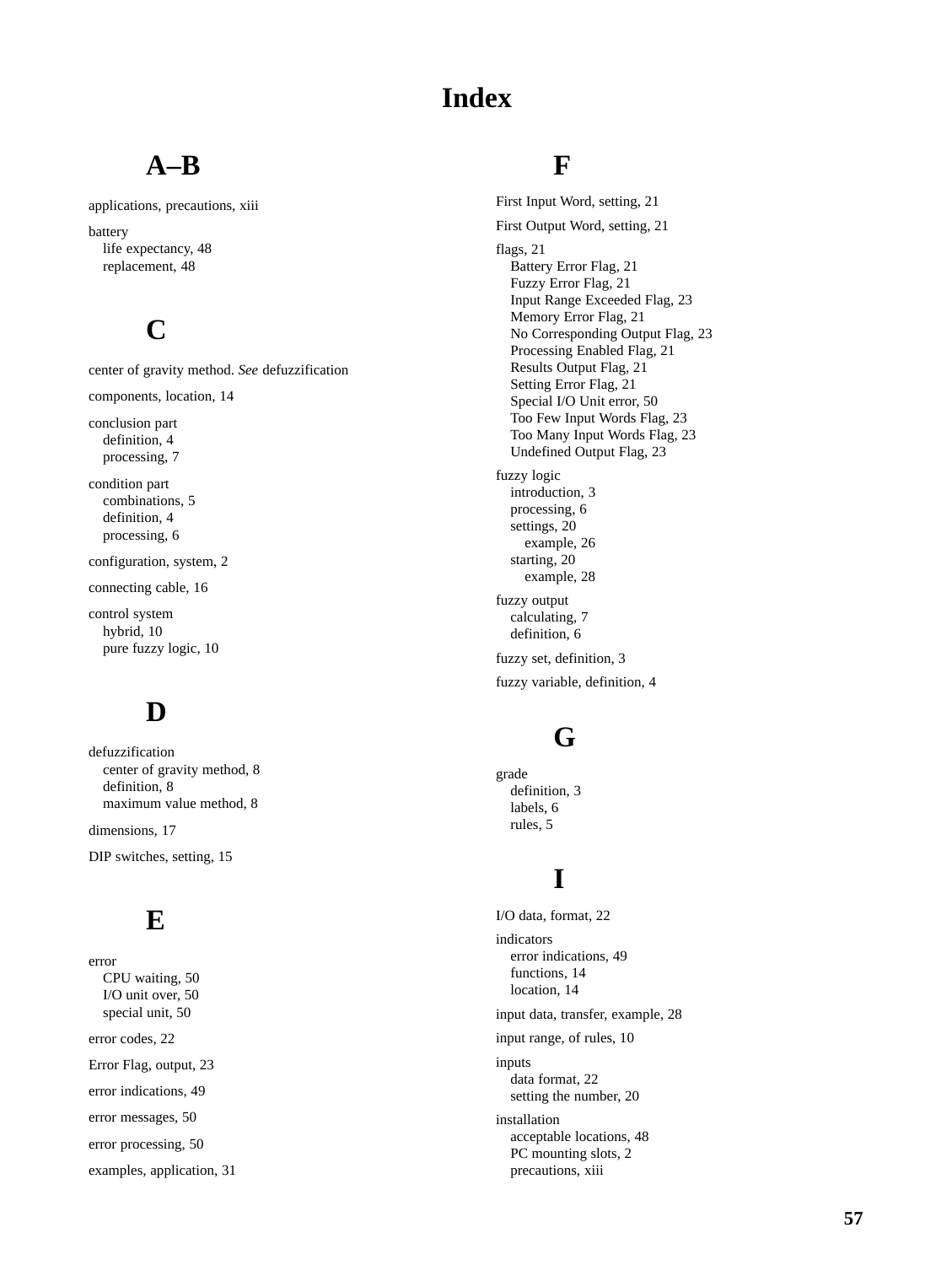# **K**

knowledge base definition, 9 developing, 9, 12

# **L**

label, definition, 5 ladder diagram program, example, 26

# **M**

maintenance, 48 maximum value method. *See* defuzzification membership function conclusion, standard shape, 12 condition defining, 6 description, 6 standard shapes, 11 definition, 4 developing, 9 developing with rules, 12 downloading, 12 standard conclusion, 5 standard condition, 5 memory allocation, and unit numbers, 20 model numbers, 1

# **N**

number of inputs, setting, 20 number of outputs, setting, 21

# **O**

operating environment, precautions, xiii output data, transfer, example, 29 outputs data format, 22

setting the number, 21

## **P**

precautions, xi applications, xiii general, xii operating environment, xiii safety, xii

#### *Index*

Processing Start Bit, 20

program (C200H) example, 26 requirements, 26

### **R**

Restart Bits, Special I/O Unit, 50 RS-232C port cable specifications, 16 connector pins, 16 setting baud rate, 15 setting protocol, 15 rule grade calculating, 6 definition, 5 rules basic format, 4 definition, 3 determining input range, 10 developing, 9 developing with membership functions, 12 downloading, 12

## **S**

safety precautions. *See* precautions Special I/O Unit Error Flags, 50 Restart Bits, 50

specifications, 3

standard models, 1

sub-program (C200H) example, 26 requirements, 26

switches location, 14 settings, 14

system configuration, 2 designing, 9

## **T**

temperature, acceptable range, 48 troubleshooting, 49

## **U**

unit number memory allocation, 20 setting, 14